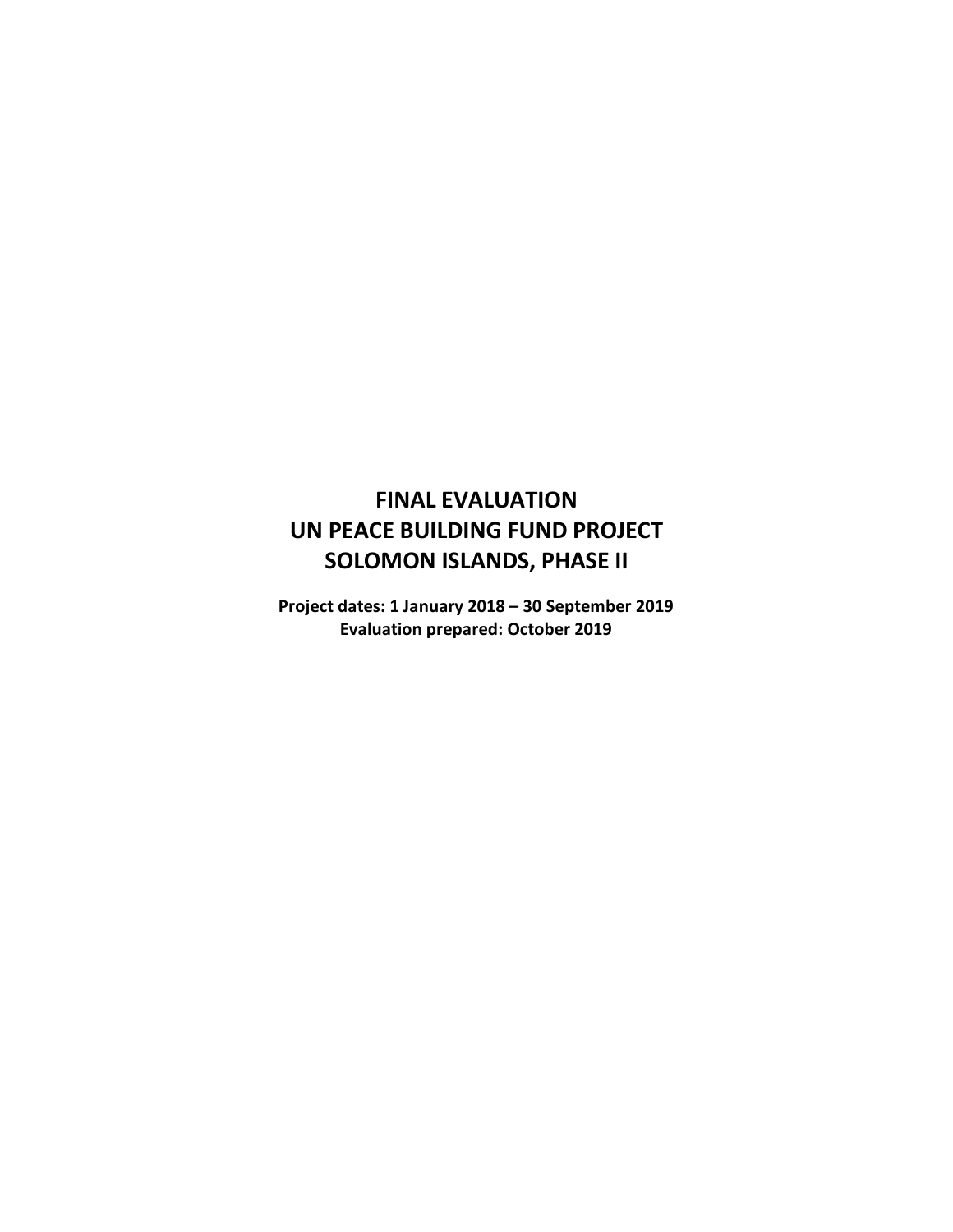# **TABLE OF CONTENTS**

|                                                                                                                                                                                                                                | 3  |
|--------------------------------------------------------------------------------------------------------------------------------------------------------------------------------------------------------------------------------|----|
|                                                                                                                                                                                                                                | 4  |
| 1. INTRODUCTION 6                                                                                                                                                                                                              |    |
|                                                                                                                                                                                                                                |    |
|                                                                                                                                                                                                                                |    |
| 1.3 Evaluation Objectives/Purpose of the Evaluation______________________________7                                                                                                                                             |    |
|                                                                                                                                                                                                                                |    |
|                                                                                                                                                                                                                                |    |
|                                                                                                                                                                                                                                |    |
| 1.7 Evaluation Constraints and Limitations<br>10                                                                                                                                                                               |    |
|                                                                                                                                                                                                                                |    |
|                                                                                                                                                                                                                                | 12 |
|                                                                                                                                                                                                                                | 14 |
|                                                                                                                                                                                                                                | 16 |
|                                                                                                                                                                                                                                | 21 |
|                                                                                                                                                                                                                                | 27 |
|                                                                                                                                                                                                                                | 28 |
|                                                                                                                                                                                                                                |    |
|                                                                                                                                                                                                                                | 31 |
| 10. GENDER AND ADVANCING THE WOMEN PEACE AND SECURITY AGENDA 33                                                                                                                                                                |    |
|                                                                                                                                                                                                                                |    |
| 12. CONCLUSIONS <b>Example 2006</b>                                                                                                                                                                                            | 37 |
| 13. RECOMMENDATIONS<br><u> 1989 - Johann Barnett, fransk politik (f. 1989)</u>                                                                                                                                                 | 38 |
| 13.1 Recommendations on improving program effectiveness_________________________                                                                                                                                               | 38 |
| 13.2 Recommendations for future programming Theorem and the control of the control of the control of the control of the control of the control of the control of the control of the control of the control of the control of t | 39 |
|                                                                                                                                                                                                                                | 43 |
| ANNEX II: KEY INFORMANT INTERVIEWS AND FOCUS GROUP DISCUSSIONS                                                                                                                                                                 | 44 |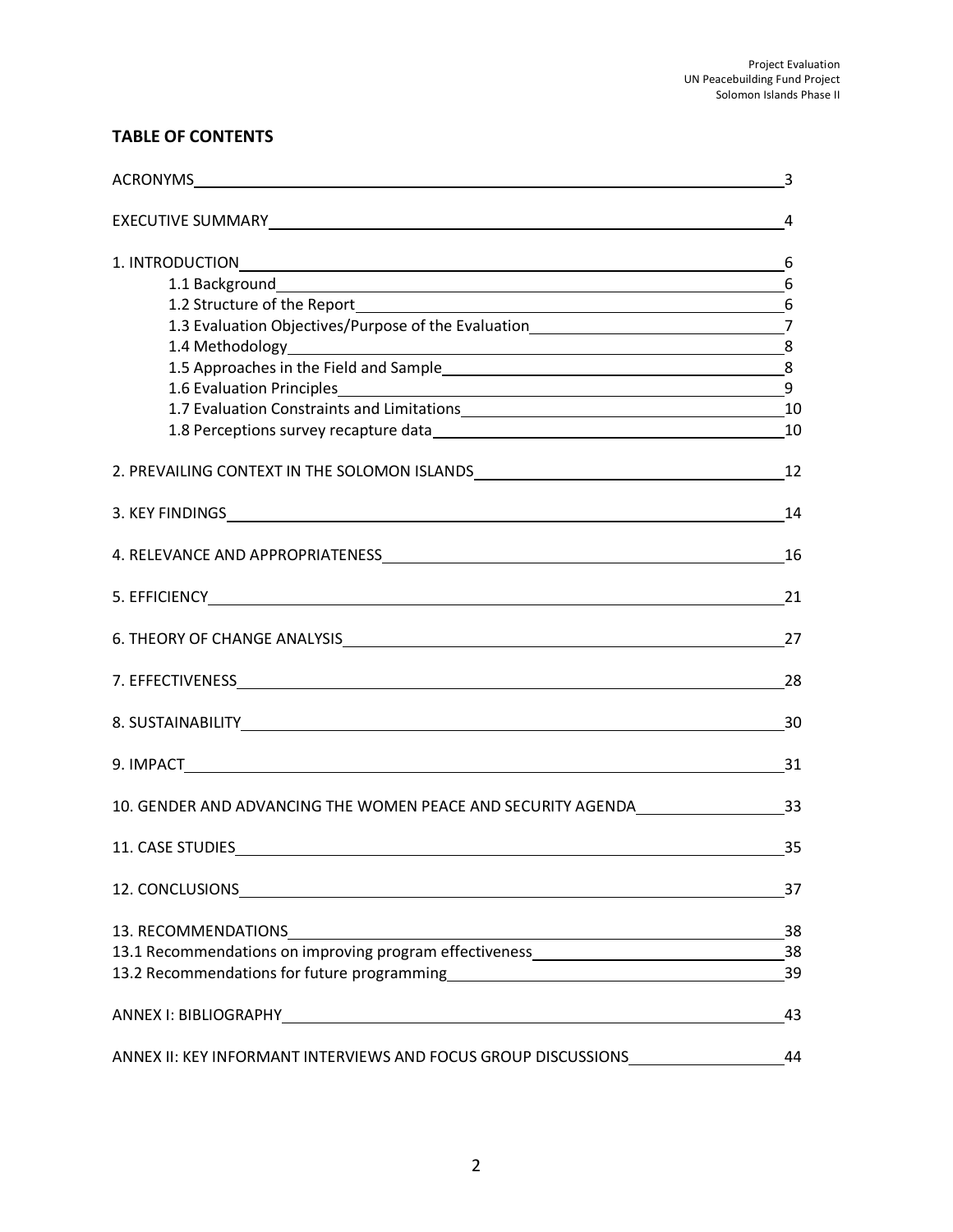# **ACRONYMS**

| CDA            | <b>Conflict and Development Analysis</b>                                      |
|----------------|-------------------------------------------------------------------------------|
| <b>DIM</b>     | <b>Direct Implementation Modality</b>                                         |
| <b>DPC</b>     | <b>Direct Project Costs</b>                                                   |
| FGD            | <b>Focus Group Discussion</b>                                                 |
| <b>GPS</b>     | <b>Global Positioning System</b>                                              |
| <b>IRF</b>     | Immediate Response Facility                                                   |
| KII            | Key Informant Interview                                                       |
| M&E            | Monitoring and Evaluation                                                     |
| <b>MDG</b>     | Millennium Development Goal                                                   |
| <b>MNURP</b>   | Ministry of National Unity, Reconciliation and Peacebuilding                  |
| <b>MTGPEA</b>  | Ministry of Traditional Governance, Peacebuilding and Ecclesiastical Affairs  |
| <b>MWYCFA</b>  | Ministry of Women, Youth, Children and Family Affairs                         |
| <b>NCE</b>     | No Cost Extension                                                             |
| <b>NPAC</b>    | National Peacebuilding Advisory Committee                                     |
| OECD-DAC       | Organization of Economic Cooperation and Development - Development Assistance |
|                | Committee                                                                     |
| PBF            | Peace Building Fund                                                           |
| <b>PBSO</b>    | Peace Building Support Office                                                 |
| <b>PMO</b>     | Prime Minister's Office                                                       |
| <b>PRF</b>     | Peacebuilding and Recovery Facility                                           |
| <b>PWC</b>     | <b>Provincial Women's Caucus</b>                                              |
| <b>PYC</b>     | <b>Provincial Youth Caucus</b>                                                |
| <b>RAMSI</b>   | Regional Assistance Mission to Solomon Islands                                |
| RF             | <b>Results Framework</b>                                                      |
| <b>RUNO</b>    | <b>Recipient United Nations Organization</b>                                  |
| SDG            | Sustainable Development Goal                                                  |
| SINU           | Solomon Islands National University                                           |
| <b>ToC</b>     | Theory of Change                                                              |
| <b>TPA</b>     | Townsville Peace Agreement                                                    |
| <b>TRAC</b>    | Target for Resource Assignment from the Core                                  |
| <b>TRC</b>     | <b>Truth and Reconciliation Commission</b>                                    |
| TSM            | <b>Temporary Special Measures</b>                                             |
| UN             | <b>United Nations</b>                                                         |
| <b>UNDP</b>    | United Nations Development Programme                                          |
| UNV            | <b>United Nations Volunteer</b>                                               |
| <b>UNWOMEN</b> | <b>United Nations Women</b>                                                   |
| <b>WPS</b>     | Women, Peace and Security                                                     |
| <b>YEP</b>     | Youth Empowerment Project                                                     |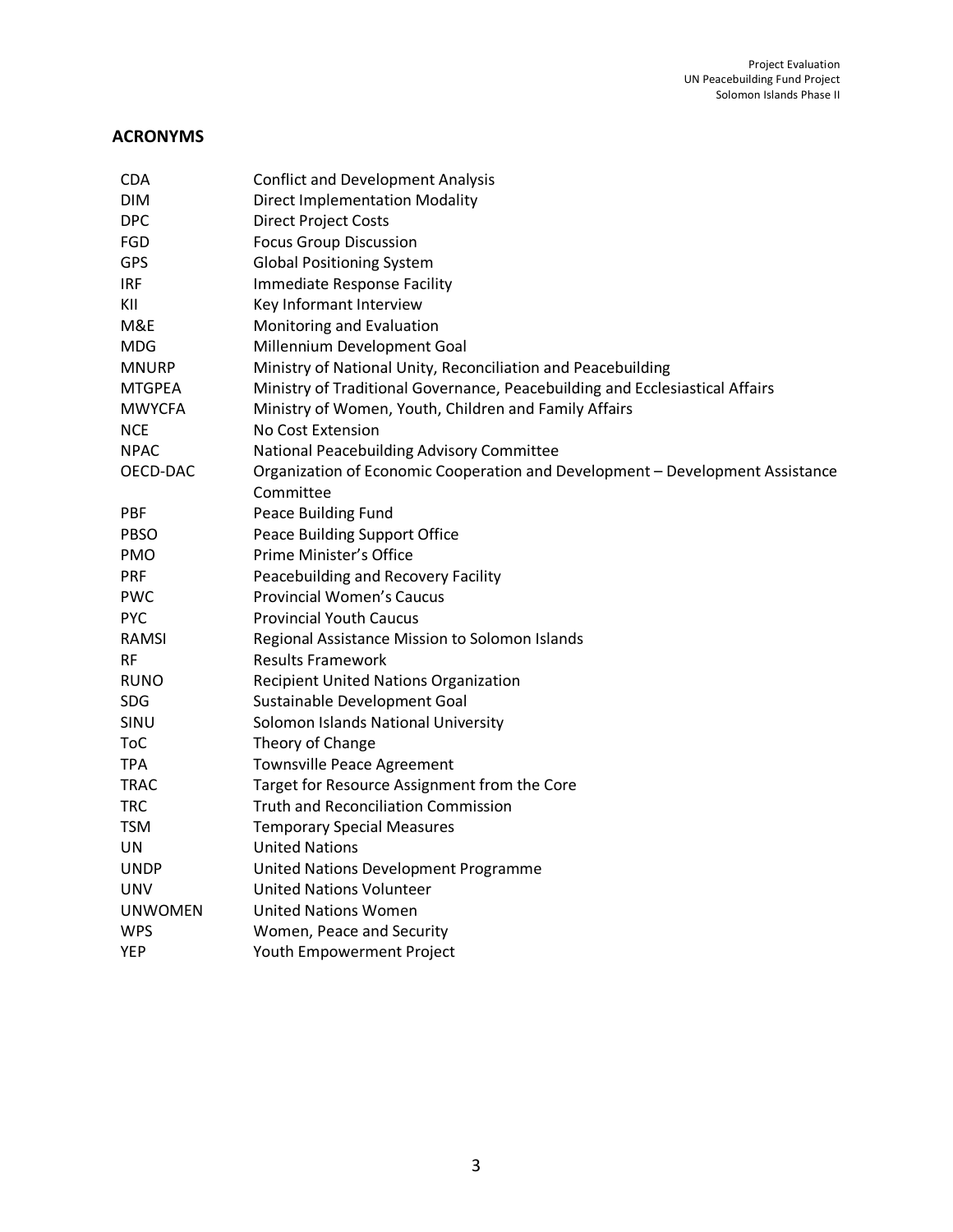## **EXECUTIVE SUMMARY**

The second round of funding for the Solomon Islands from the Secretary General's Peace Building Fund – some USD3.2m over 21 months – is evaluated to have moderately contributed to progress in the country's consolidation of peace. The project's Theory of Change was ambitious and seen through the lens of the Solomon Islands' complex socio-historical, geographic and operating context, this moderate positive movement of the needle on building peace represents a notable achievement. The time frame afforded by the 21-month implementation period was too short to catalyze a lasting and peaceful consolidation of the country's continued transition away from the 1998-2003 Tensions that began with the 2003-2017 deployment of the Regional Assistance Mission to the Solomon Islands (RAMSI). Most crucially however, the project:

- **•** filled major budget and capacity gaps for the core peace building actors of the Solomon Islands government (SIG) and built strong relationships with key SIG bodies including the Prime Minister's Office (PMO);
- catalyzed the advancement of legislative items key to peace and reconciliation;
- improved institutionalization and socialization of gender equality into governments and community level peace and reconciliation efforts from a very low base;

The gains and achievements of PBF II require ongoing support to be sustained or advanced; absent consolidation through further financial and technical support, the momentum built by PBF II with in the national and provincial governments and within civil society such as the project's Provincial Women's Caucuses will be lost though this would not in itself result in a return to conflict in the country. Project sustainability will also rest heavily on SIG political will; prospects for sustainability are mediated by the government's weakness at funding peacebuilding activities and absence of alternative or parallel peacebuilding donors.

The evaluation examined the project through the prism of OECD-DAC evaluation criteria. Key findings for each criterion are as follows:

#### **Relevance and appropriateness**:

The project cohered strongly with government peacebuilding priorities and while intended outcomes and geographic areas of focus were relevant to the peace and reconciliation context in the Solomon Islands, project beneficiaries regularly felt the project could have been more closely tailored to local contexts. The dual focus on higher-level legislative and institutional needs around peace building as well as community-level reconciliation and conflict resiliency meant the project was holistic in focus though not innovative in its composition.

#### **Efficiency**:

Ultimately, the project proved efficient in its delivery and implementation while occasionally struggling with recruitment and resulting capacity gaps during the first year of implementation. The original Results Framework was loose and sometimes ill-defined as a guiding document with a dearth of indicators and a baseline making monitoring a challenge. Internal cohesion between Recipient United Nations Organizations (RUNOs) UNDP and UNWOMEN under the PBF project umbrella was institutionally weak. Project cost effectiveness was adequate with the project's value for money evaluated as limited because nearly half of the project budget was dedicated to 'Staff and other personnel', 'Supplies, Commodities, Materials', Equipment, Vehicles and Furniture' and 'Indirect Support Costs' rather than project activities.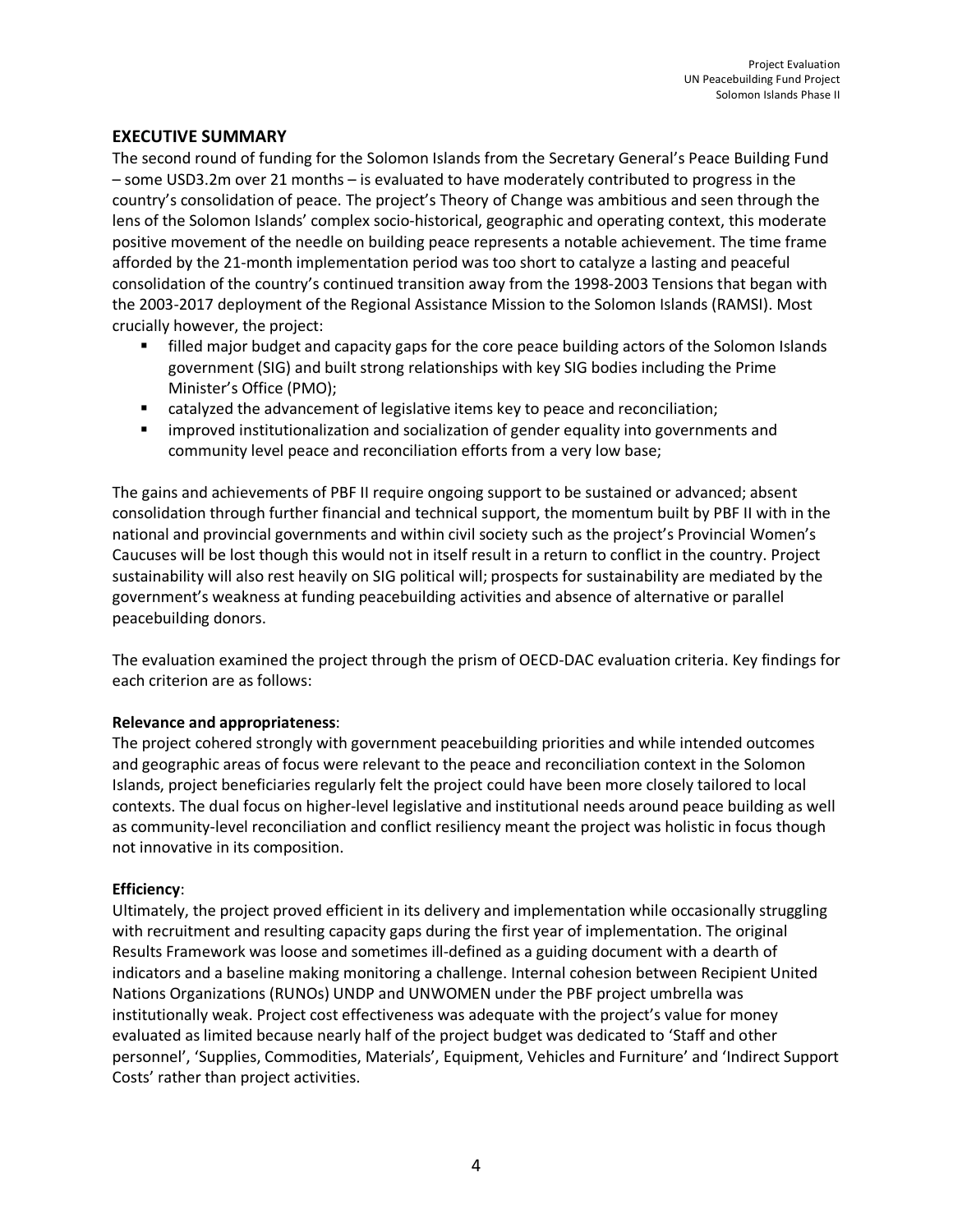#### **Effectiveness**:

PBF II advancement of SIG legislative measures central to consolidating peace and encouraging reconciliation was a key win for the project with the Reparations Committee on track to be officially formed and the project was integral in the development of the WPS National Action Plan for Solomon Islands. Progress on addressing land-related conflicts has been tangible but limited with a handful of achievements and advancements. Out in the provinces at community level, Youth Innovators felt themselves to be more respected and valued for participation in the project and community leaders and Provincial Women's and Youth Caucus members established new collaborative connections with each other and with government. The most evident single peace building outcome was seen in the direct application of peacebuilding and conflict analysis training by community leaders around Honiara to persuade youth from the west of the capital not to engage in violence as unrest flared in the wake of April 2019 elections.

#### **Impact**:

Project impact was necessarily limited by the short timeframe afforded to respond to deep-seated economic, political and social drivers of tension. Notably however, partners and beneficiaries were more likely to reflect on the project inputs and outputs as useful in and of themselves rather than as steps towards peace or away from conflict; stakeholders consulted did not enunciate the sense that the project was moving the needle on peace or resiliency to conflict, though a broader birds-eye assessment by the evaluator suggested some limited impact. PBF II support to the Reparations Bill has the potential to ultimately deliver the broadest impact as the PMO believes payment of compensation/reparations is a panacea that will bring a sense of national closure around the traumas of the Tensions period. The public awareness resulting PBF II media training of the research and coverage of corruption was viewed as an influential factor in the signing of the 2019 Anti-Corruption Bill.

#### **Gender and Women, Peace and Security**:

While the number of women in decision making and leadership roles at community, provincial and national levels has not changed during project implementation, space has been opened and increased to incorporate inputs from women into policy and budgets at provincial level.

The project effectively capacitated and empowered women to tangibly contribute to peacebuilding and social cohesion through peace building training and though advocacy training to Provincial Women's Caucuses established through PBF II which provided women in three provinces with confidence to strategically compile community interests and to present them to government. Inclusion in the project of a UNWOMEN Gender Specialist boosted activities aimed specifically at empowering women and enhancing their role in government and community decision-making. PBF II also reinvigorated SIG's Temporary Special Measures (TSM) with three provinces now having approved application of TSM to their assemblies.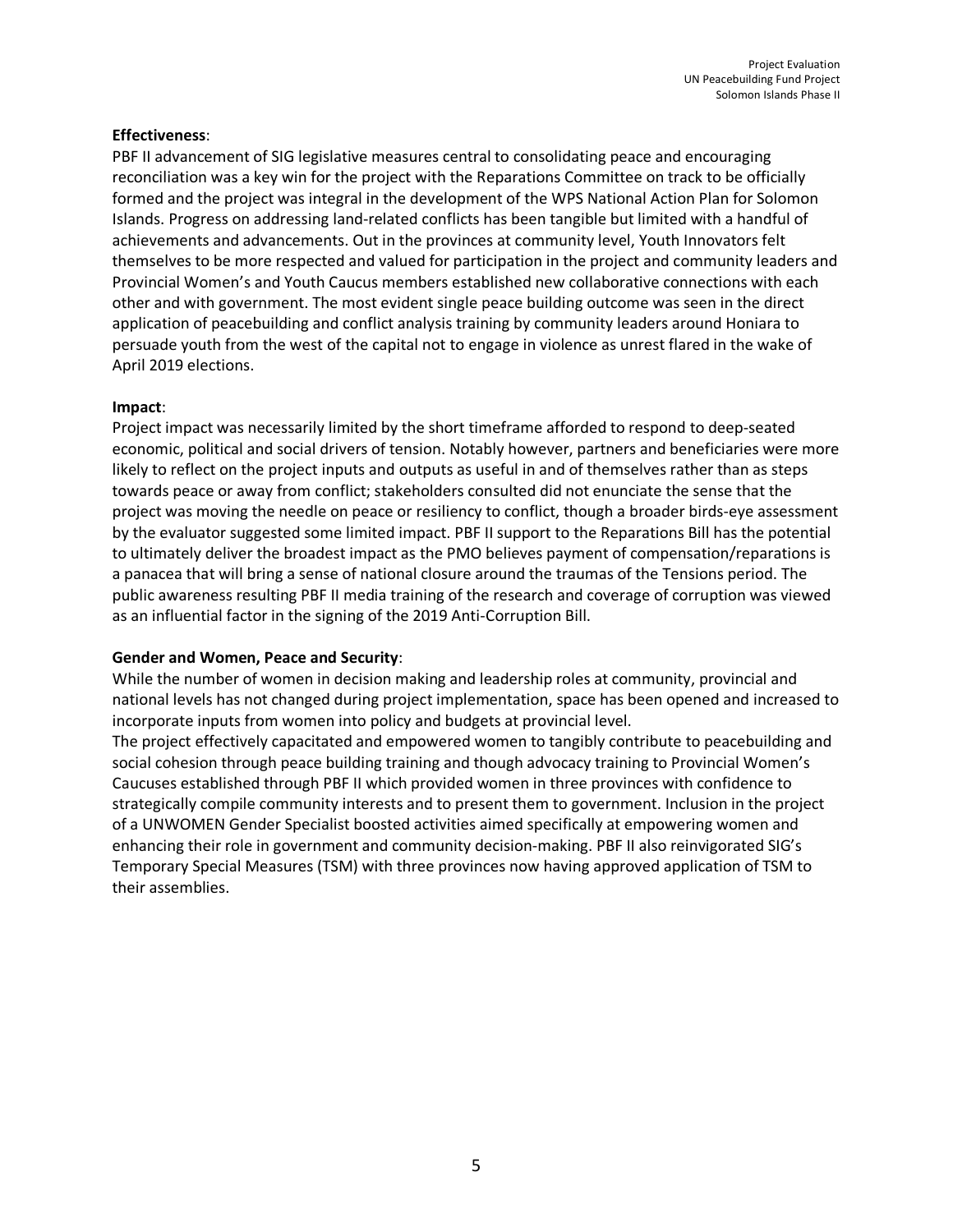# **1. INTRODUCTION**

The UN Secretary-General's Peacebuilding Fund (PBF) was established in 2005 to complement the work of the Peacebuilding Commission and the Peacebuilding Support Office by providing the UN system with early and strategic funding for catalytic, innovative, and risk-taking peacebuilding interventions aligned with national priorities. The Solomon Islands has received two phases of PBF funding, with the second phase (henceforth, 'PBF II') completed at end of September 2019.

Following the 'the Tensions' of 1998-2003 in the Solomon Islands, the Regional Assistance Mission to the Solomon Islands (RAMSI) provided stabilization assistance between mid-2003 and 2013 with complete withdrawal in 2017. The PBF has sought in successive phases to support the transition from RAMSIsupported stabilization to more sustainable peace by addressing root causes of tension and conflict, building key institutions and supporting mechanisms and structures improving conflict resiliency in the Solomon Islands.

## **1.1 Background**

The first PBF project phase – implemented from mid-2016 to end 2017 – was designed to support the Government of Solomon Islands and national stakeholders during a transitional period, to create an inclusive space for dialogue and reconciliation and to strengthen national capacity for implementing the country's national peacebuilding policy including women's and youth engagement in peace and reconciliation, especially after the departure of RAMSI. The project was conceived to serve as a framework to advance inclusive peacebuilding in the Solomon Islands and give critical support to efforts in achieving the SDGs, in particular Goal 16 promoting inclusive peaceful societies and strong and accountable institutions.

PBF II has run from January 2018 to end June 2019 with a budget total of USD3,229,267. Target beneficiaries are youth (16-24 years) including females, community leaders and communities in Guadalcanal, Malaita, Western and Choiseul provinces. A no-cost extension has pushed the end of the project to September 2019. It too sought to "support sustaining peace in Solomon Islands post-RAMSI and election period through inclusive implementation of solutions addressing impediments to peace and development" (PBF II Project Document). The Solomon Islands' April 3 general election was the country's first poll since RAMSI's departure. While elections themselves were peaceful, subsequent riots in late April over the outcome and over general dissatisfaction with government performance and corruption illustrated the febrile context and how longer-term grievances have not yet been fully addressed. The Conflict-related Development Analysis (CDA) recently completed as part of PBF II strongly highlighted these ongoing root causes of tension and unrealized post-Tensions reconciliation while emphasizing tangibly rising anger over government graft, weak service provision and mismanagement of resources. The country's low levels of kinetic or lethal conflict are unique and important to emphasize: these are attributable to strong local level conflict prevention (or 'conflict suppressing') mechanisms that retain local buy-in through practices of *kastom* and *wantok*. Gathering public anger over governance and corruption as uncovered in the June 2019 CDA however point to a new tension dynamic, even while past grievances remain broadly unaddressed.

## **1.2 Structure of the report**

This evaluation of PBF II in the Solomon Islands first lays out the evaluation approach and methodology including ethical principles and the report's limitations before providing an overview of the context into which the project was implemented and the evaluation's key findings. The report then examines the project through the prism of OECD-DAC evaluation criteria relevant to peace building, reconciliation and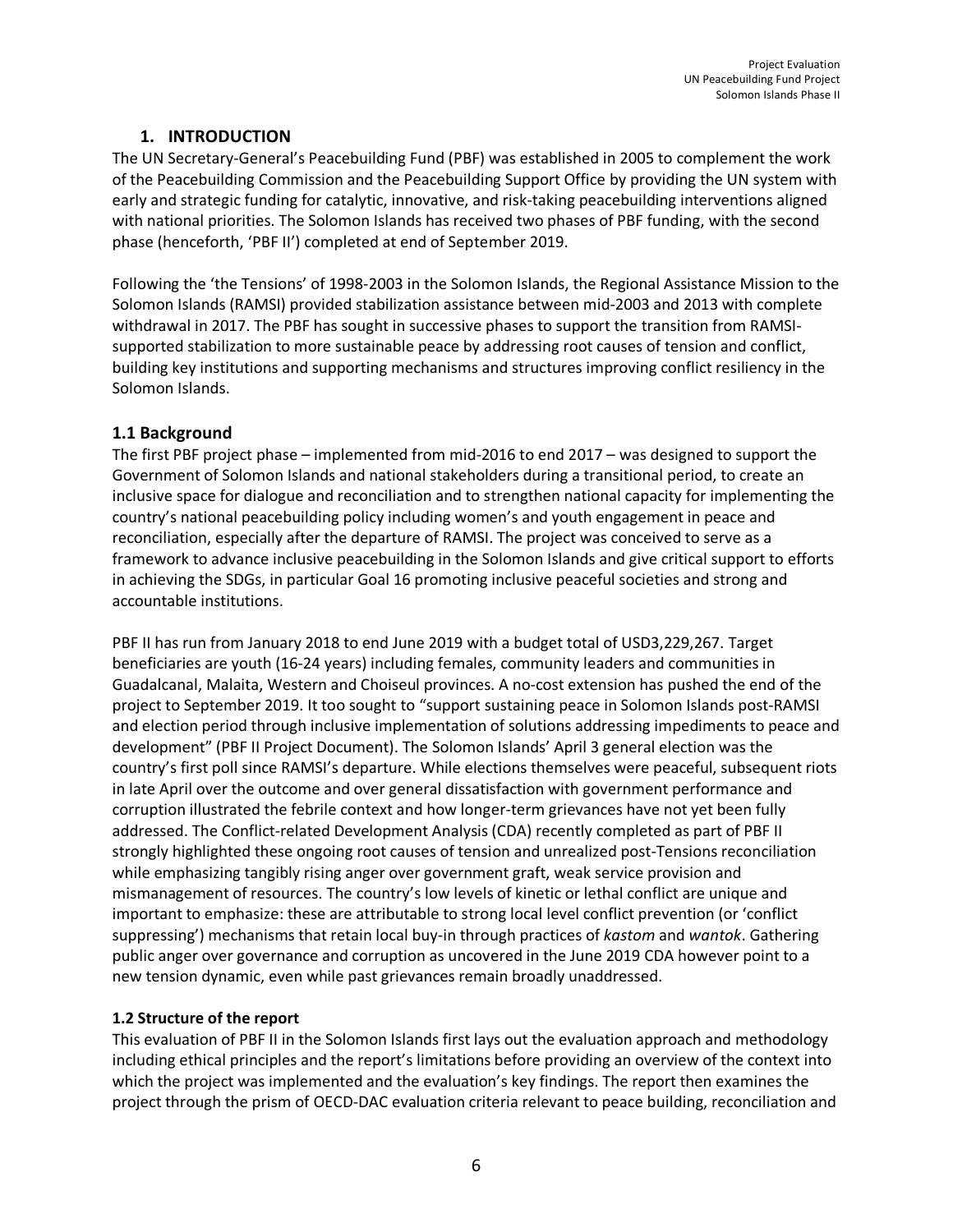stability: Relevance and Appropriateness; Efficiency; Effectiveness; Sustainability; and Impact. A chapter on the project's incorporation of gender as a fundamental and mainstreamed element of focus follows with three subsequent case studies collected to illustrate key evaluation findings in greater detail. The report provides a set of concluding points and finally recommendations both for improving program effectiveness as well as for future programming.

## **1.3 Evaluation Objectives/Purpose of the Evaluation**

This summative external evaluation examines the concept, implementation and sustainability of the UN PBF project in Solomon Islands which ran from January 2018 until September 2019. The evaluation was undertaken over 5 weeks between mid-August and mid-September 2019 as the project delivered several final actions during a three month no-cost extension. This is the second successive PBF tranche of work in the Solomon Islands; a third phase of work preliminarily aimed at picking on and amplifying the most impactful components of this second tranche, PBF II, is under discussion.

The evaluation was commissioned to provide a credible, concrete and independent understanding of the relevance, efficiency, effectiveness, impact and sustainability of this peacebuilding project. It seeks to generate evidence-based information against OECD-DAC evaluation criteria relevant to peace building, reconciliation and stability as well as the project's own results framework where possible. UNDP and UNWOMEN are the project's RUNOs and primary implementers alongside implementing partners the Ministry of Traditional Governance, Peace and Ecclesiastical Affairs, Ministry of Women, Youth, Children and Family Affairs (MWYCFA) and the Prime Minister's Office (PMO).

This external evaluation sought to deliver on the following core objectives:

- 1. Ascertain PBF II achievements in terms of both the project and its stated outputs (measured against intended results);
- 2. Ascertain PBF II relevance and appropriateness to building and consolidating peace writ large in the Solomon Islands, particularly around SDG 5 and SDG 16 (highlighting concrete examples of both); assess the project's alignment with National Peacebuilding Policy and priorities of Solomon Islands and its contribution to enabling the UN's added value in support of sustaining peace priorities in Solomon Islands;
- 3. Assess whether the support provided by the PBF has promoted the Women, Peace and Security agenda (WPS), allowed a specific focus on women's access to decision making processes, and whether all the peacebuilding interventions supported by the PBF factored in gender equality;
- 4. Review the project efficiency, including its implementation strategy, institutional arrangements as well as its management and operational systems and value for money.

It is anticipated that the findings of this evaluation are to be utilized in service of several specific goals:

- 1. Though the concept note for a prospective 'PBF III' is at an advanced stage, PBF project staff view this evaluation as integral to providing a proof of concept of the approach taken in PBF II as well as a means to objectively direct the form and content of this third tranche of PBF funding. This evaluation will take a strongly forward-looking tone by seeking to offer lessons and insights on future peacebuilding in the Solomon Islands;
- 2. Promotes learning within implementing agencies UNDP and UNWOMEN, within PBF and the Peace Building Support Office (PBSO), government of Solomon Islands and its ministries at national, provincial and ward levels, and across the community of peace actors and current or potential donors supporting peace and development in the Solomon Islands. Encouragingly, the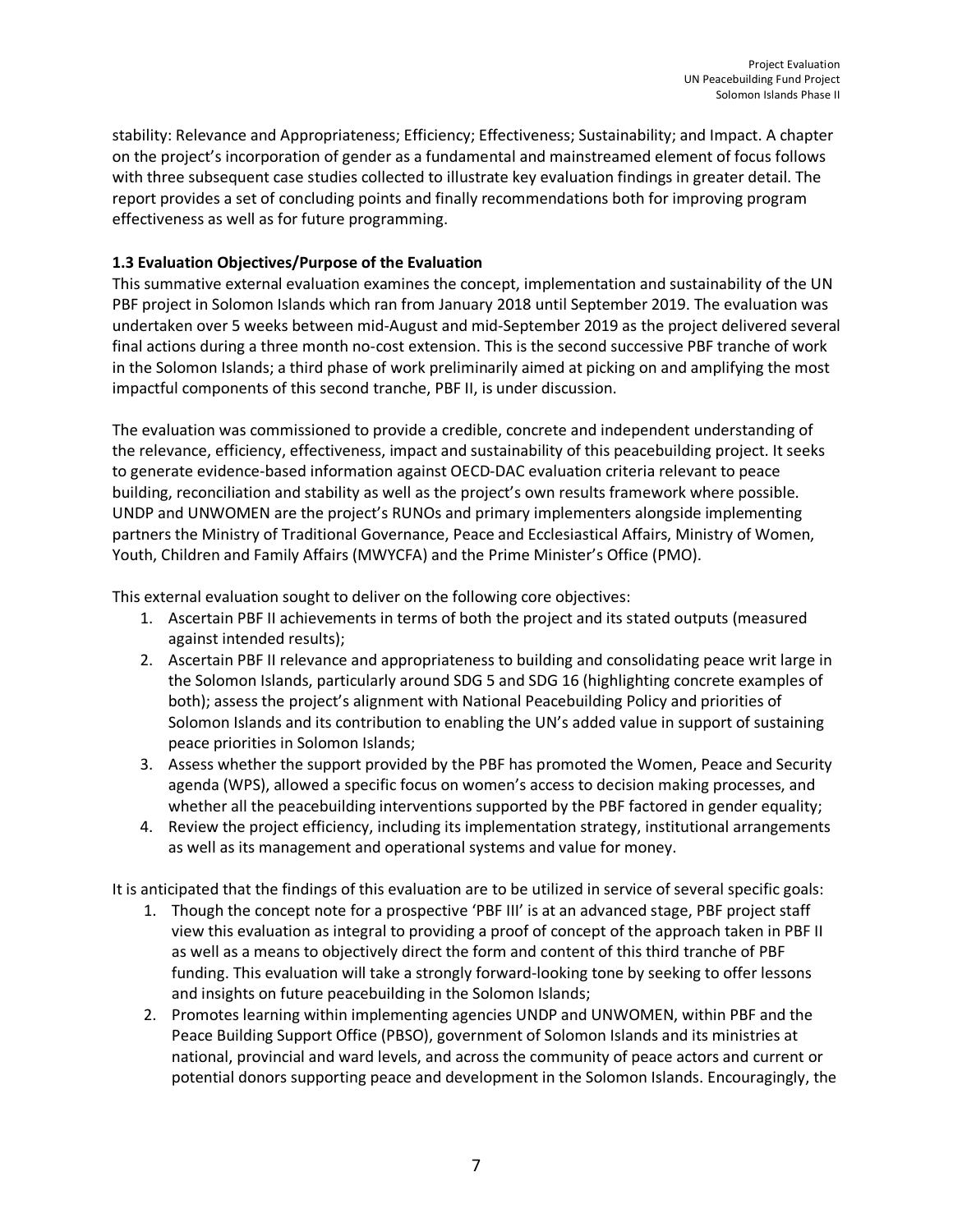consultant found that beneficiary groups and implementing partners consistently requested access to the results of this evaluation.

#### **1.4 Methodology**

The evaluation was based in an extensive document review and applied a participatory and primarily qualitative method utilizing key informant interviews (KIIs) and focus group discussions (FGDs). The evaluator was also able to join and observe two days of a Lessons Learned workshop of the Provincial Women's Caucuses.

#### Literature review

To inform contextual understanding of the Solomon Islands and more specifically the role and nature of conflict in the country, the evaluator read all the literature accessible on transitional justice, reconciliation and conflict in the Solomons. These came from think tanks, peacebuilding practitioner organizations, blogs, academic writing and longer-form books compiled by demonstrable experts in conflict in the Solomon Islands. These external sources are listed in the bibliography.

Particular to the project itself, a large cache of project documents, periodic progress reporting, monitoring data, baseline and endline data from trainings and dialogues was consulted as well as work produced in the course of the project: a perceptions survey and a context analysis undertaken utilizing UNDP's Conflict and Development Analysis (CDA) framework.

#### Focus groups and key informant interviews

As a first step, several external experts with work experience on post-conflict transition in the Solomon Islands were consulted. The project identified and facilitated KIIs and FGDs in response to initial requests by the evaluator. In order to generate first hand, primary data, KIIs and FGDs were undertaken in all three of the provinces targeted by the project (Honiara/Guadalcanal, Western and Malaita) with government figures, implementing partners, beneficiaries, political sections of diplomatic missions, PBF staff at UN HQ in New York, current and former PBF II project staff, and non-project staff based in Honiara and in the regional hub in Suva, Fiji.

#### Site visits

Because the project was not complete as of the start of the evaluation period, the evaluator took the opportunity to join a Lessons Learned Workshop for the Provincial Women's Caucuses outside of Honiara. A visit to another project activity – a workshop on reconciliation and gender issues at Marau on the Weather Coast – was cancelled due to timing and logistical issues brought about by high seas and flooded roads.

#### **1.5 Approaches in the Field and Sample**

The selection of locations for key informant interviews and focus group discussions corresponded directly with the provinces in which the project was implemented: Honiara/Guadalcanal, Malaita, and Western. The logistical challenges of moving outside of provincial capitals (cost and availability of transport and accommodation) meant that nearly all interviews were conducted in the capitals of Honiara, Auki and Gizo, though the consultant spent two days observing and undertaking focus groups and interviews at a Lessons Learned Workshop some 40km outside of Honiara. Once in the provincial capitals, logistics and questions of physical access also strongly dictated the available beneficiaries with whom the consultant could speak, though these challenges of bringing targeted beneficiaries together and into areas accessible by the project mirrored those faced during implementation. As such, stipends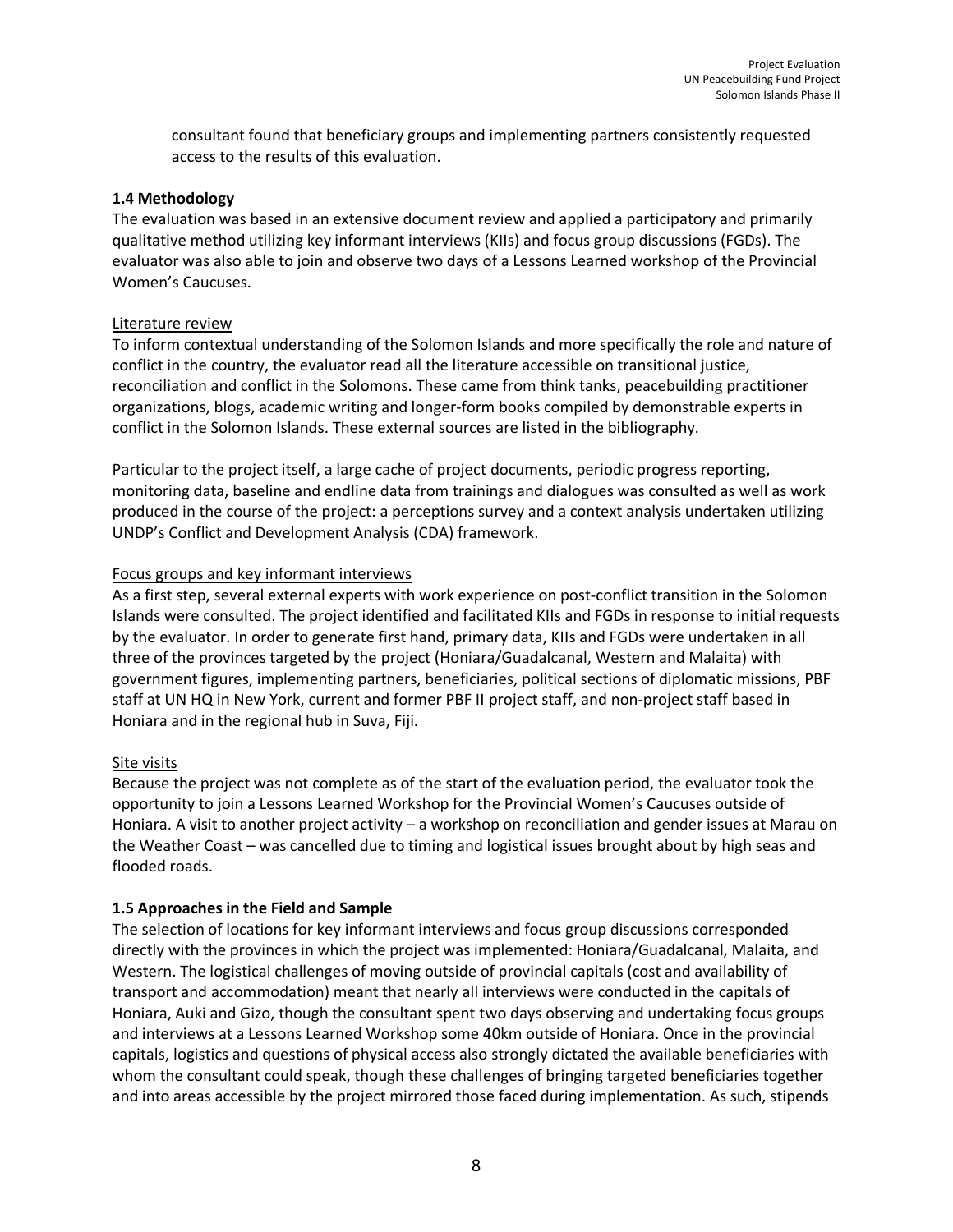to cover transport were paid to interviewees wherever required. Despite this, several focus groups in Auki (and to a lesser extent Gizo) saw more limited participants, ostensibly because of troubles with transport to the interviews held centrally in provincial MTGPEA offices.

Sampling for each primary data generation method was determined via early scoping and engagement with RUNOs and ultimately rested in large part on logistical feasibility of accessing stakeholders. Concerted attention was given to assuring representative consultation and input from women and youth in groups and as individuals. The demographic breakdown of interviewees is as follows. A detailed breakdown is in annex:

|                                                   | <b>Interview Partners</b>                        | Demographic breakdown | <b>Location</b>                      |
|---------------------------------------------------|--------------------------------------------------|-----------------------|--------------------------------------|
| 1. UN agency staff (Total of 12 interviews)       |                                                  | Female: 9             | Honiara, Suva, New York              |
|                                                   |                                                  | Male: 5               |                                      |
| 2. Implementing partners (Total of 11 interviews) |                                                  | Female: 1             | Honiara; Ginger Beach; Auki, Malaita |
|                                                   |                                                  | Male: 10              | province; Gizo, Western province     |
| 3. Direct beneficiaries (Total of 4 KIIs, 6 FGDs) |                                                  | Female: 28            | Honiara; Ginger Beach; Auki, Malaita |
|                                                   |                                                  | Male: 12              | province; Gizo, Western province     |
|                                                   | 4. External experts/resource persons (Total of 4 | Female: 4             | Honiara, Solomon Islands; Brighton,  |
| interviews)                                       |                                                  | Male: 0               | UK; Melbourne, Australia             |
| <b>TOTALS</b>                                     | 31 Klls, 6 FGDs                                  | Female: 42            |                                      |
|                                                   |                                                  | <b>Male: 27</b>       |                                      |

#### **Primary data: key informant interviews, focus group discussions and demographics**

The evaluation questions to be answered are based in the OECD DAC evaluation criteria and the UN Evaluation Group standards (including those on gender mainstreaming). They have been adapted to the context and provided by the evaluation commissioners (provided in full in annex):

- Relevance and Appropriateness
- Efficiency
- § Effectiveness
- Impact/Sustainability

#### **1.6 Evaluation principles**

Considerable care was taken during the evaluation to maintain ethical standards appropriate to evaluations in post-conflict contexts. The OECD DAC *Quality Standards for Development Evaluation* constituted the ethical backbone of this evaluation and were adhered to consistently throughout the evaluation process. This seemed crucial given that the country's 1998-2003 'tensions' period continues to constitute a source of demonstrable trauma for some Solomon Islanders. The project sought specifically to work in conflict-affected regions of the country.

KIIs and FGDs were conducted with assurances of anonymity during reporting. A basic set of interviewee rights (below) derived from ALNAP's *Evaluation of Humanitarian Action Pilot Guide* was read to subjects of KIIs and FGDs ahead of interviews. As an important component of assuring objective testimony from interviewees and focus group participants, the implementers of the project (primarily UNDP and UNWOMEN) were absent whenever possible though in several instances, project staff were present.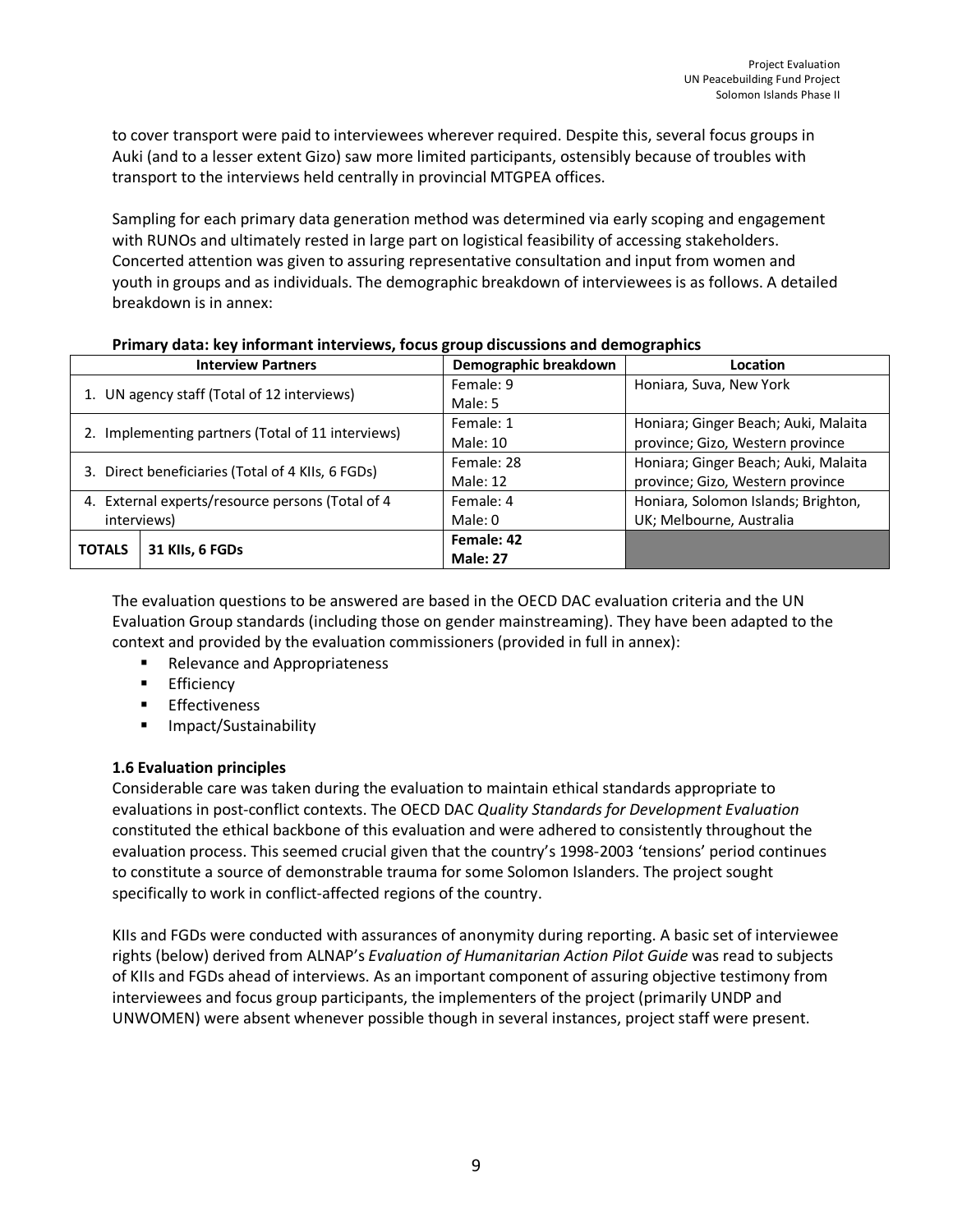**Box 1: Interviewee Rights Advice Card (from ALNAP's** *Evaluation of Humanitarian Action Pilot Guide***)** Your rights as an interviewee:

- You have the right to terminate the interview at any time. You have the right not to answer any question.
- Nothing you say will be attributed to you directly or indirectly without your express permission.
- The notes on this interview will not be shared outside the evaluation team.
- If the client agrees, and we have your email address, we will send you the draft for comments.

#### **1.7 Evaluation constraints and limitations**

The project presented a challenging evaluability for three core reasons:

- 1. Original project document and the accompanying results framework were demonstrably loose, underdeveloped and very low on specifics pertaining to activities, proposed or desired target locations and beneficiaries, and indicators. Baselines are either missing or too weak to utilize. Outcome indicators are in many cases unusable. No numbers of workshops/trainings/beneficiaries were specified in the RF so the scope of the project and accompanying outputs compared with anticipated reach and numbers was impossible to evaluate against any expected outcomes. This shortcoming in the original project documentation was readily acknowledged by the project staff, many of whom joined the project towards the middle or end of 2018, months after the project had begun. (The Project Manager, M&E Officer and Gender Advisor joined approximately halfway through implementation, with Deputy Project Manager and Project Officer in place from the project's inception.) Belated attempts were made by the new project staff to tighten indicators and activities were necessarily concretized as implementation proceeded over time, however these original weaknesses meant a dearth of credible baselines and indicators hampered evaluability.
- 2. The absence of a functional M&E Officer until halfway through the implementation period meant the first half of the project was dramatically under-evaluated with a near-absence of monitoring data and information generated until January 2019. As a result, the project's early impacts are difficult to discern.
- 3. The Solomon Islands as a geographic context presents manifold logistical challenges these challenges impacted the geographical reach of the evaluation. Logistical practicalities including limited road infrastructure, rough seasonal seas around Guadalcanal and the considerable costs of either getting the evaluator out to some project locations or bringing diffusely-located participants together to a common location presented a consistent challenge.
- 4. The evaluation was undertaken by a single international consultant rather than the two-person team comprising a supporting and complementary national consultant as envisioned by the original Evaluation ToR.

#### **1.8 Perceptions survey recapture data**

The evaluation was unable to generate the data requested by PBF in New York to provide a set of recapture data to round out the National Perceptions Survey undertaken during PBF I. This request was beyond the scope of the evaluation ToR, though more crucially, the data would not have provided the anticipated utility for discerning a broad change in sentiment around peace, security and conflict in the Solomon Islands. Generating this data proved unfeasible given the considerable time and resources need to administer a large-scale survey in a range of difficult-to-access locations. Several key questions from the original Perceptions Survey were integrated into the FGD and KIIs questions, however the qualitative nature of the responses meant these responses – while particularly useful for revealing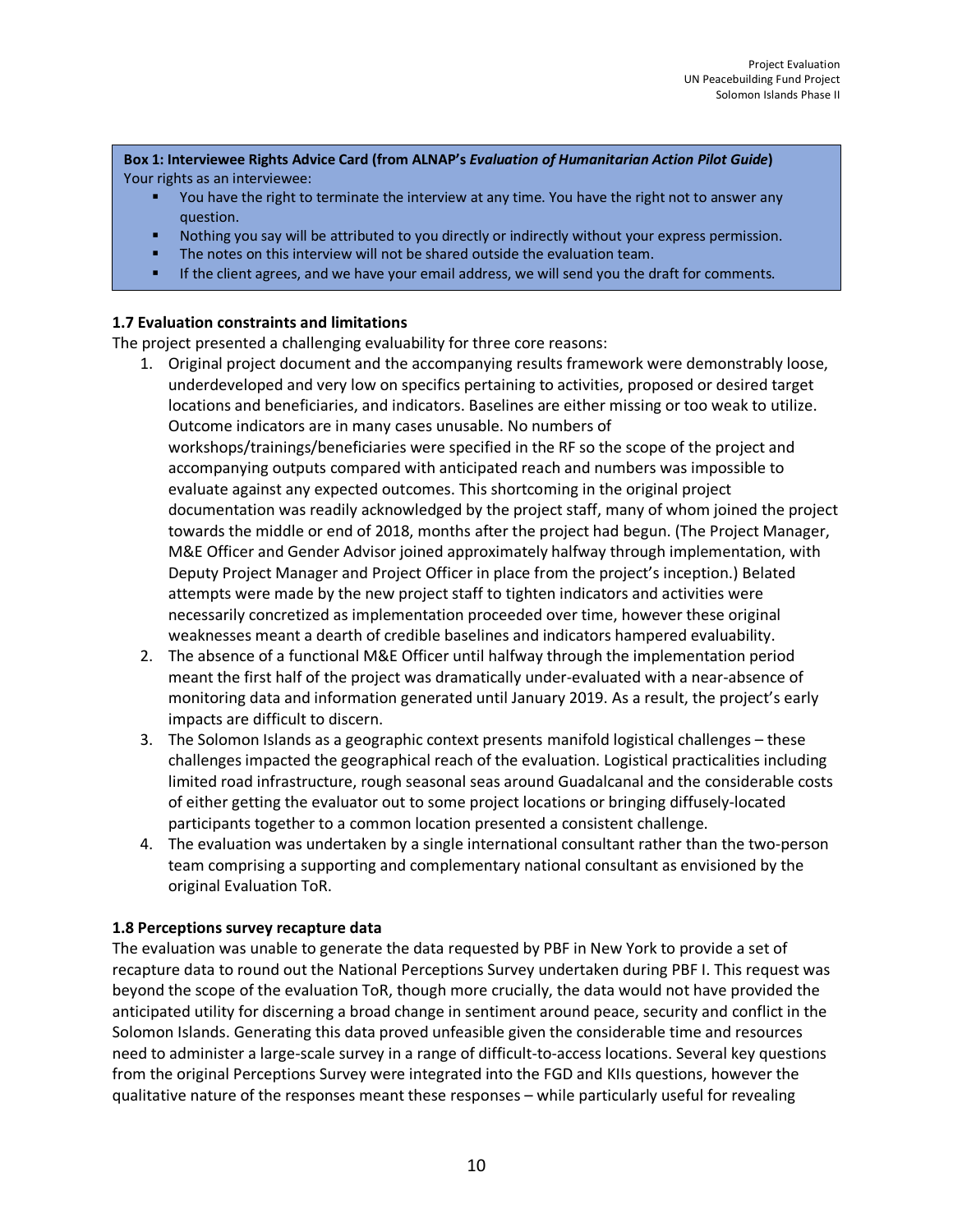project relevance and impact – were not applicable or analogous as recapture data for the Perceptions Survey. Further, such recapture data would not provide the anticipated insight into PBF II impact: any recapture data generated during the period of PBF II evaluation would not afford sufficient time to have passed to enable the project to deliver sufficient change in policy, behavior, context or perception.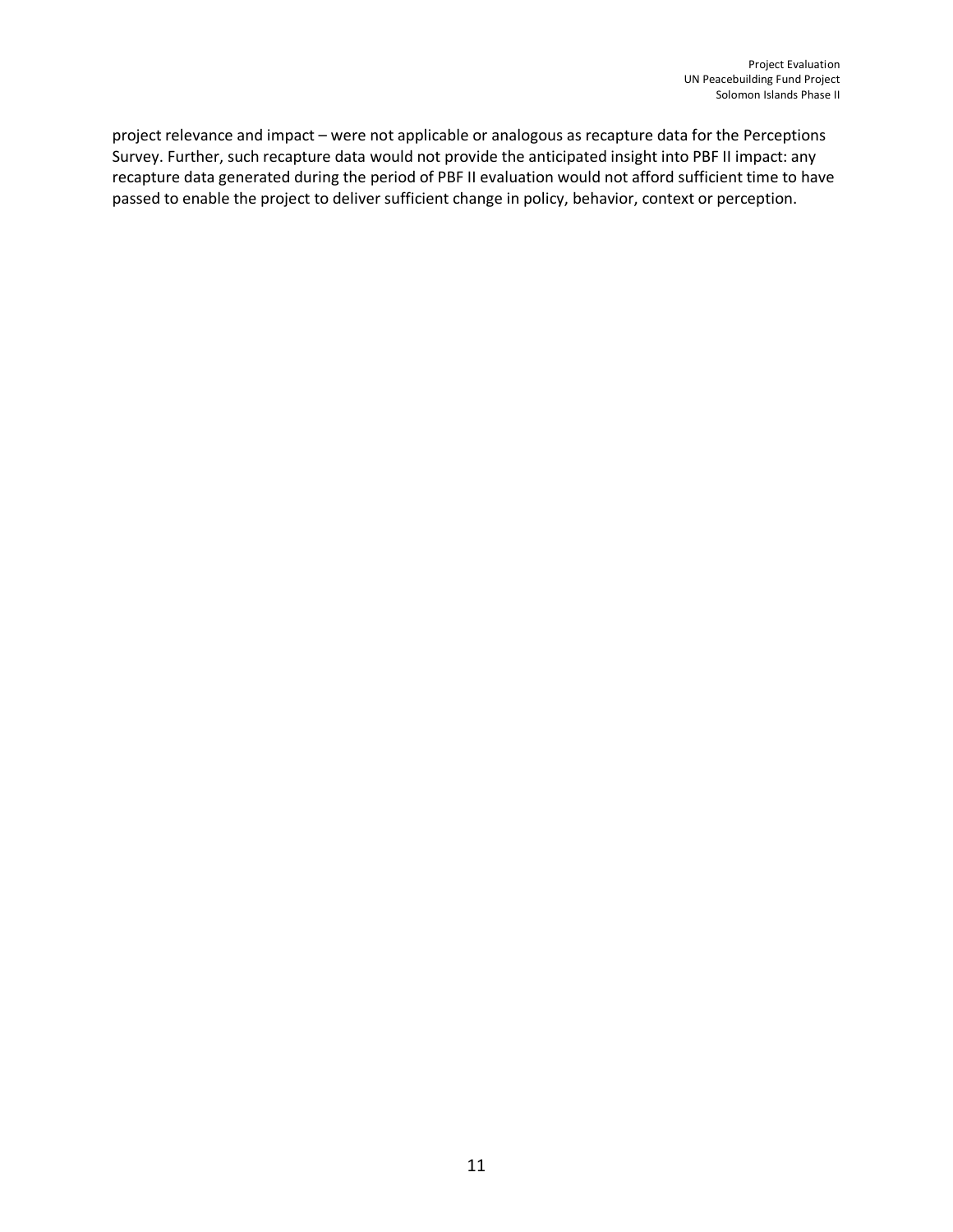## **2. PREVAILING CONTEXT IN THE SOLOMON ISLANDS**

The project was implemented in the wake of the departure of the Regional Assistance Mission to the Solomon Islands (RAMSI) in place from 2003-2017. Support to this transition away from this external stabilization mission is key to the project's own rationale and responded to the trepidation of Solomon Islanders and the regional community over sustaining peace going forward. RAMSI was integral in supporting the country to both end the fighting of the 1998-2003 'Tensions' and in helping the country move past that period through stabilization and institutional support. Interviews with Solomon Islanders inside and outside the project and with Solomon Islands government officials (SIG) as well as expert literature and on-ground observations by the evaluator reveal that while RAMSI was broadly appreciated, development in terms of local and national economic opportunity and growth has been sluggish (the country achieved none of its MDGs) and certainly insufficient to account for a young and rapidly growing population. Rather than development or peacebuilding, RAMSI focused more on policing, justice and finance. Given that it did not contest the negative power of the country's dominant elites over the course of its 14-year deployment however, RAMSI was seen as having presided over a negative peace rather than contributing to any improved social cohesion or institutional reform. Crucially, the Townsville Peace Agreement (TPA) that brought about the official end of the Tensions and agreed a rebalancing of power away from its concentration in Honiara and outward towards provincial capitals remained almost entirely unimplemented.

The *Conflict and Development Analysis* (CDA) and *National Perceptions Survey on Peacebuilding* undertaken as part of this project provides perhaps the best quality contemporary context analysis of the Solomon Islands. The CDA in particular highlights concerns about rampant corruption "unequivocally associated with poor governance" (CDA, p. 4) and the "misuse of land and its unbridled exploitation by Asian business interests in logging and mining". Crosscutting, longstanding development issues such as "gender inequality, youth marginalization, the poverty of economic opportunity, reparations grievances, lack of quality services, are all subsumed under the major flashpoint of the negative political economy of corruption, governance and perceived loss of sovereignty of land and resources" (CDA, p. 4). These concerns were all readily verifiable by the evaluation and remain unaddressed by government while a handful of international agencies seek targeted and incremental responses.

During implementation, the country held is first post-RAMSI general election in April 2019 that precipitated protests and rioting in Honiara.<sup>1</sup> This represented the country's first recognizable public violence since 2006 riots, also catalyzed by elections. The post-election violence was driven by popular expression of dissatisfaction with the idea of Manasseh Sogavare taking a fourth term as prime minister; public anger at the amount of land and business opportunities taken up by new Asian immigrants in Honiara, while opportunities for informal businesses and local employment have remained severely limited; and the youth population has grown and remains marginalized from politics with limited prospects for employment.2 Despite Solomon Islands having one of the youngest populations in the Pacific, public spending on employment and livelihood programs to occupy them is small. Provincial governments, the primary agent for youth policy implementation, are allocated just USD430-720 per year for youth activities, while the Youth Development Division of the Ministry of Women Youth

 $\overline{a}$ 

<sup>1</sup> Elections for Provincial Assemblies took place in mid-June, 2019 (except in Western and Choiseul).

<sup>2</sup> Ride, Anouk (2019), 'Riots in Solomon Islands: The Day After', Australian Institute of International Affairs, 26 April, 2019. <http://www.internationalaffairs.org.au/australianoutlook/riots-solomon-islands-day-after/>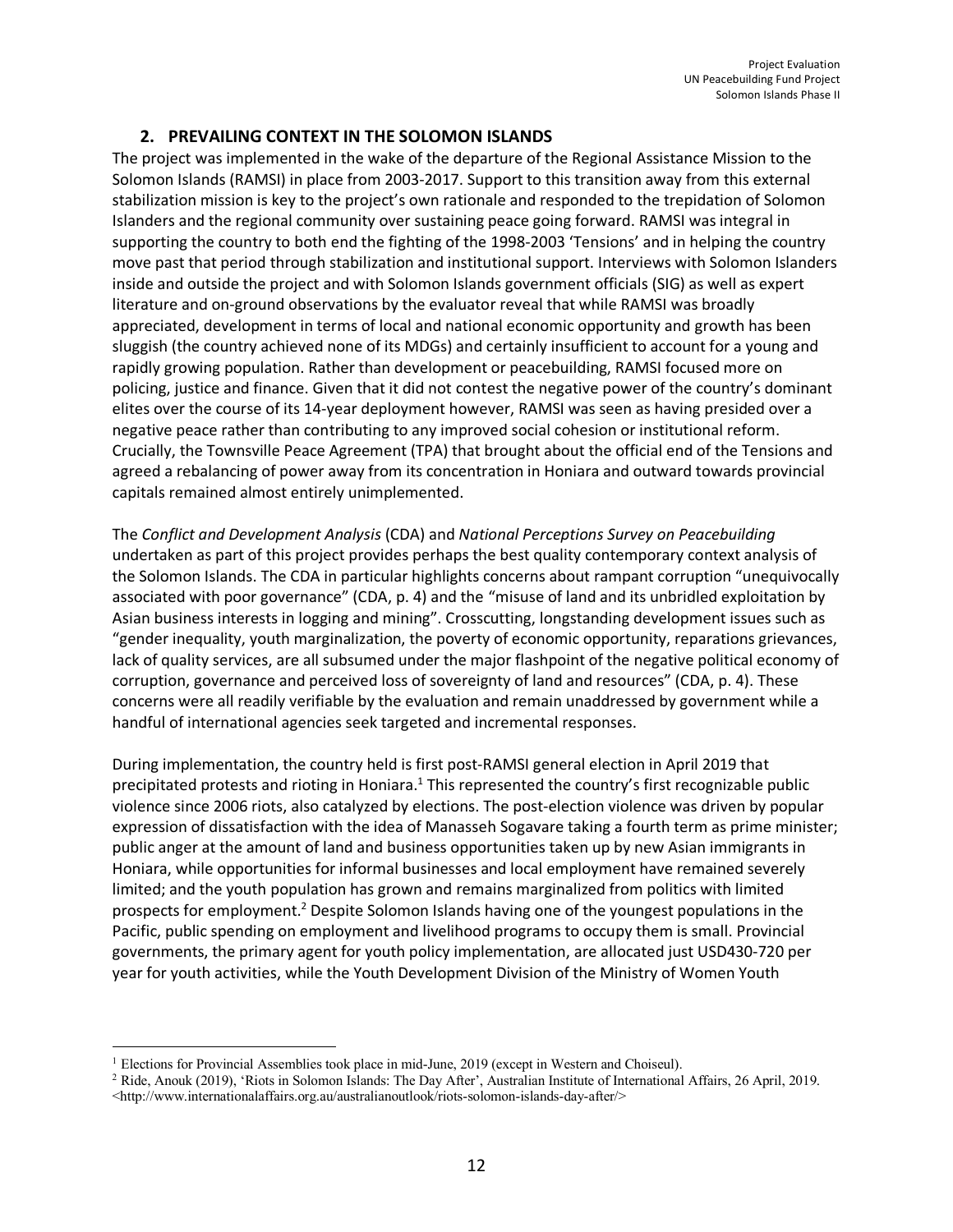Children and Family Affairs budget is approximately USD430,000 annually. <sup>3</sup> In contrast, each member of parliament is allocated just under USD1m annually for unaccountable discretionary funding.<sup>4</sup>

Recognized and concerted peacebuilding programming is at a premium in the Solomon Islands: beyond PBF II, no other peacebuilding programs are in place in the country. The Ministry for Traditional Governance, Peacebuilding and Ecclesiastical Affairs (MTGPEA) is drastically underfunded making clear the real need for external peacebuilding program support, the limited capacity of government partners and perhaps the diminished government prioritization of the practice. As of writing the SIG had chosen to turn away from a long-standing relationship with Taiwan to cast its lot in with China as infrastructureprovider of choice to the country. The PMO sees this expected dramatic boost in infrastructure as the core of its strategy on peace. This employs the rationale that grievances and root causes of conflict will be addressed by large scale infrastructure and improved transport and communication links. Peacebuilding *is* occurring organically at community level however with community leaders often engaging in their own program of locally-responsive social cohesion initiatives albeit in a diffuse way in diverse communities.

 $\overline{a}$ 

<sup>3</sup> United Nations Peace Building Fund & Government of Solomon Islands, 'Solomon Islands Youth Status Report', 2018, p. 26.

<sup>4</sup> Buchanan, J. (2019), 'Solomon Islands: Conflict and Development Analysis'. UNDP, p. 25.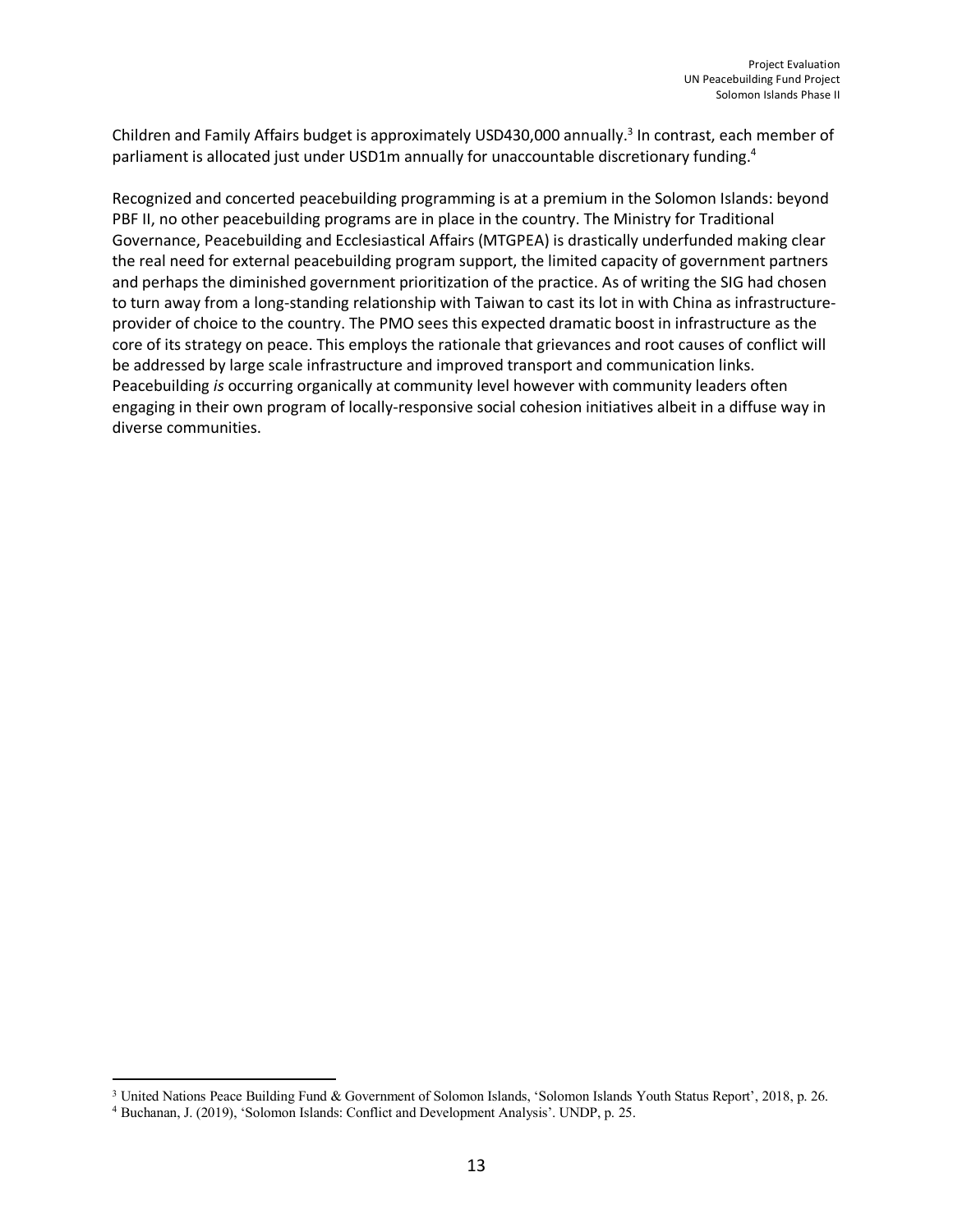# **3. KEY FINDINGS**

- PBF II filled gaping and critical budget gaps and responded to major government and civil society capacity and funding shortfalls by enabling dialogue, basic government functions in MTGPEA and Ministry of Women, Youth, Children and Family Affairs (MWYCFA).
- PBF II directly enabled the advancement of legislative items deemed key to peace and reconciliation, specifically the Solomon Islands government's Traditional Governance Bill, its Reparations Bill, Transitional Special Measures at provincial level and to a lesser extent, the government's Anti-Corruption Bill. These legislative initiatives are unlikely to advance much further without PBF support.
- The project's demonstrable impact on ingrained gender inequalities through concrete institutional steps such as provincial uptake of the Temporary Special Measures and less tangible improvements such as the apparent broadening of beneficiaries understanding of the unique role of women in maintaining and building peace in the Solomon Islands represents a major win in a context in which there has been little will or impetus to resource or push for greater gender equality.
- § The conceptual linking for project beneficiaries of project activities (and their purpose) to the project's intended outcomes and impacts was not effectively achieved. Beneficiaries beyond government ministries received PBF II activities happily and gratefully as development inputs without linking them to the higher-level peacebuilding outcomes sought by the project. This may not have been entirely the fault of the project however: conflict simply wasn't identified as a pressing concern and did not emerge as an identified concern or issue for the vast majority of figures interviewed during this evaluation: This made 'peacebuilding', by corollary, an afterthought for many. The Tensions themselves were rarely mentioned and future projects seeking 'peacebuilding' outcomes should review carefully their understanding of the role of conflict and its impacts in Solomon Islands society.
- § Overall project impact goals were egregiously ambitious and showed a lack of understanding about how challenging and time consuming behavioral and institutional change is in any societal context: 18 months was simply too brief of a timeframe in which to deliver the serious institutional and collective and individual behavioral changes sought by the project.
- Internal cohesion between partner implementing agencies UNDP and UNWOMEN was often weak with activities often delivered independently and without the collaborative approach intended that would maximize the two agencies' comparative advantages. While the project was implemented under a joint workplan, the two agencies did not coordinate consistently enough and coordination mechanisms were under-utilized.
- The project established strong and trusting relationships with government and non-government partners. These relationships tangibly enhanced implementation and facilitated collaborative response to operational, strategic and implementation challenges.
- Key implementing partner, the PMO is working from the premise that once the Reparations Committee has done its work and seen compensation/reparations are paid to victims, a strong line will be drawn under Tensions-era discord and trauma.
- Land (and associated concerns over impropriety in its distribution, use and sale) have continued to be the most evocative factor nationwide with ongoing potential to drive local conflict or wider discontent with government and/or foreign private sector expropriation of customarilyheld land.
- The Weather Coast was insufficiently targeted by the project. While some Weather Coast communities were brought into Honiara to participate in reparation consultations and youth anti-corruption work, the region saw limited implementation of peacebuilding activities despite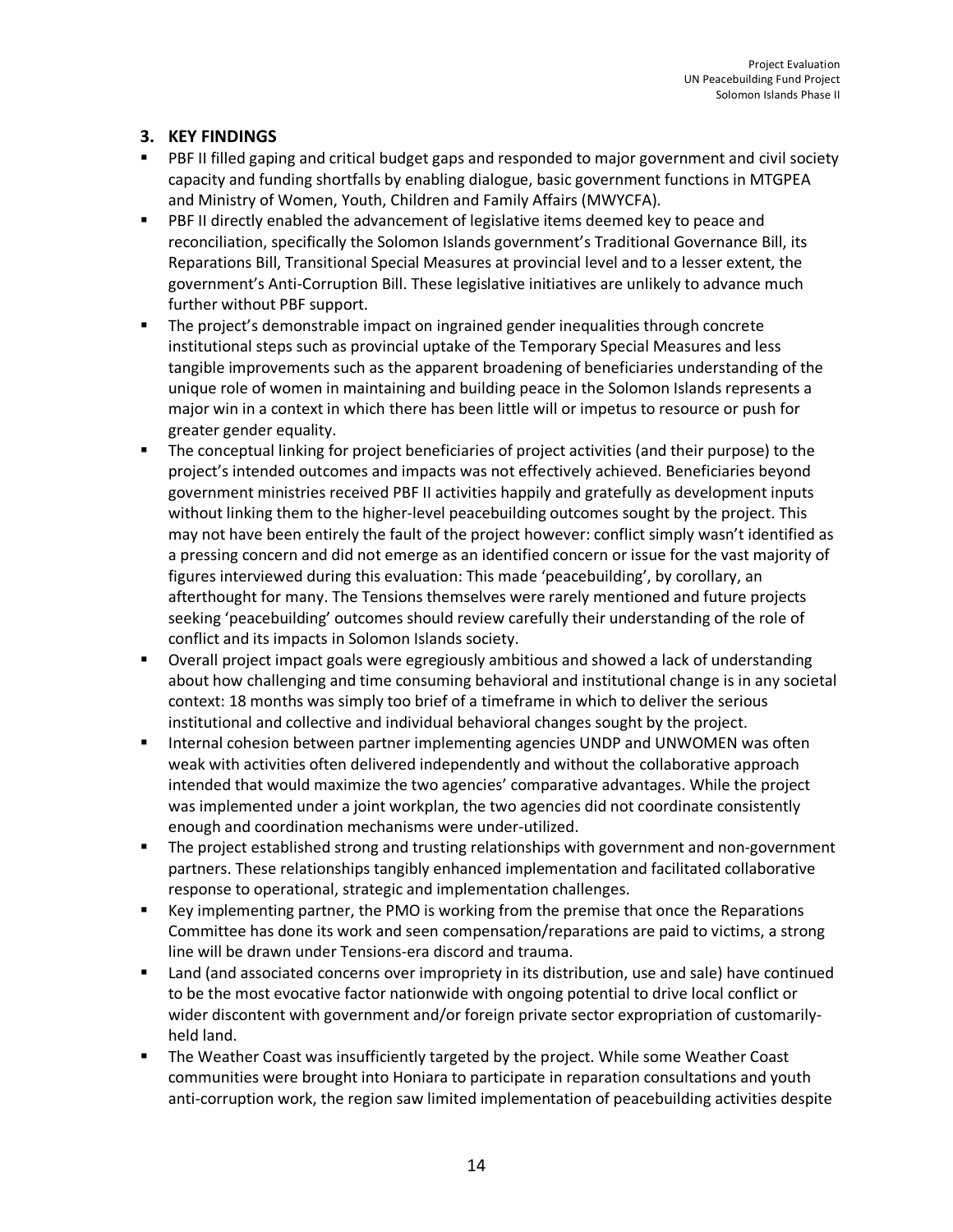being the area – beyond Honiara – most impacted by conflict. It has also broadly received the least post-conflict support proportionate with Tensions' impacts while featuring key hot spots and community friction.

- § Beneficiaries are not always equipped or sufficiently motivated or prepared to carry PBFprovided learning to their communities. Where key elements of PBF II based on the training of trainers required the cascading of learning and capacity, beneficiaries consistently felt they needed external support and catalytic funding to take capacity and learning to their communities.
- § Provincial Women's Caucuses created by the project have been highly effective in collaboratively sourcing community interests, packaging those interests and then presenting them as a cohesive set of community interests to government decision-makers and budgetholders at provincial level. this pressure and engagement has delivered several tangible government measures institutionalizing women's participation in decision-making
- Without future funding, gains made during PBF II are likely to be quickly rolled back. In particular, support to consolidation of new or reinvigorated institutions, carriage forward of legislative initiatives and enabling trained trainers to carry learning and capacity to community level all require consolidation to deliver any lasting impact. Government and donor support to peacebuilding is very limited in the Solomon Islands, meaning this funding burden falls heavily on PBF. Specific recommendations on consolidation and sustainability are provided in the Recommendations section below.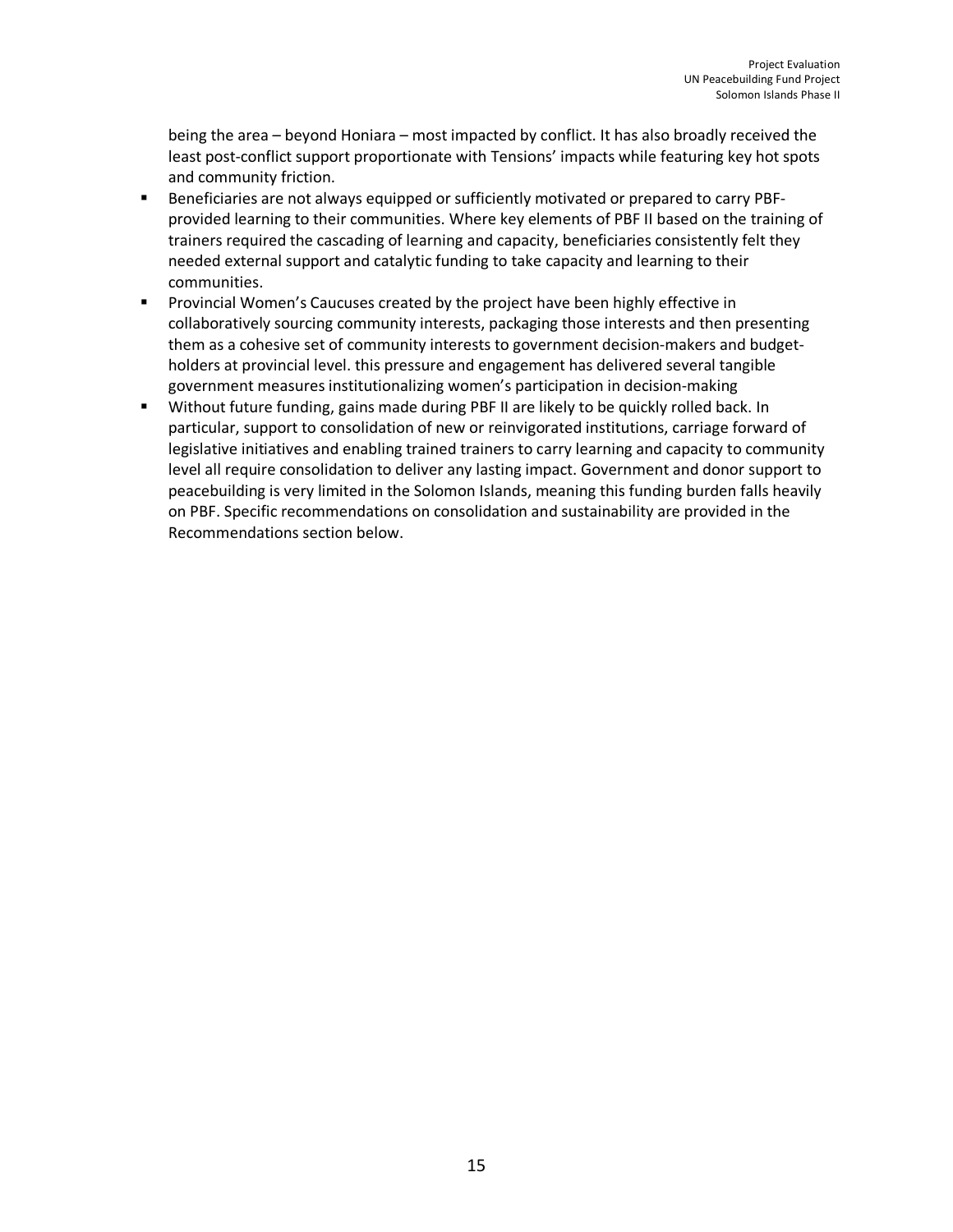## **4. RELEVANCE AND APPROPRIATENESS**

This section interrogates the following two key questions regarding the project appropriateness and responsiveness to the conflict context in the Solomon Islands:

- 1) Did PBF II support and cohere with the government's own approaches to peacebuilding?
- 2) Did PBF II attend and respond to peacebuilding and state building needs with relevant and realistic actions?

**4.1 Project relevance was diluted by the project's founding in a loose and vague project concept and project document low on innovation or cohesion**. Despite a verification workshop with SIG to verify the PBF II project document, project staff consistently felt insufficient consultation was undertaken to inform the project document and overall the project suffered from a lack of ownership and accountability during the planning phase. The concept and tailoring of activities were further limited by having some sections of the project document written by Suva-based staff unfamiliar with the Solomon Islands context.

**4.2** The country's new government took office in April 2019 and subsequently shifted away from a RAMSI-driven focus on governance and towards an emphasis on infrastructure as an engine of growth. It sees this growth as key to social cohesion and moving the country more demonstrably away from the root causes of conflict that emerged during the Tensions. One Solomon Islands specialist has worried that "[a]n undue focus on infrastructure would be a mistake. Even setting aside donor motives, large infrastructure projects are difficult in poorly governed countries like Solomon Islands". <sup>5</sup> While the MTGPEA was the project's key implementing partner working specifically on more traditional notions of peacebuilding, the Prime Minister's Office (PMO) – also a project partner – outlined this new strategy to leverage Chinese financial support for delivering large scale infrastructure such as airstrips, wharves and ports, roads and communications links in order to better link the country's vast and inaccessibly hinterlands. **Project implementation (following the April 2019 initiation of this largely undeclared strategy) took place without knowledge or reference to this important strategic evolution in the government's approach to peacebuilding** though this evolution in the government's approach to peacebuilding had, in retrospect, minor impact on project relevance over the final six months of the implementation period.

**4.3** The project's key implementing partners – MTGPEA and MWYCFA – are also the government's lowest-funded ministries. **As a result, PBF support to these ministries is particularly important and appreciated by the government**. PBF II has been responsible for picking up and supporting significant components of its government partners work plans, for example advancing of the outcomes of the Truth and Reconciliation Commission (TRC) through PBF engagement of a technical expert consultant to compile a digestible report summary. This has generated considerable goodwill both within the ministries (at national and provincial levels) as well as with beneficiaries who appear broadly aware of the ministries' funding shortfalls. Illustrating the importance of PBF II to government peacebuilding, at one meeting with the Permanent Secretary (PS) of the MWYCFA in Honiara, the ministry was entirely without power as it was unable to pay its power bill. This dearth of funding for the MTGPEA – ostensibly (and formerly) the Ministry of Peace – is incongruous in a post-conflict state in which the new government placed peacebuilding and reconciliation on its list of priorities for the first 100 days of office.

 $\overline{\phantom{a}}$ 

<sup>5</sup> https://www.devpolicy.org/the-2019-honiara-riots-what-went-wrong-and-what-does-it-mean-for-aid-20190621/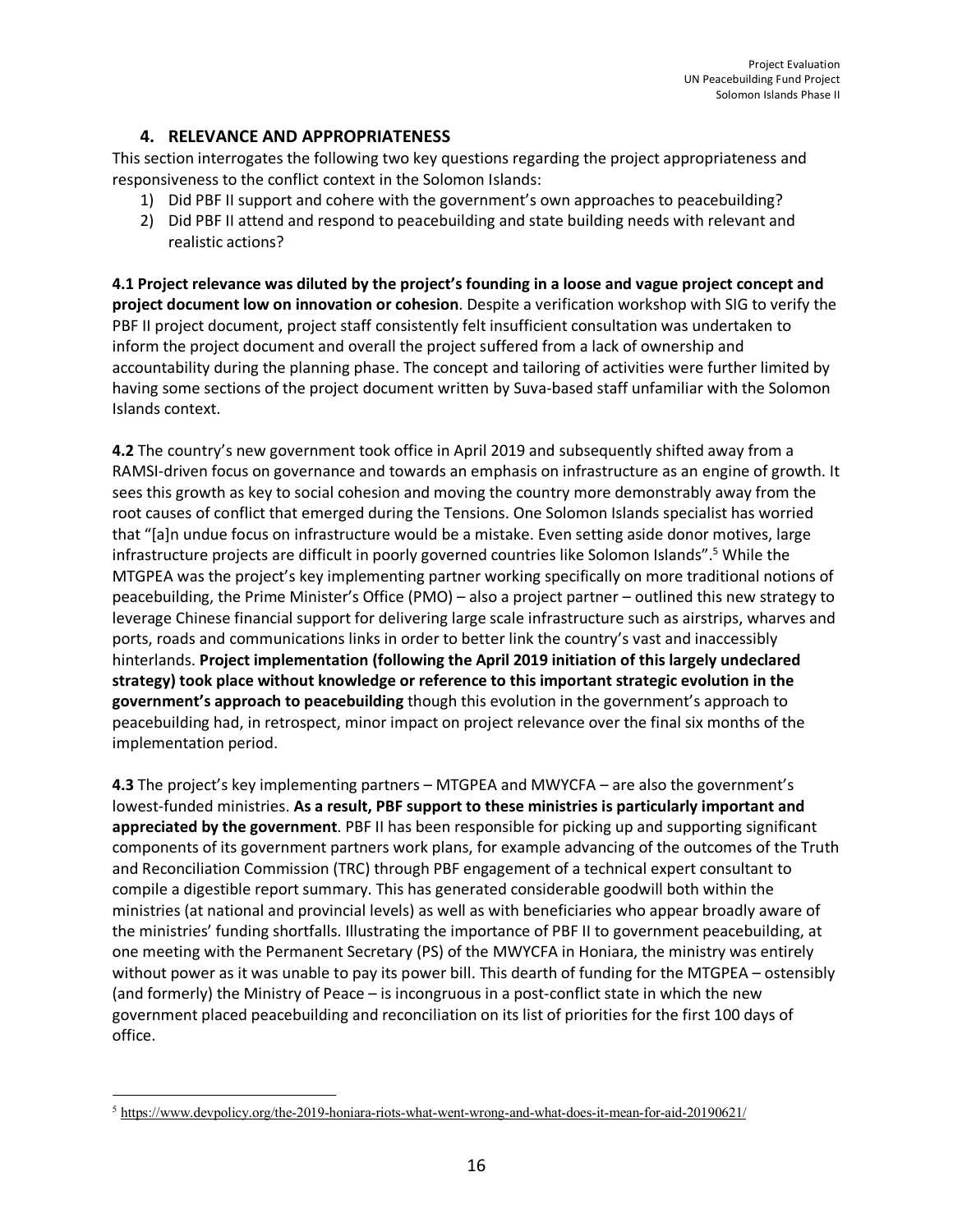**4.4 Given distinct regional and community contexts, project relevance was not monolithic and overall stated activities and their outputs contributed more readily to desired peacebuilding outcomes in Malaita and Guadalcanal.** Project activities in Western province were appreciated though beneficiaries and implementing partners did not discern a link to conflict resilience or peacebuilding outcomes or impacts. While national-level concerns over land rights, corruption and governance impact Solomon Islanders universally, the regions in which the project was implemented presented two very distinct contexts: The Guadalcanal/Honiara-Malaita axis formerly at the heart of the Tensions; and Western province more subject to cross-border dynamics emanating from Bougainville. Reference to externalities such as the upcoming Bougainville referendum on independence and potential spillover elicited essentially neutral responses and no actual conflict was cited at any time during consultations in Gizo or with Western province stakeholders.

**4.5** The **relatively strong geographic focus on implementation of activities in Honiara** was in some cases the result of simply logistical (and associated cost) calculations but responded also to the manner in which overall socio-economic development, political stability and peaceful co-existence in Solomon Islands depends to a large extend on the positive social and economic development of Honiara City. This outsized importance of stability at the center is acknowledged within the long-term National Development Plan framework of Solomon Islands.

**4.6 The project's focus on supporting legislation supporting peace and reconciliation, empowering women's and youth groups and community and church leaders is deemed relevant to the peacebuilding context given their potentially strong influence on reconciliation and the consolidation of peace**. The project adequately accounted for the evolution in conflict dynamics, drivers and triggers since the Tensions though all of the underlying causes persist. There is no observed current sense of tribal conflict of the sort that characterized the start of the Tensions over two decades ago, though the core factors that underpinned those tribal divisions have not been adequately addressed in the intervening years. As of the end of field-based interviews in the Solomon Islands on 9<sup>th</sup> September, the political sections of the diplomatic missions of Australia and New Zealand in Honiara discerned no particular conflict dynamics or unrest requiring imminent address or response. Potential tension between government and population can be discerned as of mid-/late-September over the government's decision to turn away from Taiwan and towards China for future large-scale development support. This precipitated some limited street protests and constitute an emerging tension dynamic, albeit highlighting the well-documented vertical cleavages between government and citizens rather than horizontal tension between groups of citizens. Such tension around government entanglement with external (primarily Asian business) interests was also visible following elections with protests and violence against property bringing security forces out onto the streets in response.

**4.7 Some components of the program – most of all the peacebuilding and conflict analysis training – were seen by beneficiaries as lacking sufficient tailoring to local settings**. Greater local consultation was required to avoid a one-size-fits-all approach to such trainings. The training manual employed generated during PBF I by MTGPEA with approval and oversight from UNDP as implementing agency – was seen as promoting a foreign and sometimes irrelevant approach to peacebuilding. Although the training manual sought to deliver training on conflict prevention, some beneficiaries felt the content missed this mark and that the training should be oriented towards "avoiding another problem happening". They felt the training was aimed at working on "problems that had already happened" rather than conflict prevention. They also viewed the training as requiring greater tailoring to the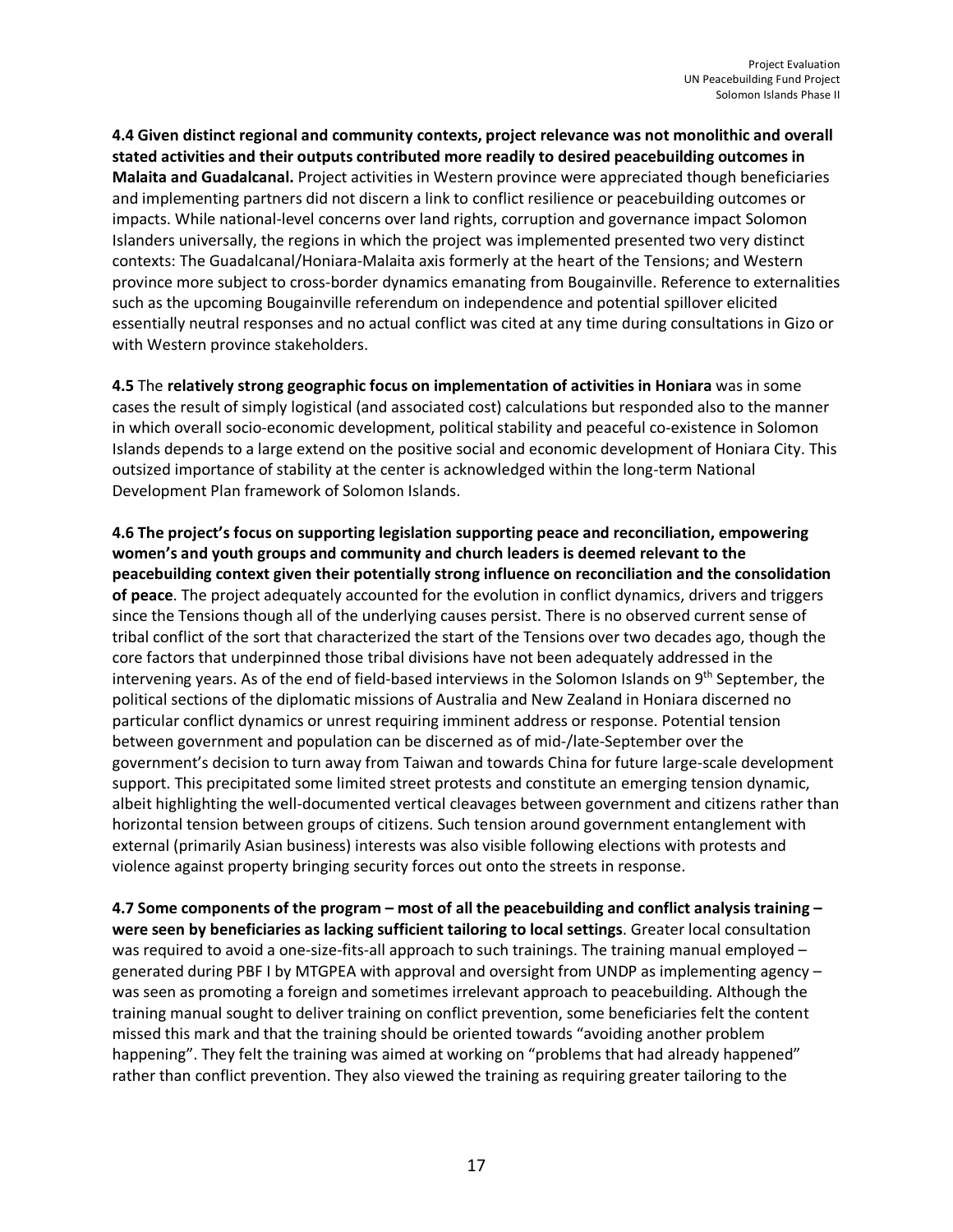community(-level) perspective as they found the training more appropriate for prisons or police or family support centers – more professionalized institutions.

**4.8 The project responded appropriately to PBF Priority Area 2 – 'promote coexistence and peaceful resolution of conflict' – which seeks appropriately to support "national reconciliation, good governance and the management of natural resources, including land**. Such projects can span a wide range of peacebuilding initiatives including social cohesion, women's empowerment, and peaceful resolution of land disputes and strengthening independent institutions and non-state actors." **The time frame afforded to a project in the Solomon Islands' current context appears too short to deliver the desired impacts** however. Given its history and contemporary context, the Solomon Islands would be better served by the Peacebuilding and Recovery Facility (PRF) providing longer term financing of 3 years than the Immediate Response Facility (IRF) that offers just 18 months of support with greater focus on quick impact. It was decided however by the Peace Building Support Office (PBSO), that given the context and size of Solomon Islands, the UN's absorptive capacity in-country and the urgency of peacebuilding needs compared to some other PBF countries, the country did not warrant a Peacebuilding Priority Plan process and a portfolio of projects that would lengthen the PBF's period of commitment.

Sustained, reassuring support to civil society and pro-peace mechanisms is demonstrably more pertinent to the Solomon Islands' context than sharper catalytic change to address any particular or emerging deleterious conflict dynamics. The evident importance of longer-term financing is highlighted by the persistent questions of sustainability that arose during the evaluation as well as the reality that conflict and violence in the Solomon Islands has been essentially absent for a decade and a half since the end of the Tensions in 2003.

**4.9** While PBF's IRF facility seeks more daring and innovative approaches to peacebuilding, unfortunately **the project was not judged to be innovative in its prescriptions, responses and actions to the complex conflict context presented by the Solomon Islands.** While 'innovation' is a goal of the IRF, this dearth of 'innovative' activities is not necessarily a negative judgement; the project should simply be relevant and responsive to the context. 'Innovative' approaches should be considered, ideally, though they may not be relevant to the context. The project document and Results Framework lay out a safe and traditional set of development and institution-building responses driven by the Communiqué. However the project's one deployment of 'innovation' as an activity in and of itself – the Youth Innovation Forums – elicited a strong set of outcomes, particularly in Malaita. The Forums precipitated a demonstrable surge in broader community interest in entrepreneurship and made the youths selected for the forums notable figures in their community as destinations for peers and younger community members to share learning gleaned from their experience and training.

**4.10 The project cohered effectively with national-level peacebuilding and reconciliation policies and structures**. Specifically, the project supported Objectives Two and Three of the 2015 National Peacebuilding Policy ("Facilitate accountable, responsive and effective conflict management and transformation structures and mechanisms within governance and traditional systems" and "carry out the mandate of the MNURP [now MTGPEA], and promote community reconciliation, rebuilding, rehabilitation and revitalization" and worked in concert with the National Peacebuilding Advisory Committee (NPAC) whose quarterly meetings were supported by PBF II. These meetings also provided a forum for reporting to government on project progress, however the NPAC remained largely unacknowledged during interviews for this evaluation. The project established a national advisory committee on WPS meeting quarterly and a gender working group comprised of NPAC and the WPS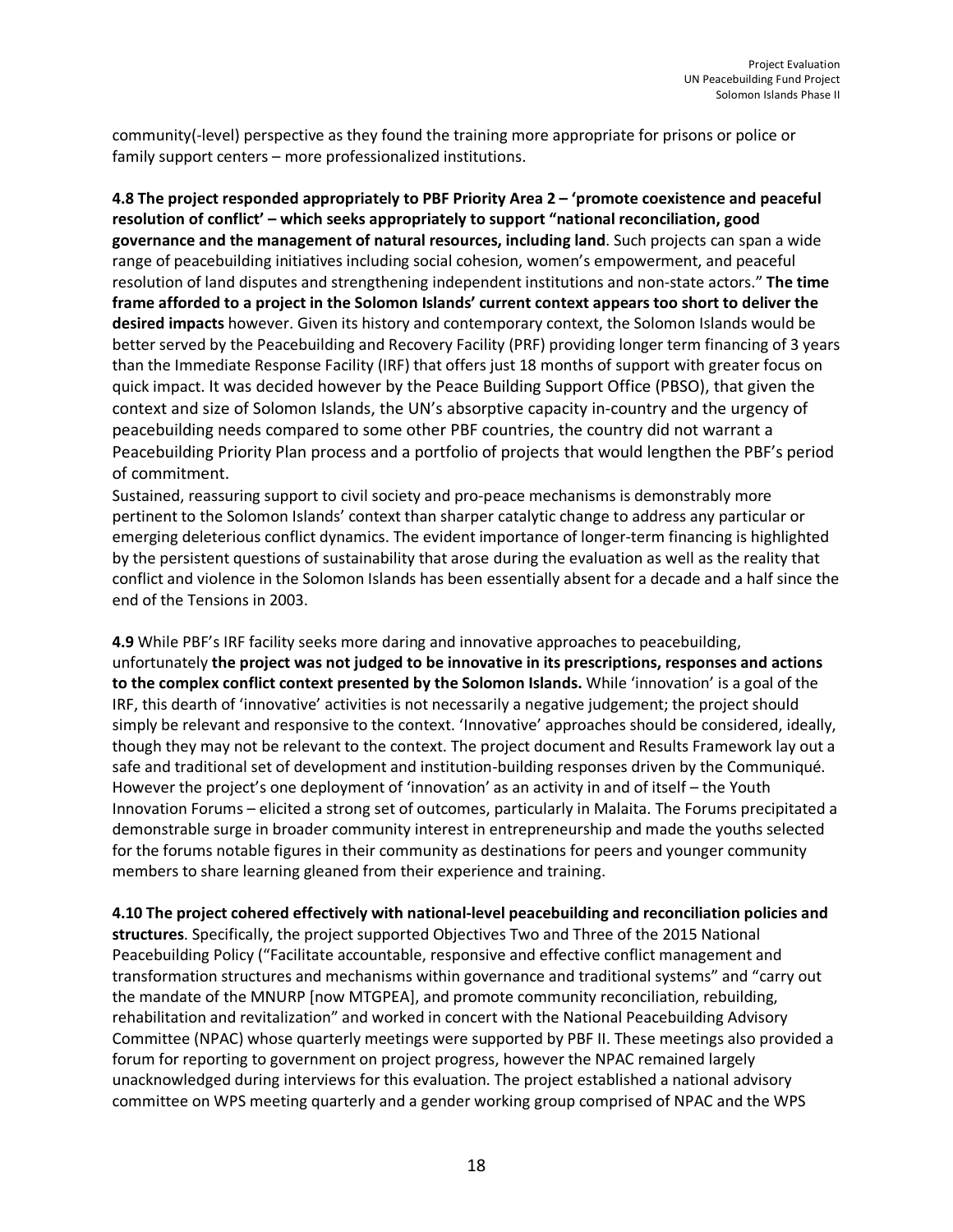advisory group responsible for mainstreaming gender within the national peace building agenda. Through a range of deliberations and the support of UNWOMEN, the national peace building policy is to be revised with a view to better integrating WPS issues into the policy. Further, a 2009 parliamentary committee consulting communities across the country found that Solomon Islanders wanted national government to improve space for traditional leaders to contribute to national level decision-making. With its setup and promotion of Provincial Women's Caucuses, Provincial Youth Caucuses (specifically the accompanying training around leadership and advocacy) as well as the Youth Innovation Forums and support to traditional leaders and churches on peacebuilding, the project was strongly oriented to respond to this request and addressed a repeated refrain regarding the need to improve the quality of leadership at all levels of governance.

**4.11 The project responds strongly to 'small scale' peacebuilding needs in the Solomon Islands by addressing social cohesion and family conflict through its program of peacebuilding training**. This includes Youth Innovation Forum activities that sought to better engage youth (particularly in rural areas) and to move them away from idleness, unemployment, marijuana use and alcohol consumption leading to deleterious impact on the wider community. Community leaders in White River community west of Honiara were able to apply peacebuilding and conflict analysis training to calm youth from that part of Guadalcanal during post-election riots over the retention of the leadership status quo. These riots starkly illustrated youth disaffection, anger and sense of grievance over an absence of opportunities. To a lesser but equally promising extent, Youth Innovators on Malaita were capacitated and empowered to reach out to and engage with idle and angry youth in their communities who were themselves receptive to this engagement, albeit without tangible outcomes to date. Communities see this question of community-level social cohesion as the 'tangible' form of conflict at present in the country, in contrast to the considerably less evident and increasingly distant larger scale conflict concerns that characterized the Tensions and the period immediately following.

**4.12** The **project responded strongly to the need to support and advance government legislation pertinent to peacebuilding and reconciliation**. This included technical support to the Reparations Bill (by contributing to setup of the Reparations Commission that determines claims and reparations was part of the new government's 'first 100 days' promise), the government's Traditional Governance Bill, Transitional Special Measures at provincial level and to a lesser extent, the government's Anti-Corruption Bill.

**4.13** One government figure within the MTGPEA saw PBF II as a "blessing" that was badly needed to fill critical gaps in funding and action. The same official saw government itself as providing "lip service" only when it came to peacebuilding in the country as evidenced by low rates of funding. Simultaneously the ministry felt itself to be under considerable political pressure to deliver on peacebuilding in spite of inherent shortage in capacity. **The project was seen to be absolutely critical in supporting the MTGPEA and MWYCFA to deliver on their ambitious workplans**. The MTGPEA was seen to function in large part because of PBF II. The ministry's mandate to advance the findings of the Truth and Reconciliation Commission (TRC) through the Reparations Commission wouldn't have been achievable without project support and technical input.

**4.14 The project was uneven in its consultation with stakeholders over the composition and concept of the project.** On the whole, consultation was taken at the national level in Honiara however there were low levels of consultation perceived by stakeholders in provincial capitals during project concept and formulation (the project was criticized by beneficiaries for not taking local contexts into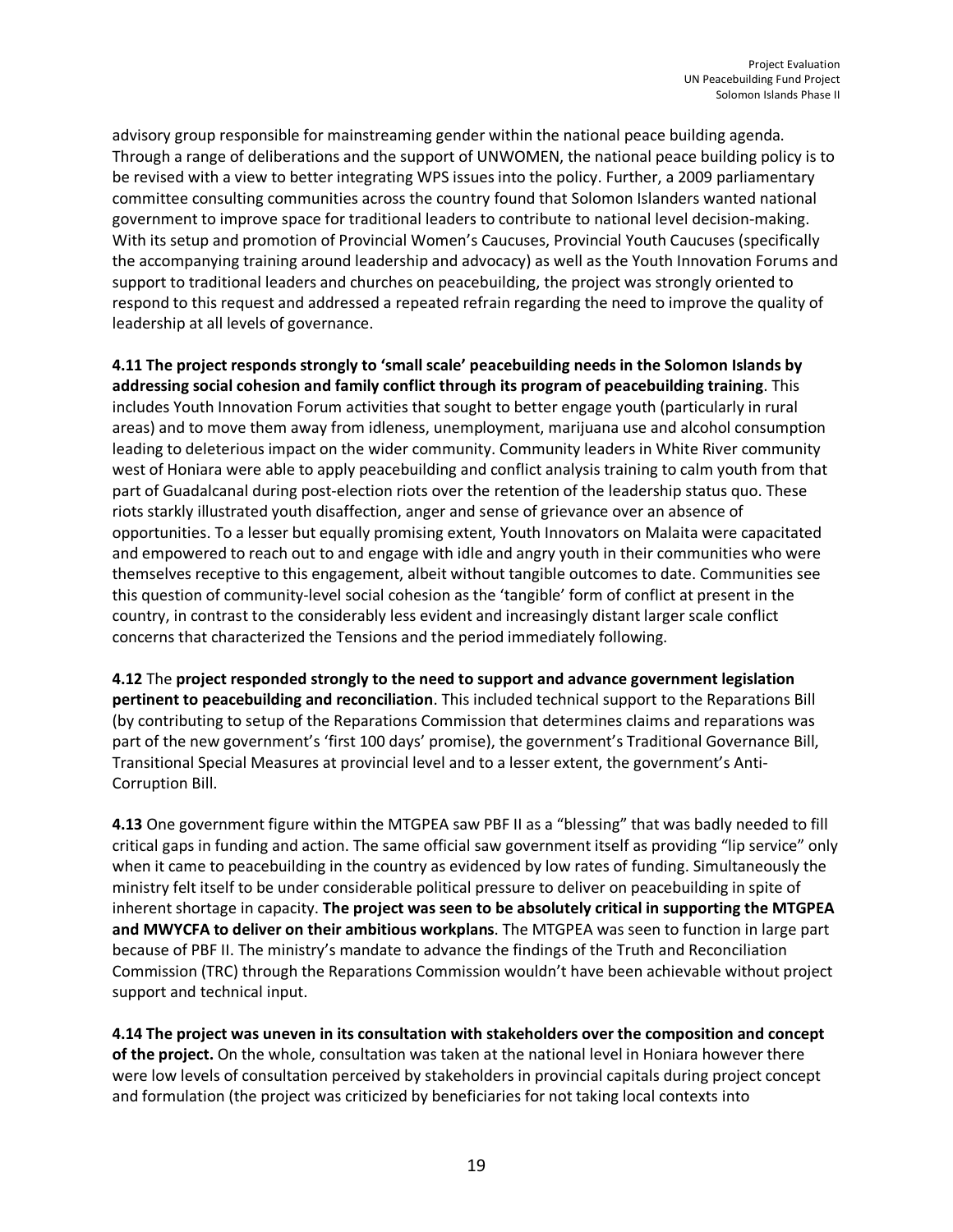consideration), though the project made up for this by engaging beneficiaries and partners during implementation. The net result however was the many beneficiaries and participants in trainings arrived at activity locations without a real sense of the purpose of the action or its intended peacebuilding outcomes and impacts. Moreover, beneficiaries and participants did not have a strong sense of where the project components in which they were involved fitted into larger strategies. Most concerning was the regular (but not universal) absence of stakeholders' sense of how individual project activities pertained to peacebuilding. **The project was weak in connecting the purpose of individual activities and their outputs to higher level peacebuilding outcomes or impact**. This was particularly evident in Western province: speaking with community and youth leaders in Gizo for example, beneficiaries did not readily view the programming they received as seeking peace outcomes; they were appreciative of the capacity and engagement but did not discern any larger purpose underpinning this programming. The government partners at MTGPEA provided independent verification of this. Equally, recipients of media training in Honiara did not view the training (or their demonstrable impact through resulting stories and resulting public awareness of corruption) as linked to peacebuilding.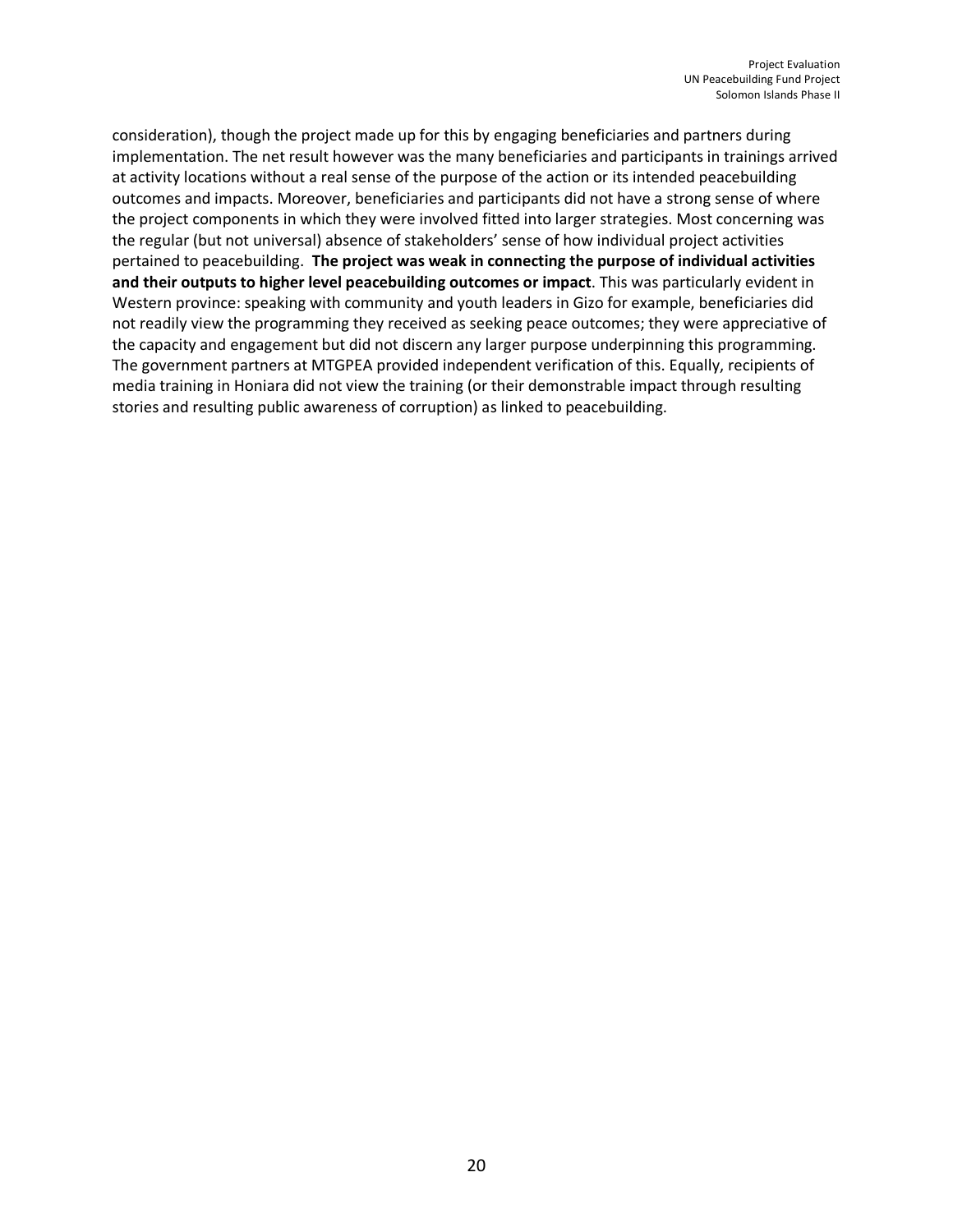## **5. EFFICIENCY**

**5.1 Project delivery rate has been ultimately consistent and strong** despite severe challenges during the first half of 2018 in which three key project staff roles – including the project manager – remained vacant. National staff led by the Deputy Project Manager were instrumental in maintaining UNDP project movement and activities. Interruptions to implementation as a result of December government holidays, electioneering and post-election violence meant a three-month No-Cost Extension (NCE) was required to complete several remaining activities. With this NCE, project closure date was ultimately 30 September 2019. The final project activity was delivered during the execution of the external evaluation.

**5.2 The project struggled to respond to critical staffing challenges that arose approximately one third of the way through the implementation period**. Agencies' own recruitment systems and policies – slow to respond in some instances – were judged partly responsible, though the role of M&E Officer was turned down by two local staff because they judged the salary too low. Ultimately an international UNV was engaged for this role. During an 18-month project, such delays have exponential impact. The departure of the original Project Manager and the M&E Officer in in July 2018 and April 2018 respectively negatively impacted coordination internally and with partners and slowed workflow. A temporary project manager on detail assignment from Fiji was engaged for 6 weeks in August-September 2018. After a 3-month gap, a senior international UNDP staff member with extensive prior experience in the Solomon Islands was appointed. Larger delays impacted the recruitment of a UNWOMEN international Gender Specialist (hiring was anticipated for June 2018 but only concluded in November) and negatively impacted delivery of the gender component of the PBF Project as well as the mainstreaming of gender into the project activities more broadly. While gender mainstreaming was essentially absent prior to the arrival of the Gender Specialist, gender mainstreaming was viewed by several UN staff to only have been inconsistently addressed even after the Specialist's arrival.

**5.3** Once new team was fully composed and on board by end of 2018, a Technical Working Group meeting was called with government partners MTGPEA, MWYCFA and PMO. As a result, **the project was reinvigorated in January 2019 by production of a revised work plan, renewed milestones, monitoring system and indicators**. Technical Working Group meetings had been held monthly since early 2018, though these were on hold during 2019.

**5.4** The final staffing configuration is judged a dedicated, motivated and able unit of nationals and internationals. **Staffing was adequate for the activities planned and delivered however the project may have benefitted from the technical expertise of a Peacebuilding Specialist to insure the project linked to peacebuilding outcomes**. Importantly, the Gender Specialist brought technical qualifications in peace and conflict studies, having worked in mediation and post-conflict settings, albeit in other regions; the complexity of the Solomon Islands' context specifically presents a unique challenge to peacebuilding projects more broadly. The regional PDA in Suva was not viewed as sufficiently knowledgeable of the Solomon Islands context to effectively fill this gap and visits from the PDA were seen as disruptive, unclear in purpose and viewed as confusing the project's relationships with implementing partners.

**5.5** When the new Project Manager and M&E Officer arrived, indicators within the RF were largely noted as 'TBD'. Monitoring planning and execution and the Results Framework were boosted by the arrival of a UNV M&E Officer in late 2018. **While greater hold and control was exercised over the RF with indicators reverse engineered by new staff to address this gap, it remained somewhat loose and illdefined as a guiding document with often arbitrary indicators due to the absence of any working baseline beyond the perceptions survey completed during PBF I**. Problematically, few target numbers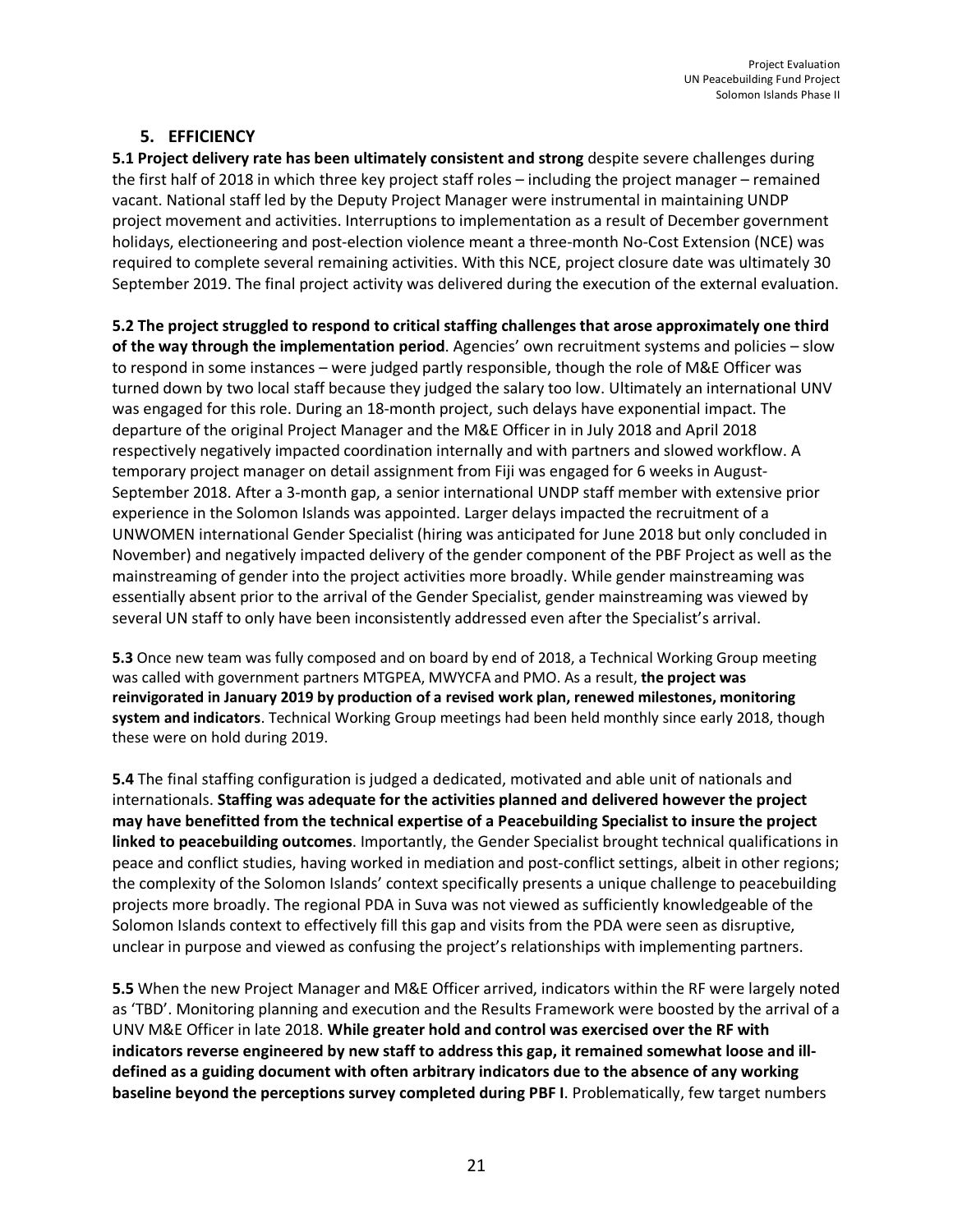of workshops/trainings/beneficiaries were specified so estimated scope of the project and accompanying outputs compared with intended figures were impossible to evaluate. A Beneficiaries Database Tracker built by the M&E Officer helped to address this gap later in the implementation period.

**5.6 The Project Board was viewed favorably by implementing partners as a forum for sharing information, reviewing and approving annual work plans and making agreed and transparent adjustments to the project**. It met twice in 2019 and four times in 2018. The Project Board also supported the Reparations Working Group of which the MTGPEA and PMO form the secretariat. The project Techncial Working Group met monthly during 2018. **The Project Board improved ministries' sense of ownership of the project**. Ad hoc technical working groups within the Project Board rarely met. The NPAC, Project Board and Reparations Working Group contained essentially the same figures which contributed to cohesion and transparency. Problematically, females were almost entirely absent from these forums.

**5.7 Internal cohesion between RUNOs under the PBF project umbrella was institutionally weak and the project's two implementing agencies, UNDP and UNWOMEN were sometimes out of step and insufficiently informed of the other's activities**. Some improvement in the 'jointness' of the project occurred after new staff were finally settled in January and a review of the work plan was undertaken, though some disjointedness persisted. Illustrating this is the limited drawing of the UNWOMEN Gender Specialist into UNDP activities to assure that gender was adequately mainstreamed into activities (a stated goal of the project). This is in part due to UNDP having implemented most activities before the engagement of the Gender Specialist and the reasonable limits in the Specialist's bandwidth relative to the volume of work and attention required. (The Gender Specialist was engaged in the drafting of concept notes for 2019 activities however and gender was mainstreamed in trainings, revision of concept notes and agendas, mediation training and the peacebuilding curriculum and a gender component was inserted into MTGPEA/UNDP-led activities including the training agendas and pre- and post-training evaluations. The two agencies were often seen to be reading from distinct workplans and to be implementing independently of one another. This impacted implementation where, for example, beyond specific activities under Output 1.5 supporting WPS, Provincial Women's Caucuses and TSM, UNWOMEN was supposed to provide gender mainstreaming and expertise to UNDP activities. This regular, but not universal disconnect was partially mitigated by the simple sharing of office space and the functional 2019 establishment of a single, shared work plan. Joint planning improved project delivery and outputs of but there was insufficient joint implementation or joint monitoring in this 'joint implementation' project, despite a shared, single workplan. The project Technical Working Group – the mechanism best suited to overcoming this disconnect – met monthly during 2018 but has only been convened 1-2 times since December 2018. The Working Group did not succeed in inspiring useful input from stakeholders beyond the UN's own updates.

**5.8 Project cohesion and relationships with government partners was strong with project effectiveness boosted demonstrably enhanced as a result**. This helped to overcome any misunderstandings or miscommunication during planning and delivery of project activities. At the Lessons Learned Workshop observed by the evaluator, this three-day gathering of Provincial Women's Youth Caucuses was delivered jointly and largely seamlessly by MWYCPA and UNWOMEN staff. This cohesion reinforces shared approaches and messaging to participants. Government implementing partners did note occasional disconnect with the project citing occasions when PBF was unprepared to execute activities when the ministry had readied itself. For example, workshop allowances were not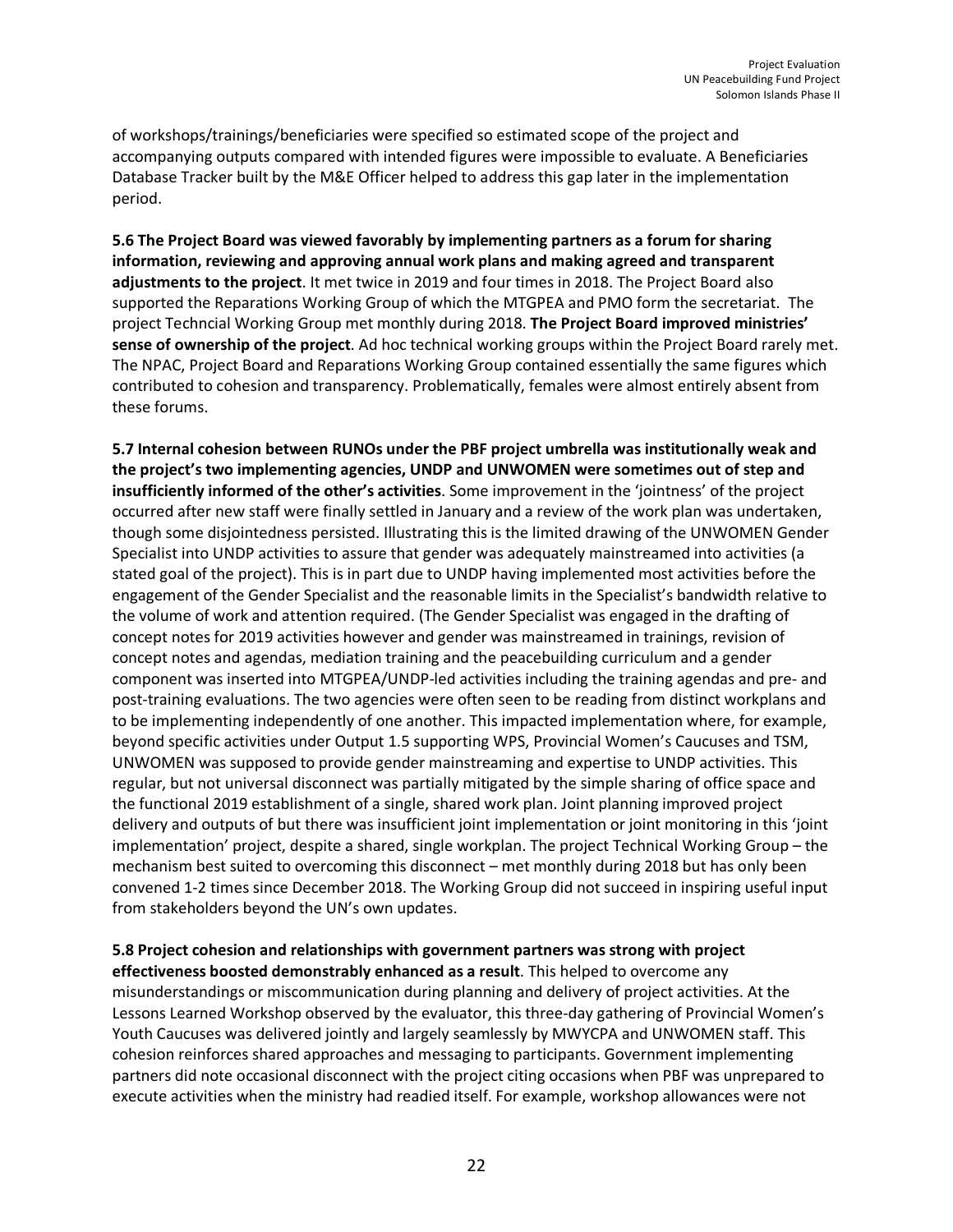always ready for disbursement which caused trouble with participants. Evaluation interviewees on both the government and RUNO sides suggested this was the result of government lacking understanding of the UN system and lacking its own mechanism for disbursement of funds which heightens concerns over corruption and financial management.

**5.9** Project monitoring was limited ahead of the November 2018 arrival of the new M&E Officer, though reporting and data were generated from January to June 2018. **Systematic monitoring of the project only began in January 2019 and an M&E plan was created at the beginning of 2019 resulting in clear monitoring data with accompanying recommendations** and occasional intra-team engagement to feed recommendations back into the project for application in future activities. The reinvigoration of project monitoring in the second half represents a particular project success. Data was almost non-existent before the arrival of the new M&E Officer who added gender-disaggregated targets and markers and added milestones to support each indicator. This was tracked and added into ATLAS. There is also now a comprehensive data of participants and training evaluation data, neither of which was captured previously. Recovery of the monitoring system and new capacity to collect and analyze project monitoring data with the arrival of the new M&E Officer halfway through the project implementation period the project effectively fed data and results from the pre-/post-training tool into subsequent trainings. This included the addition of community leaders' input and suggestions on what other skills and capacities they might need. While a strong procedural step in a difficult project monitoring context, some community leaders who received the training felt they did not find the trainings sufficiently tailored to the local context.

**5.10 Concurrent delivery with the Youth Empowerment Project – also funded by PBF – has been a drain on project efficiency** in some administrative areas due to a 50-50 sharing of the M&E Officer between PBF II and the PBF-funded Youth Empowerment Project (YEP) and time required of the PBF II project manager to provide management to both projects until the arrival of the YEP project manager in July 2019. YEP is the result of identified gaps in PBF II which judged the project to be insufficiently addressing youth issues at the grassroots, community level in the Solomon Islands. PBF II had trialed some of the elements on youth entrepreneurship and peacebuilding now comprising the core of the Youth Empowerment Project.

**5.11 Project cost effectiveness – a comparison of costs across different strategies for achieving a given outcome with a view to determining the lowest cost approach6 – was judged to be adequate, even allowing for environmental and logistical inefficiencies inherent to the Solomon Islands context and disparate financial mechanisms utilized by the two implementing agencies**. Logistical costs of bringing beneficiaries together, providing accommodation, food and living allowances and getting staff to project locations consumed a disproportionately large portion of resources and meant less support and application of UNDP and UNWOMEN comparative advantages around technical capacity input. This also lowered the number of actions the project could take and lessening the number of beneficiaries the project could reach. This challenge is common in the Solomon Islands' difficult geographic and transportation context, however improved planning (e.g. bundling project visits and monitoring/followup visits to a given location) may have improved value. The time-consuming nature of project financial systems and logistical arrangements were also seen to diminish the project's scope to provide meaningful technical expertise. Because this is a field office, the project budget-holder sits in Suva for

 $\overline{\phantom{a}}$ 

<sup>6</sup> M&E Training Resources, UNICEF, 2004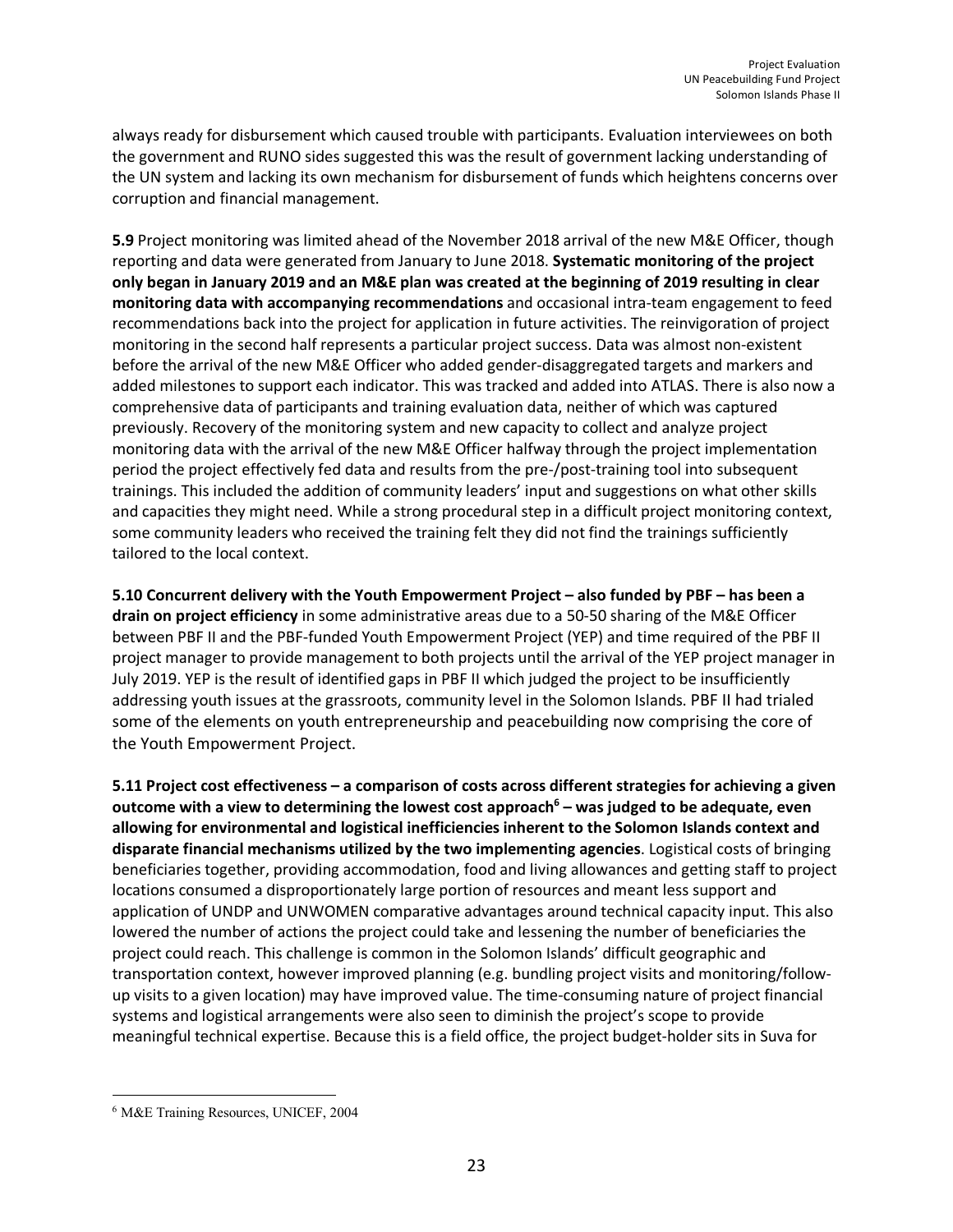UNWOMEN though all day-to-day financial management is done in-country; this cut into project efficiencies around disbursement of funds to partners.

**5.12 Project momentum – crucial to assuring uptake and impact of community-level initiatives and technical support to legislative measures in particular – was weakened by the halting periods of project implementation**. Staff recruitment challenges cut into momentum and workflow and December saw nearly complete suspension of activities because of government vacation and dissolving of the Malaita and Guadalcanal provincial governments. The full month of March was dedicated to campaigning meaning key stakeholders were too busy to engage with the program and April elections were followed by rioting and a DSS-ordered lock-down for UN activities. Village-level campaigning for June provincial elections saw most stakeholders disappear to their home villages to cast ballots.

**5.13** Despite the addition of UNDP Target for Resource Assignment from the Core (TRAC) funds to PBF's own funding**, resources available were insufficient to achieve anticipated outcomes and impacts**. This judgement is affected by the vague project document and RF and the unanticipated costs relating to planning and logistical challenges. Available funding for activities was also undercut by 30% of project funding dedicated to operations including rental of office space and international salaries.

#### **FINANCIAL ARRANGEMENTS**

 $\overline{\phantom{a}}$ 

**5.14** PBF II was a Direct Implement Modality project (DIM) project with UNDP in the role of implementing partner given the agency's technical and administrative capacity to assume the responsibility for mobilizing and applying effectively the required inputs in order to reach expected outputs. UNDP carried some 65% of the project resources with the other 35% with UNWOMEN. **Little, if any, money will be returned to PBF from the project**. An approximate USD170,000 non-spend during 2018 was attributable to difficulties in recruitment of the P3 Gender Specialist and the recruitment period for the Project Manager and these monies were reallocated to 2019 activities.

**5.15** Key impacts are evident and can be reasonably expected in the near future as a direct and indirect result of PBF II (see Key Findings and Impact). However, **the project's value for money7 was viewed as limited because nearly half of the project budget was dedicated to 'Staff and other personnel', 'Supplies, Commodities, Materials', Equipment, Vehicles and Furniture' and 'Indirect Support Costs' rather than project activities**, according to the project document. For example, the allocation of USD230,000 in total budgetary value for a single mid-level P3 professional position should prompt real questions around value for money in any development context. This proportion of funding is not unusual in UN agency peace building projects and a broader review of UN spending efficiency in peace building and beyond is required in order to drive value for money and spending efficiency within PBF and its implementing agencies.

**5.16** The challenging Solomon Islands implementation context has meant that **considerable funding has gone into the logistics of putting beneficiaries and stakeholders in the same place with considerable spending on accommodation, transportation, food and venues**. This perhaps imbalanced the project by taking away from the technical elements that PBF II might have provided. Significant funding has also

 $^7$  Typically, according to the PBF's own review. Value for Money is interpreted as using resources efficiently. Kluyskens, J. and Clark, L. (2014) 'Review of the United Nations Peacebuilding Fund'. <http://www.unpbf.org/wp-content/uploads/Final-Report-May-UN-PBF.pdf>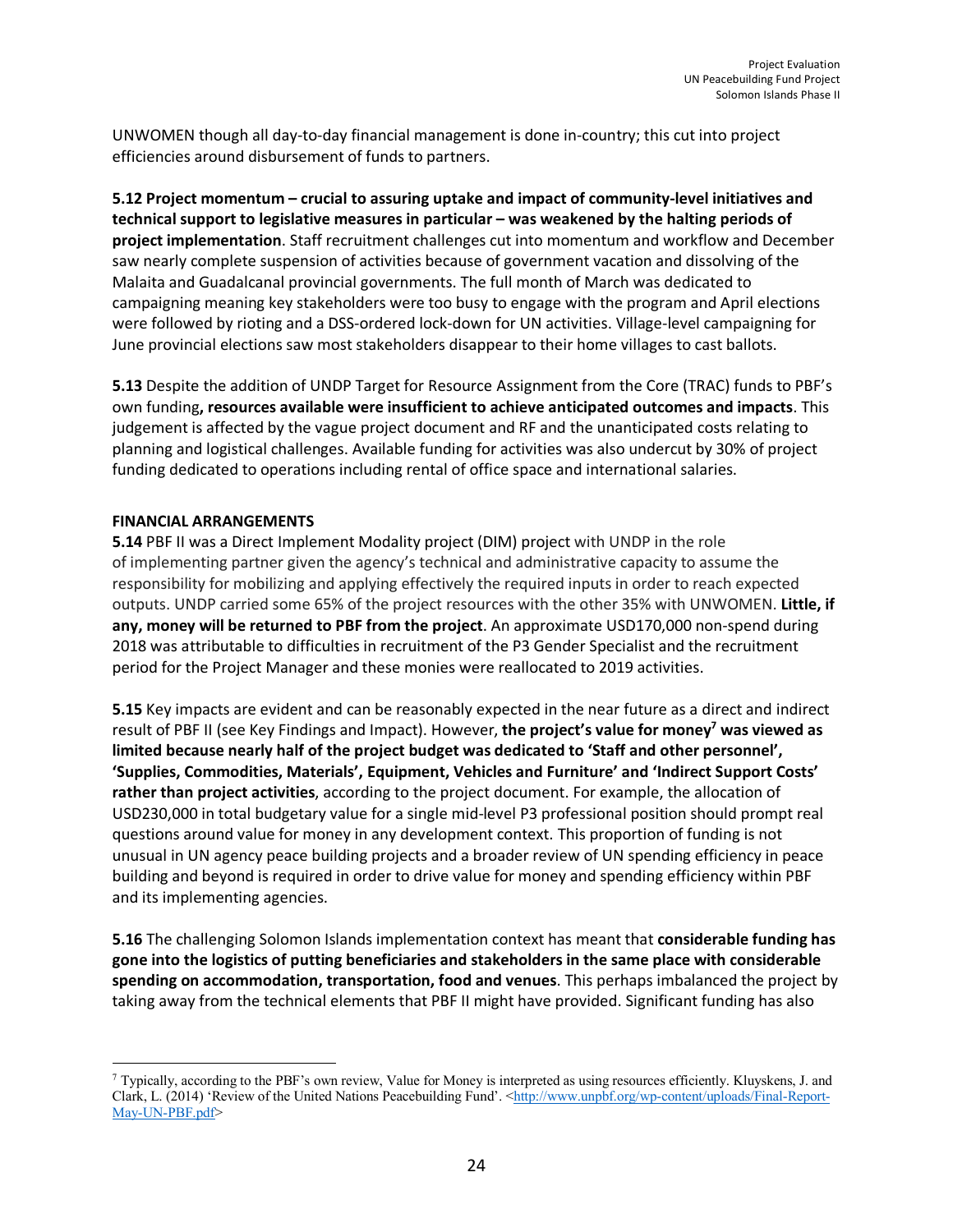gone towards operations for rental of office space within the UN House in Honiara, international salaries and Direct Project Costs (DPC).

**5.17 Disconnect between UNDP and UNWOMEN institutional financial arrangements hampered coordination and project nimbleness and responsiveness when both agencies were involved in a given activity that had short lead times between conception/amendment and delivery**. With UNDP speedier in their release of project funds than UNWOMEN (according to both UNWOMEN and UNDP staff), this meant that jointly-delivered activities – some of the activities in Malaita around land were cited in interviews – were slowed which often negatively impacted beneficiaries and partners. For example, where UNWOMEN needed to always show quotations for proposed spending, UNDP did not have to (or did not) go through this process. Quotations, especially from distant provinces outside of Honiara, took some time. UNDP were able to release funds "at the last minute" according to one UN staff member. This naturally impacted the flexibility and responsiveness of the project; an improvement in flexibility and responsiveness may have been valuable in a complex operating environment like the Solomon Islands. The result was sometimes that UNWOMEN relied on UNDP to front up the full amount with later reimbursement to UNDP from UNWOMEN. UN staff agreed this was not a good practice but saw this approach as a way to avoid delaying an activity. With sufficient lead time ahead of activity delivery however, this disconnect was not viewed as a problem: To follow full procedures within the PBF project, the implementing agencies needed to plan at least one month in advance of activities or workshops. This lead time was seen as "a long time". Implementing partners within the SIG regularly noted and complained about this. They believed that efficiency might be improved if funds were given to the government agencies up front as they felt would be able to disburse funds more expeditiously.

**5.18 Local implementing partners were seen to have trouble understanding the system for** 

**disbursement** which consumed considerable time as project staff ultimately had to help and support those partners in fulfilling their procedural obligations. The disbursement itself presented its own difficulties as funds generally had to be hand-delivered to project sites to pay for meals, accommodation, per diems and other basic costs. This was a security and logistical worry to the project.

**5.19 The government did not appear to have a sufficiently standardized system of managing funding from PBF** (or other development and peace partners). Project staff were further concerned that disbursing funds directly to government would mean that implementation would be slowed as a result of this dearth of financial systems. Fraud attempts due to spurious reimbursement claims from experts and participants in workshops and activities that required pushback from the Deputy Project Manager. Theft and corruption of project funds was a concern to the project also, particularly given government history in this regard.

**5.20 The project's overall financial flexibility was an important feature and was at the heart of several instances of responsiveness and nimbleness**. For example, upon recognizing the import in engaging a technical expert consultant to undertake summary of the TRC report to make this more digestible and readable for both government and lay audiences, funding was repurposed from an original focus on reparations to facilitate this key consultancy that was strongly appreciated by the government. Partner ministries also wanted the project to change the focus of some of the planned work entailing deprioritization of some activities to prioritize others. The project proved flexible enough to respond to these ministry wishes and the changing priorities through inking of formal agreements and Project Board consultation.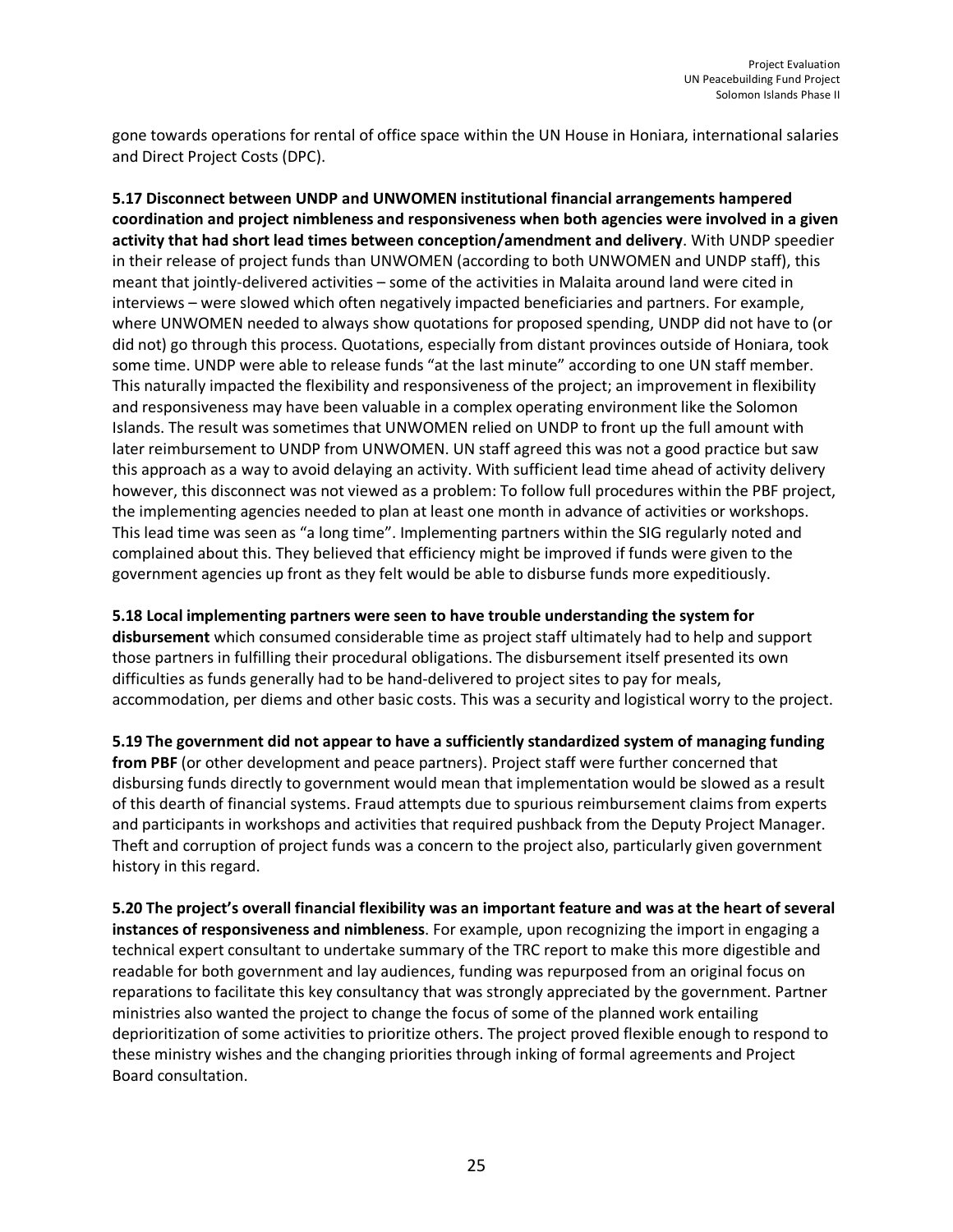**5.21** To highlight how many of the efficiency issues of this PBF II project are common to other PBF projects (and therefore how any **efficiency limitations potentially have their roots in institutional inefficiencies rather than project-specific inefficiencies**), it may be worth restating a key observation from the PBF's own 2014 review:

In most cases PBF programmes do not produce a substantial increase in UN inter-agency coordination. There are some examples where UN agencies cooperate in project development and prepare joint proposals, but in most cases, UN agencies implement individual projects based on their mandate and expertise. …[E]ven when UN agencies submitted joint proposals, implementation was managed through individual agency budgets. UN agencies also have different administrative systems which impede joint work. Field respondents urged UN leadership to encourage more harmonization of UN agency administrative procedures and regulations.<sup>8</sup>

 $\overline{\phantom{a}}$ 8 Kluyskens, J. and Clark, L. (2014) 'Review of the United Nations Peacebuilding Fund'. <http://www.unpbf.org/wpcontent/uploads/Final-Report-May-UN-PBF.pdf>, p. 72.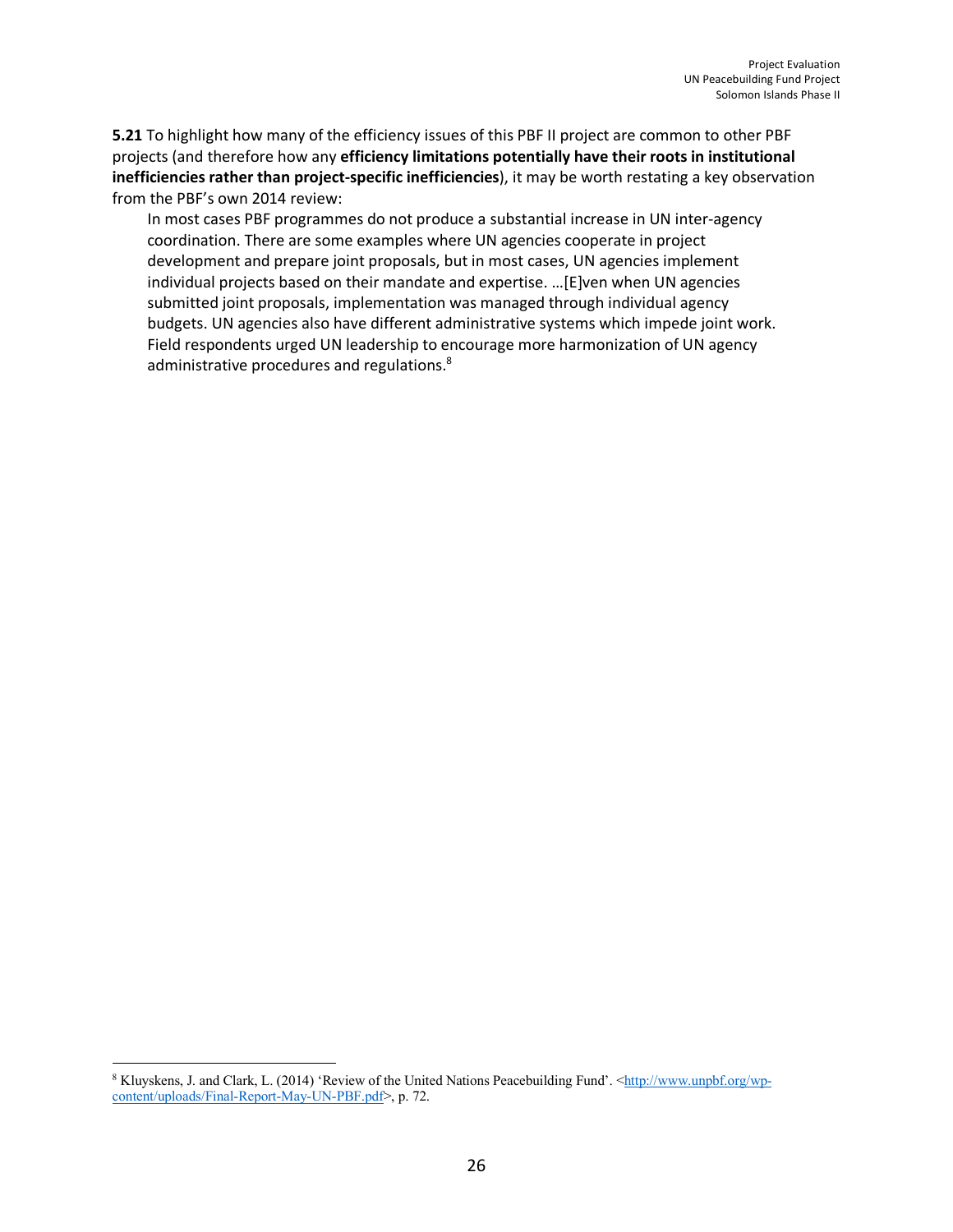## **6. THEORY OF CHANGE ANALYSIS**

This theory of change (ToC) analysis assesses whether the project intervention was based in logical and reasonable premises and suppositions about how to enable or deliver the institutional, individual and societal changes required to build peace, lower the likelihood of conflict and address root causes of tension.

#### **BOX 2: Project Theory of Change:**

**IF** inclusive consultation and dialogue processes continue and if they build on the goodwill created by the 2017 provincial and national dialogues and if they enable communities and their leaders to discuss and find joint solutions to the root causes of the country's peace challenges, as identified in the 2017 communique, including decentralization, democratic governance, anti-corruption, victim-centred reparation and reconciliation, and easing land conflict, and

**IF** these consultations are institutionalized and lead to priority actions and initiatives at the national and provincial levels with the empowered participation of women and youth,

**THEN** the people of Solomon Islands, especially in the areas experiencing the greatest tension, will have a higher level of confidence in the future of the country and in their Government's commitment to addressing their peacebuilding needs because they will be part of the process of finding solutions and decision-making which affects them will be more transparent and closer to the communities.

**6.1 The ToC provided a broadly robust rationale and recipe for enabling and delivering peacebuilding and conflict prevention outcome and impacts in the Solomon Islands context**. However, the evaluation did not reveal that Solomon Islanders are seeking a higher level of confidence in the future per se. Improved confidence in future constitutes a collateral and higher order outcome of tangibly improved dignity and material conditions (development) and a reduction in sense of grievance at the root cause of past or future social discord. The ToC ignores the fact revealed in the project's CDA and consistently backed by testimony and scholarship that the government and its accompanying structural and macroeconomic policy itself is seen as the main obstacle to addressing the root causes of conflict in the country. The recent turn towards China and accompanying concerns over corruption and financial mismanagement and loss of sovereignty encapsulate this flaw in the ToC.

#### **6.2 Several key ToC premises were unfounded which weakened the overall rationale employed**:

- § At time of project conception and continuing during the implementation period there were no particular areas 'experiencing tension' which potentially misdirects project activities geographically. To the contrary: Malaitans felt comfortable enough to return en masse to Honiara despite their forceful ejection by Guales during the Tensions;
- Decentralization, viewed by the ToC and independent scholarship and in consultations as rightly important to state building and peacebuilding garnered only government disinterest as the project sought to include this in its workplan;
- § Seeking a measurable boost in popular confidence in the future of the country is far too ambitious of a goal to seek from an 18 month, USD3.2m project.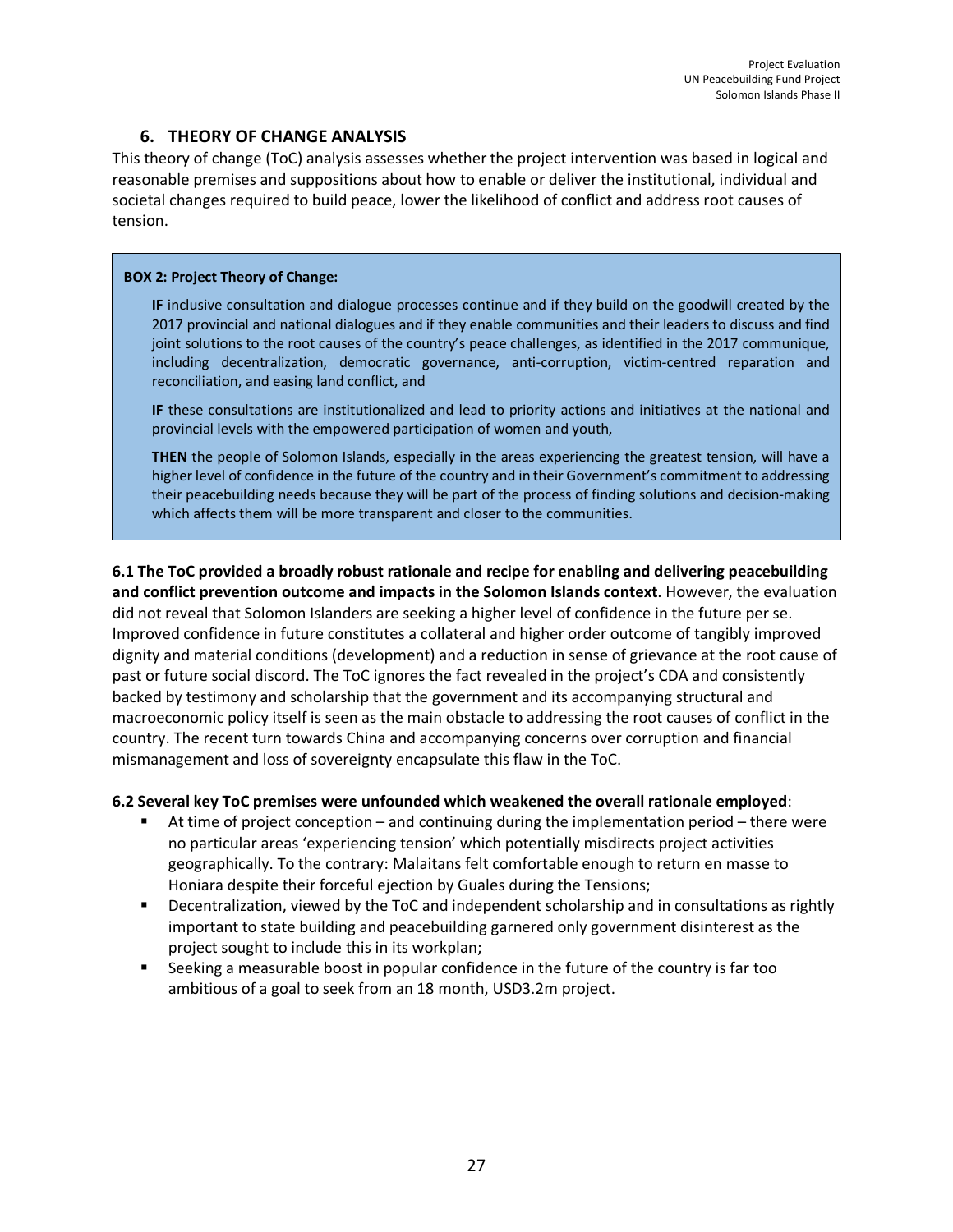## **7. EFFECTIVENESS**

**Outcome 1: Consensus is built and actions and initiatives taken amongst state and non-state actors, including women and youth, to address conflict causes and triggers (notably, reparation framework, land disputes, governance deficits, weak social cohesion) identified through the national and provincial dialogues, and youth and women's summits**

**7.1** The PMO and other government bodies see successful disbursement of compensation for Tensions violence and abuses as *the* route to drawing a line under that particular open social wound. Problematically, no apparent attention has been paid to questions of accountability for offenders and aggressors; rather the government sees the reparations and compensation process as a way to provide third party restitution to aggrieved parties without digging into the past to seek apology or accountability. Analysis of context revealed that **the Reparations Bill is one of a range of measures required to moving the country forward and effectively away from the traumas of the Tensions. With the PBF involvement through technical input and facilitation and advocacy (via production of a summarized version of the TRC report which is seen by MTGPEA to have considerable potential impact if properly disseminated), the Reparations Committee appears set to be officially formed**. This process now rests with cabinet and is subject to their approval. Setup of the Reparations Committee also serves to address impunity: many victims are known to be suffering silently from the impacts of the Tensions and are afraid to come out given that many of the perpetrators and aggressors are publicly flaunting their impunity as 'big fish' continuing as members of the country's leadership. Given the Reparations Committee has yet to make any determinations, more time is required to discern the actual outcome of strong project support for the country's Reparations Bill. Future outcomes as a result of this work will rest on the Reparations Committee's ability to establish credibility with the public as an objective and impartial body through fair decisions that are financially manageable for the cashstrapped government. Where reparations/compensation funding will come from is unclear though inability to deliver as a result of shortage of funds will impact credibility.

**7.2 Progress on addressing land-related conflicts has been tangible but limited with a handful of achievements and advancements** such as PBF work with Ministry of Lands to map out disputed customary land areas by conducting boundary walks so identification of common boundaries can take place between neighbouring tribal groups. GPS points have been recorded a consensus on boundaries and land use established. Even while land itself is seen as a key trigger of conflict country-wide, the contribution to conflict prevention or peacebuilding is as yet unclear. Land summits in November Guadalcanal and Malaita were strongly attended – excessively so – but findings emerging from these summits were short on specifics and broadly too intangible to drive subsequent programmatic or policy activities.

## **Outcome 2: Structures, inclusive spaces and solutions to address peacebuilding challenges identified through the national and provincial dialogues are established at the provincial level, institutionalized and effective**

**7.3** Youth Innovators found themselves recognized in their own community and in demand from other local communities to share learning and experience provided by the project so that they too could employ innovative and entrepreneurial thinking to businesses and social projects. Youth Innovators in Malaita have taken it upon themselves to engage with other idler young people often in the grip of marijuana or alcohol. Crucially, the **Youth Innovators feel themselves to be more respected and valued**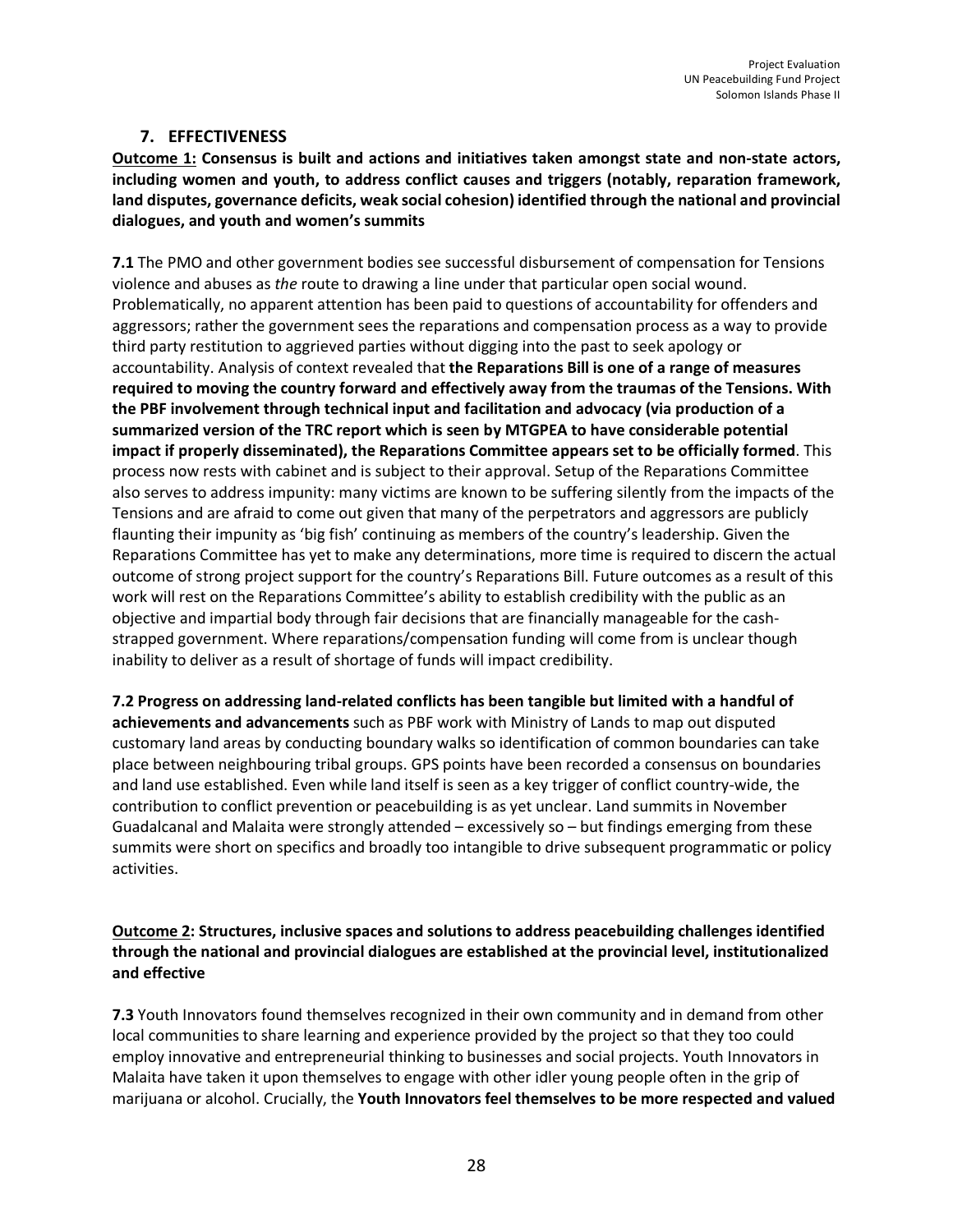**for having received and demonstrated these new approaches to entrepreneurialism and business**. Even the Youth Innovators themselves did not suspect they had the resourcefulness and courage and value that have emerged as a result of the trainings and workshops and the will to now act as catalytic leaders within their local areas is tangible in interviews.

**7.4 Peacebuilding training was applied specifically to respond to conflict between candidates during elections** campaigning: During post-election riots, one community leader claimed White River and West Honiara remained peaceful because most of those present at the PBF II trainings hailed from this area and applied that learning to calm restive youth throughout tense day and night of the riots. Another male community leader who has a large online community through facebook suggested that had White River youths joined the riots, considerably greater violence would have eventuated.

**7.5** The **project drove new collaborations and connections between community leaders trained in peacebuilding and conflict analysis**: Guadalcanal leaders made new connections with leaders from other areas and keep in touch via facebook. Distribution of the attendance list was key to this useful collateral outcome. The community leaders' training in peacebuilding and conflict analysis also catalyzed coordination and linkages between community leaders and government ministries that had previously been lacking. The M&E report itself suggests that "the capacity building initiative has provided a vibrant opportunity to establish linkages of community leaders with relevant ministries. Discussion with officials of ministries suggested that trained cohort will be engaged in future as mediators/catalysts for peacebuilding related initiatives. Additionally, capacitated leaders will also be linked with their provincial offices, where available." Peacebuilding trainings were seen to add to and bolster local and customary peacebuilding and conflict prevention techniques already employed by community and church leaders. Leaders recognized the need to add new peace capacities in a swiftly-evolving time.

**7.6.** By bringing together the National Peacebuilding Advisory Committee and the WPS National Task Force (together now called the Gender Working Group) and conducting an April gender training of highlevel figures within these bodies, **the project was integral in the development of the WPS National Action Plan for Solomon Islands**. Key issues of women in peacebuilding were identified and included in the NAP and clear alignment was made with Resolution 1325. The project also supported sharing this NAP at provincial level with the aim of popularizing it and finding support for implementation. Through lobbying and engagement, the project was also to nudge MTGPEA to agree to review the National Peace Building Strategy to assure its agreement with gender sensitivity principles and measures.

**7.7** Alongside planned action to support TPA- and Communiqué-mandated decentralization, **PBF II was unable to make progress on activities to manage the border** and traditional ties between Western province and Bougainville, from which weapons and fighters had crossed during the Tensions with a "conundrum of remoteness and conflict". <sup>9</sup> The project delivered only one meeting and accompanying memorandum aimed at reconciling traditional leaders on both sides of the border but follow up was restricted by election security concerns around the elections and logistical restrictions on the Bougainville side of the border.

 $\overline{\phantom{a}}$ 

<sup>9</sup> Buchanan, J. (2019), 'Solomon Islands: Conflict and Development Analysis'. UNDP, p. 42.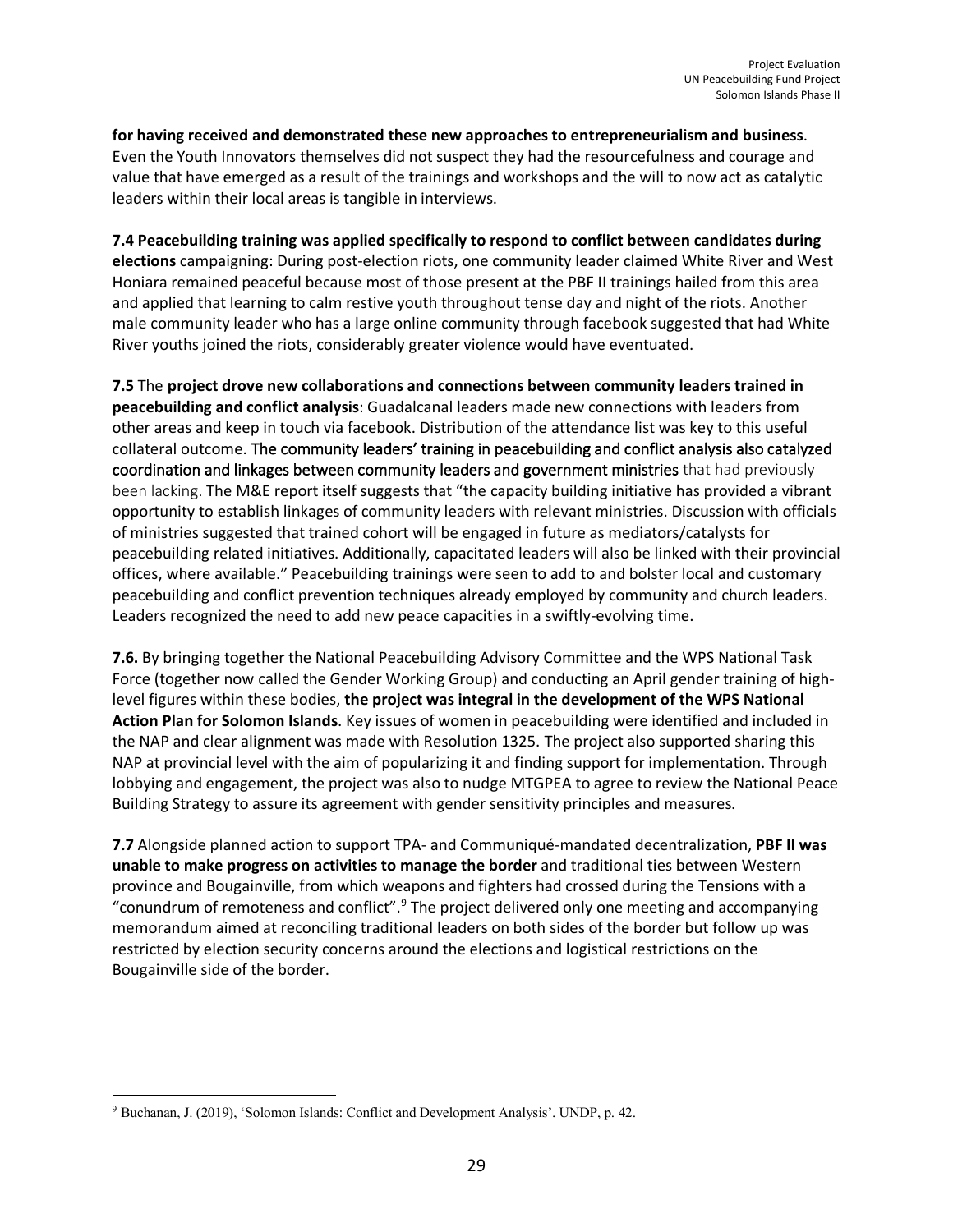## **8. SUSTAINABILITY**

**8.1 Project sustainability of PBF II – the idea that interventions should support longer-term goals and**  eventually be managed without donor input<sup>10</sup> – was mixed with the government's weakness at **funding peacebuilding activities and absence of alternative peacebuilding donors likely to impact any uptake of positive and useful structures or initiatives laid down by the project**. Ultimately, sustainability of these peacebuilding and social cohesion gains and initiatives comes down to the ability to provide external funding

**8.2** Government partners carry appropriately developed skills and capacity but very limited government funding of the MTGPEA and MWYCFA means they simply do not have the funds to apply those capacities in workshops or trainings. Both ministries noted at provincial and national level that they were the two lowest-funded ministries in government. PBF II sought concertedly to make up for and bolster this shortfall with capacity support such as the peace building and conflict analysis training. **Capacity provided during the course of the project was projected to lapse without continuity of external financial support**. **In the case of PBF's permanent departure, national and provincial government partner ministries suggested they could maintain some of the project gains, but on a much-reduced scale** with smaller, fewer meetings costed to fit the available budget. This would apply also to legislative gains made by the project around government priorities such as the Reparations Bill too: this initiative "will fall if PBF are not there" suggests one UN staff member. Longer term, this inability or unwillingness of SIG to dedicate more funding calls into question its commitment to peacebuilding. RAMSI's long-term largesse may itself have driven a sense of learned helplessness within SIG.

**8.3** Policy shifts and budget allocations towards peacebuilding priorities by national or provincial governments provides clear indication of the kind of institutional behavioural change sought by PBF II. Driven in part by the province's generally progressive approach to gender issues and women's empowerment, adoption of TSM, the promise of a minimum of 20% budgetary allocation to gender sensitive activities and the budgeting for PWCs in the provincial budget illustrate the **criticality of political will in sustaining results and impact**. These gains were in large part driven by PBF's own efforts through dialogues and PWCs. These outcomes are not limited to Western province: in Malaita, the Provincial Women's Caucus showing greater advocacy capacity and strategic nous following PBF capacity support. Following drafting and submission of a white paper to the Premier of Malaita the premier has declared that the provincial government will fully support TSM and budgetary initiatives to support gender equality.

**8.4 Project sustainability is particularly tenuous in instances where perpetuating impact is based on specific individuals**. Instances within the MWYCFA at both national and provincial level suggest the departure of key individual partners and champions of PBF within the ministry would essentially grind progress and momentum of project activities to a halt with resulting loss of key contacts and stakeholders in the wider community.

 $\overline{\phantom{a}}$ <sup>10</sup> ALNAP 'Evaluation of Humanitarian Interventions: Pilot Guide', Overseas Development Institute, 2013.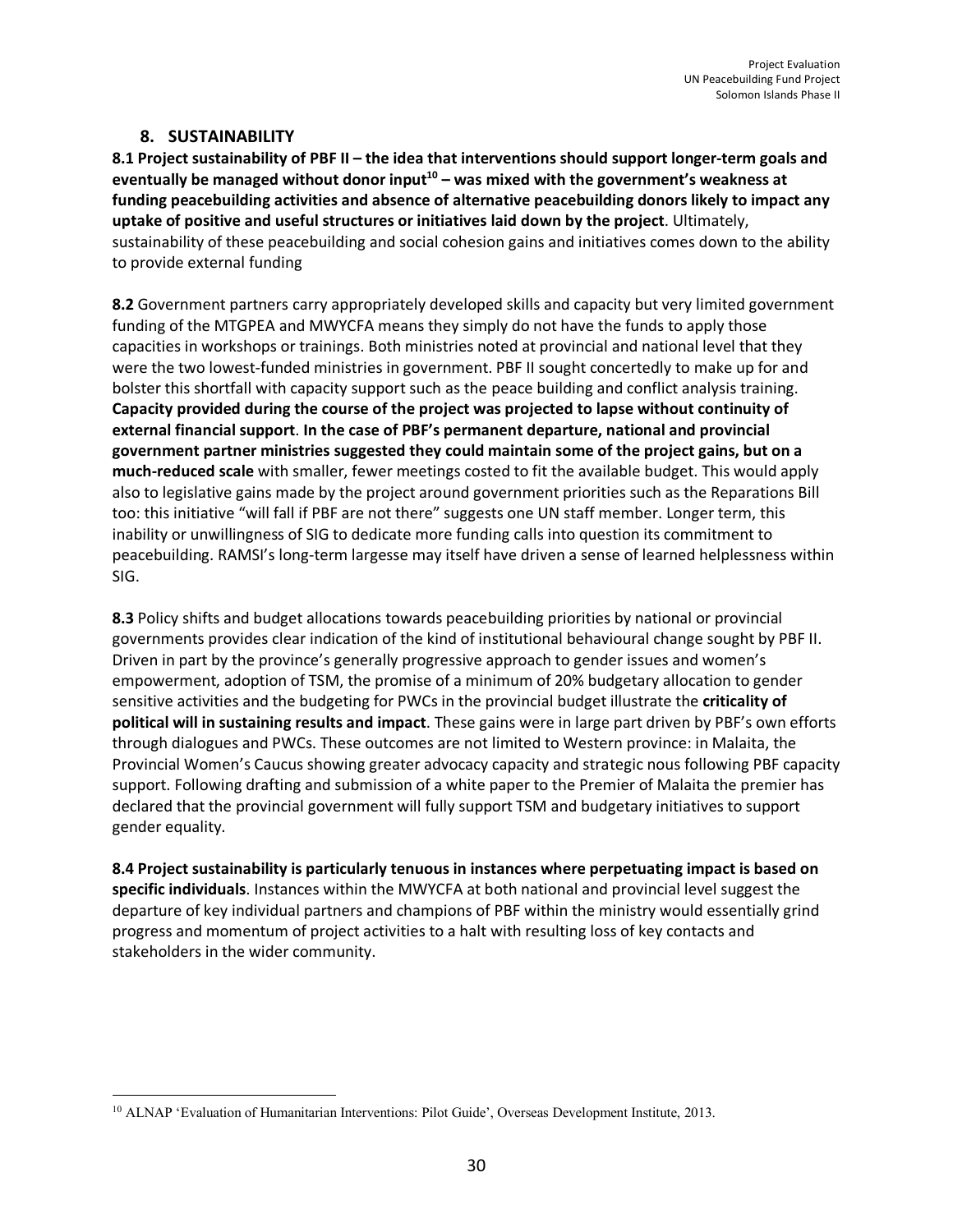## **9. IMPACT**

**9.1** Overall, **impact was challenging to assess as 1) the project – already only 21 months long – was only just finishing as the evaluation was taking place so there was little time for any impact to take hold; and 2) the project as it was originally drawn up was ill defined in terms of baselines, activities and intended outcomes**. Although staffing and capacity was bolstered with key new hires halfway through implementation, the project's sometimes-challenging first half hampered the project and its drive to deliver social, technical, institutional, gender and community impact.

**9.2** Stakeholders did not discern a conflict threat to the Solomon Islands per se and over the course of the evaluation, they only occasionally drew the link between project outputs and peacebuilding outcomes or impact. One PWC member asked directly and skeptically how a women's caucus could possibly contribute to peace at all. Rather, in a context essentially peaceful and free from conflict for 15 years, broadly underdeveloped and underserved by government and/or donors, both **partners and beneficiaries were more likely to reflect on the project inputs and outputs as useful in and of themselves rather than as steps towards peace or away from conflict**. Project staff observed that project activities viewed alone rather than instrumentalised by a guiding ToC appear more analogous to 'development' activities rather than activities delivered in a context recovering from or at risk of conflict. For example, support to youth and women's voices and representation was seen as a net benefit to the community, province and country because of the self-evident lack of women's representation; beyond occasional references in conversations with national government officials, such initiatives were not discerned as ultimately seeking peacebuilding, reconciliation or conflict prevention impacts. This inherent disconnect made impact more challenging to assess.

**9.3 None of the stakeholders consulted enunciated the sense that the project was moving the needle on peace or resiliency to conflict**, despite a leading question posed during all FGDs and KIIs. Further, none of the stakeholders consulted drew the link between the project activities and peace. Regular reference was made to concerns over idle youth consuming marijuana and locally brewed quaso and their potential as bored or inebriated troublemakers and only one stakeholder linked poverty and hunger to the will to crime or violence.

**9.4** Given the serious outbreak of rioting in Honiara in the wake of parliament's controversial election of Prime Minister Manasseh Sogavare in April 2019<sup>11</sup>, the project failed to achieve a key objective of **sustaining peace in the electoral period**. As stated in the ToC Analysis above, this objective was in fact highly ambitious with long-standing nationally-held grievances over the retention of political figures and an associated lack of representation always likely to trump PBF's limited and tightly focused programmatic inputs on peacebuilding, and reconciliation.

**9.5 Without PBF, the Reparations Bill would not have progressed and SIG appreciation for PBF support to the Reparations Bill is clear: The PMO believes the payment of compensation/reparations is a panacea that will bring a sense of national closure to enable the country to move away from that historical chapter and that it will allow them to draw a line under Tensions**. The government feels reparations or compensation must be paid to identified victims otherwise the expression of post-Tensions grievance will become a destabilizing and recurring issue. As of writing, the Bill is up for review by cabinet.

 $\overline{\phantom{a}}$ 

<sup>11</sup> http://www.internationalaffairs.org.au/australianoutlook/riots-solomon-islands-day-after/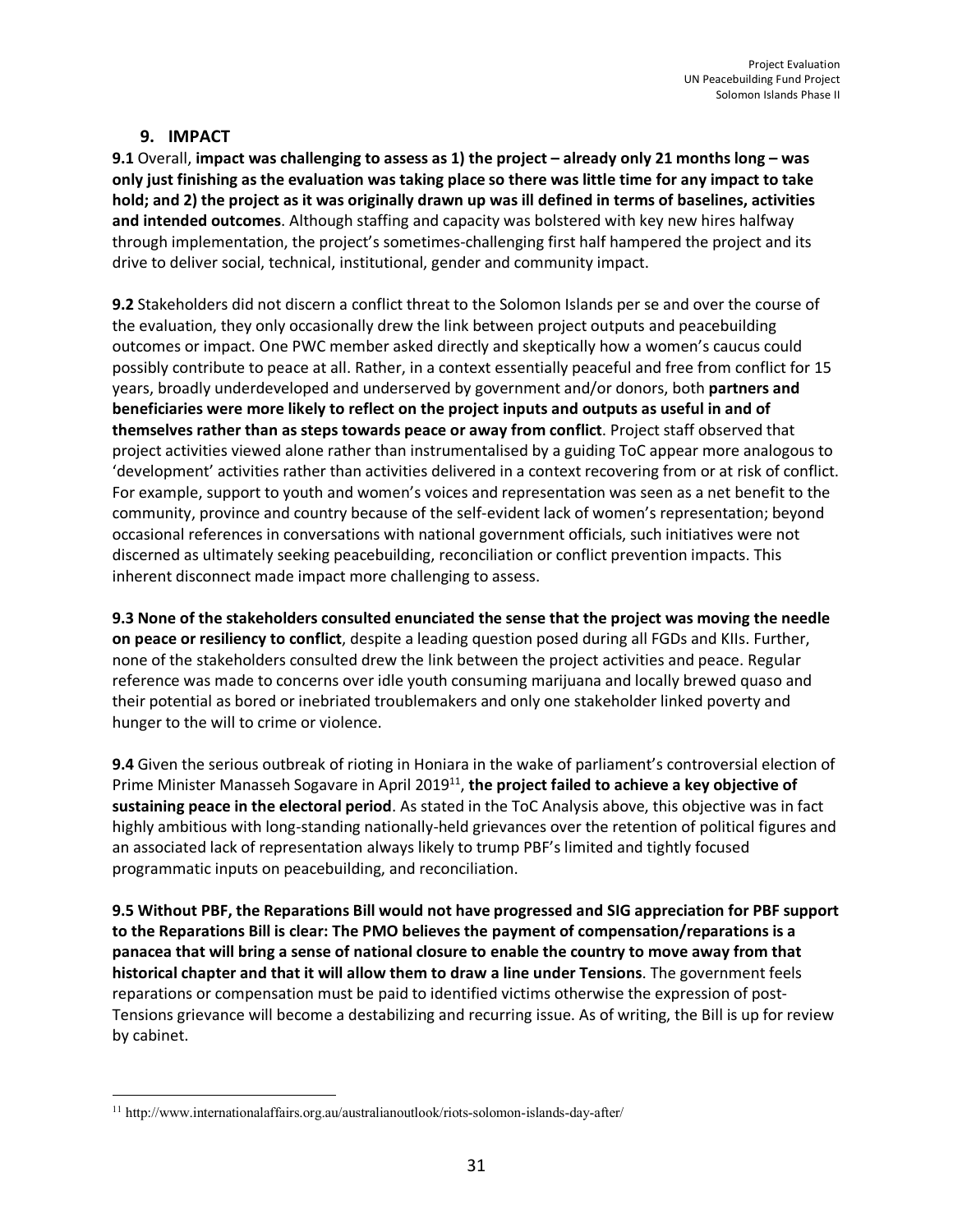**9.6** A senior MTGPEA official trained through PBF in peacebuilding and conflict analysis addressed one of the Tensions' most infamous open wounds by facilitating a successful week-long mediation, peace training and reconciliation process between two communities in Kwaio, Malaita and Ravu, Guadalcanal. In 2000, ten men sent by the former Prime Minister to kill rebel leader Harold Keke on the Weather Coast were themselves killed by Keke's men. The National Dialogue (supported by PBF) saw this specific case raised as a key obstacle to peace and reconciliation. Rabu villagers lived in some fear of the Kwaio with deleterious secondary effects in the village including heightened domestic violence and alcohol consumption. Although compensation had been paid to the victims' families by the government, reconciliation had not taken place and this event has remained an open wound between the two communities. The ministry official spent time discussing the issue with mothers and sisters of the deceased and worked through the training techniques to shift mindsets in the victims' community to be more receptive to offering forgiveness to the perpetrators and their community. Utilizing learned skills offered by the program, the previously intransigent women relatives in Ravu agreed to meet with the offending Kwaio community. Trauma in general was not sufficiently addressed by PBF II then then only with a late-project mission to Marau on Weather Coast catalyzed by women who came to Honiara seeking psychosocial support: "People are sitting in the dark in Solomon Islands. They witnessed terrible things and are traumatized" said a MTGPEA official. Apart from trauma, t**he project overall however did not attend sufficiently to the Weather Coast, the area beyond Honiara most impacted by conflict and certainly an area that has received the least post-conflict support proportionate with Tensions' impacts.**

**9.7** The project delivered focused impact on governance and corruption (enunciated in Output 1.4) through an anti-corruption awareness session for Guadalcanal and Honiara youth and women and an anti-corruption media training to 20 journalists from around the country to demonstrably push back against government graft. The training added to the courage and know-how of media organizations to look into this sensitive issue. **The gradual increase in quality and quantity of journalism addressing corruption as a result of the training – including exposure of dozens of corruption cases – and the resulting public awareness was viewed as an influential factor in the signing of the 2019 Anti-Corruption Bill**.

**9.8 The project's establishment and empowerment of Provincial Women's and Youth Caucuses provides clear and positive grassroots input and scrutiny to the government's budget and spending transparency.** It collaterally addresses expressed concerns and grievances over corruption and use of government funds and served to engage communities targeted by the PYCs and PWCs to mobilize to seek avenues to contribute to decision-making. The Caucuses (particularly the PWCs) encouraged and triggered people in those communities to scrutinize how their interests are being served or underserved. Enabling Solomon Islanders to properly understand their rights and what they should reasonably and legally expect from government is its own strong exercise in government accountability. Alongside the newly specialized skills in advocacy and advisory opinion of the PWCs and PYCs, the project has enabled beneficiaries at the grassroots levels of society to voice (and communicate to key stakeholders) their interests and concerns.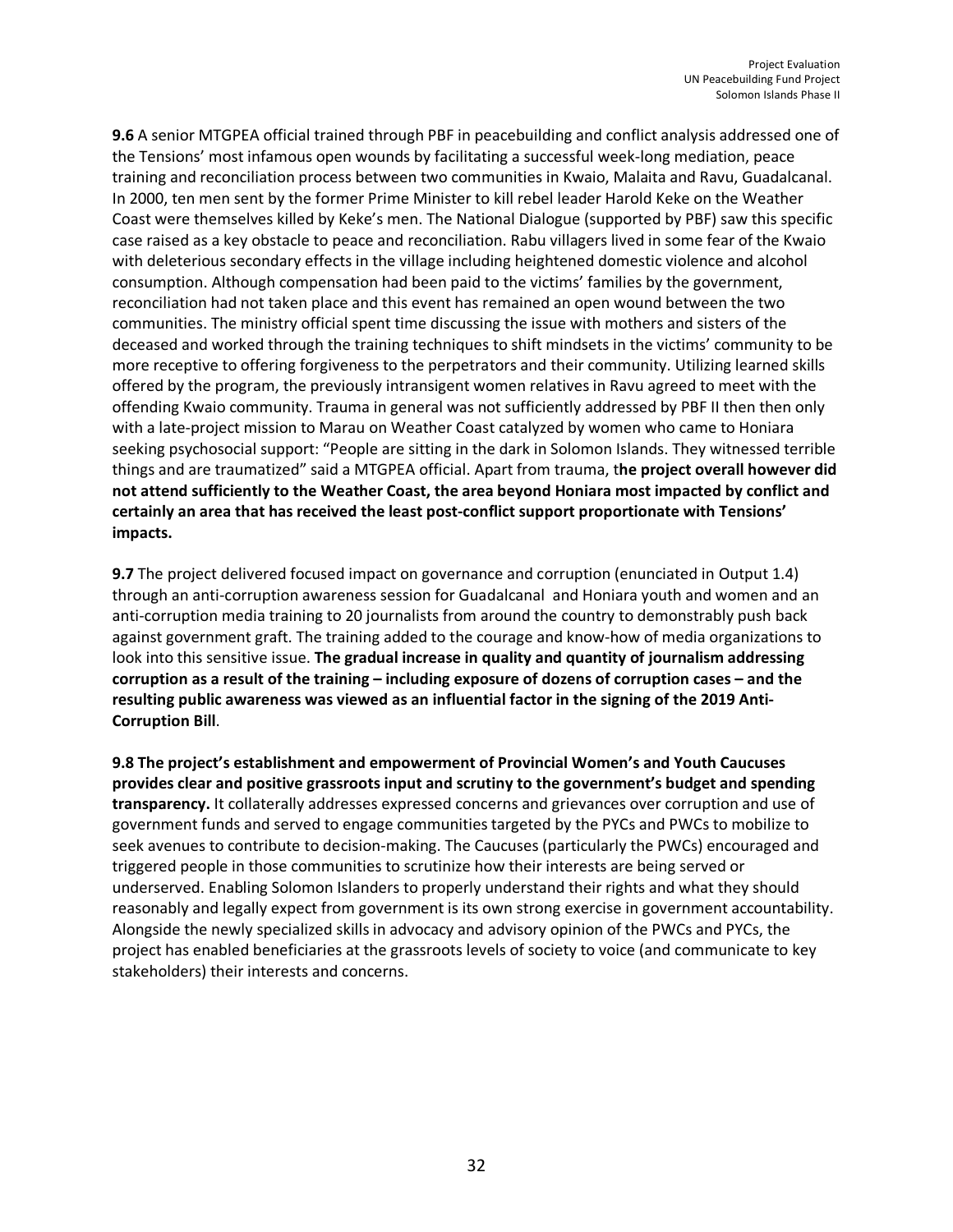## **10. GENDER AND ADVANCING THE WOMEN, PEACE AND SECURITY AGENDA**

This section identifies outputs and impacts of the project pertinent to SDG 5 – 'Achieve gender equality and empower all women and girls' – and to advancing of the Women, Peace and Security agenda.

**10.1** Academic literature and consultation with male and female stakeholders on the ground on the historical role of women in peacebuilding in the Solomon Islands makes clear that women played a significant part in conflict prevention during the Tensions and found respect as part of community-level reconciliation efforts following that period of violence where that regard was harder to come by in other areas of life. While gender inequality at all levels and in all decision-making forums is persistent and pernicious in the country, peacebuilding is an area in which women have established credibility as leaders and authorities; **the project has been effective through peacebuilding training and broader empowerment actions in compounding women's skills and space to contribute meaningfully to peacebuilding and social cohesion**.

**10.2** PBF II's joint implementation by UNDP and UNWOMEN immediately demonstrates a will to deliver a project with concerted and consistent positive impact for women. **Inclusion in the project of a UNWOMEN Gender Specialist boosted activities aimed specifically at empowering women and enhancing their role in government and community decision-making**. For example, for community leaders peace building training of trainers, a gender component was afforded special focus based on technical feedback from UNWOMEN, UNDP, MWYCFA and findings from M&E reporting from the first community leaders training session. The Gender Specialist was underutilized by UNDP however, resulting in reduced mainstreaming of gender across the entirety of the project.

**10.3 The project's establishment of Provincial Women's Caucuses has elevated women's voices in the three provinces of implementation and has empowered women to more actively lobby their provincial governments to incorporate women's voices from community level into policies and budgets**. Particularly in the more progressive Western province, this initiative has dovetailed with a push to implement TSM. TSM were originally rejected as a measure by the national government however, in tandem with a range of civil society organizations, **PBF II reinvigorated TSM with three provinces now having approved application of TSM to their assemblies**. Additionally, PWCs developed presented concept notes for activities related to TSM awareness and implementation to provincial executive. In practice, central government action is now required to amend the Provincial Government Act to incorporate TSM officially, however Western province has had the Measures approved by the Provincial Assembly and is seeking to proceed unilaterally. Western province reinforced its reputation for progressive policies on gender by promising to allocate 20% of the budget for activities that included gender mainstreaming.

**10.4 The numbers of women in decision making and leadership roles at community, provincial and national levels have not changed during project implementation. But space has been opened and increased to incorporate inputs from women into policy and budgets at provincial level**. Project-driven PWCs were key in this – such space was never available to insure consideration of gender equality. As a result of the project's launch of provincial level gender policies aligned with the National Gender Equality and Women's development policy (2016-2020) and the WPS National Action Plan (2017-2021), gender mainstreaming is now incorporated into the 3-year development plans of the three provinces in which the project works. Further, male and female beneficiaries regularly asserted that women feel more able and empowered to provide their opinions and concerns in a public sphere and that men appear more willing to listen.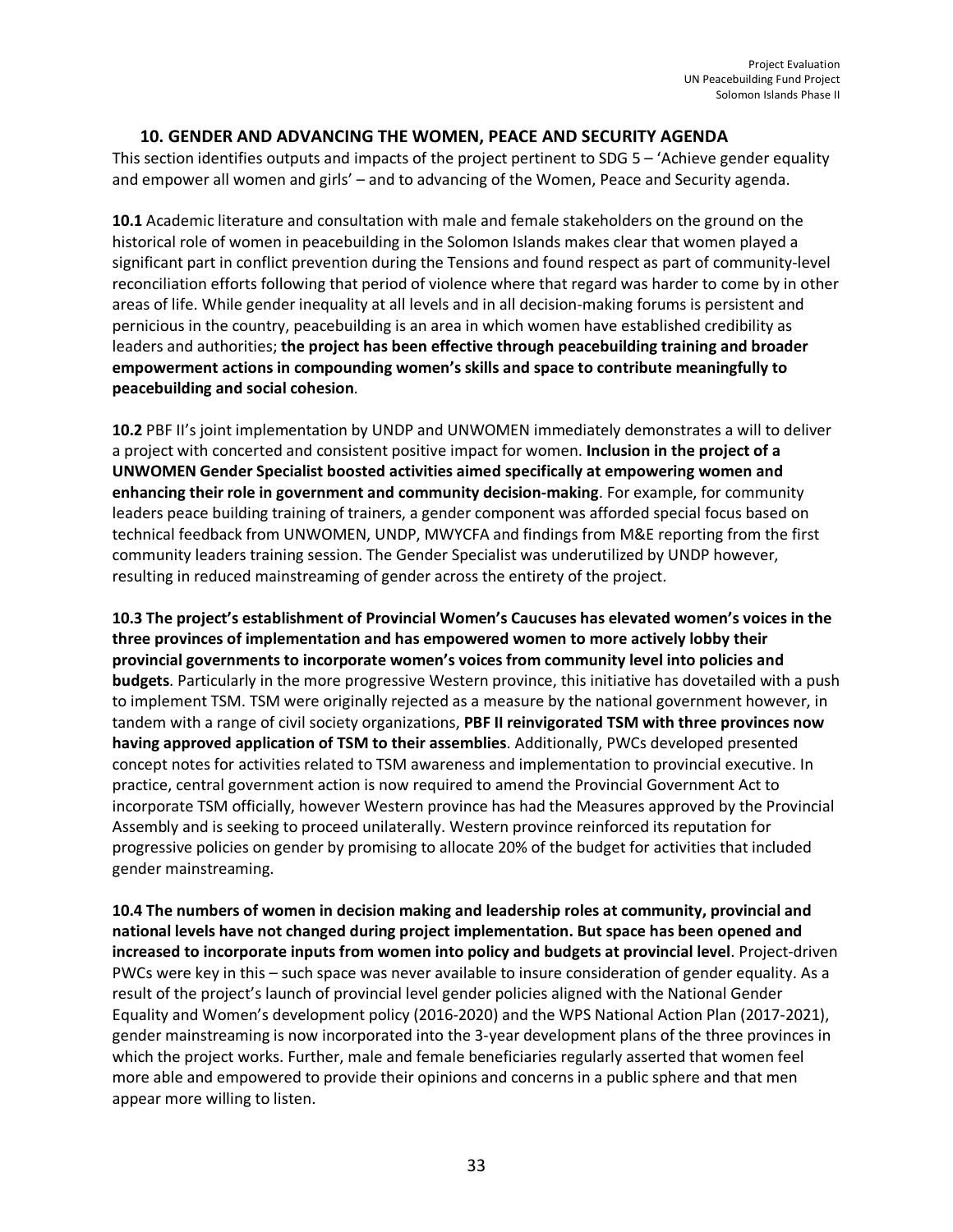#### **BOX 3: Empowerment through PWC training case example**

Capacity delivery to the Western Provisional Women's Caucus enabled one caucus member from Marobo to find new voice and courage to protect her community from the expansion of a new mining operation. Knowing she had undergone training on advocacy and government engagement, she was approached by people from her community asking her to help them mobilize a group of women against the plans of a mining company seeking to expand operations into the community's traditionally owned area. At the meeting of community leaders with mining company representatives, the company ejected the women from the meeting room for having raised their objections to the new operation. Led by the PWC member, the women's group compiled a letter outlining their feelings and demands and marched to the motel where the mining company was staying where the letter was accepted.

The exact outcome of this anecdote is unknown, however the PWC member found that men from the community would approach her in the following days to thank her with tears in their eyes for standing up for them. Newly-informed community members who had already signed away their land to the mining company revisited their decision and lobbied to nullify their agreements turning over land to the company once they realized the full implications of their agreement. The PWC member was most impacted by the way her actions countered her own brothers' interests and divided the community; she shared that her family was still not talking to her at time of the interview, but she felt courageous and justified that she had taken a stand on behalf of the community. "People can be well organized if they are informed", she concluded.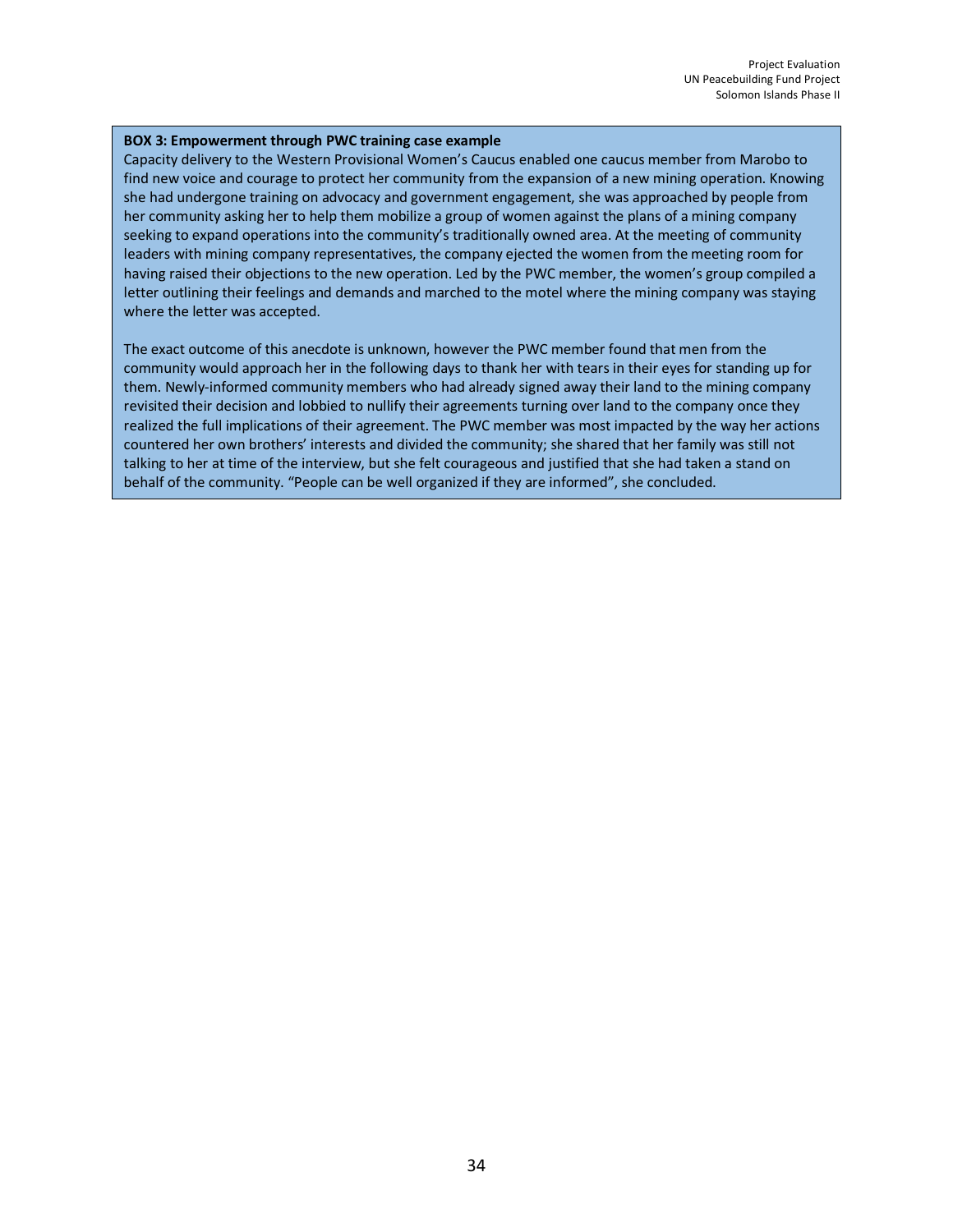## **11. CASE STUDIES**

## **11.1 PWC member's application of PBF training illustrates an example of project-driven women's empowerment strongly reflective of SDG 5 progress as well as the path from project outputs to outcomes to potential impact**

Joy, a member of the Guadalcanal Provincial Women's Caucus felt she learned a great set of new and empowering skills from UN facilitators during PWC trainings on advocacy, policy, community outreach and government engagement. She was keen to implement the new knowledge and capacities in her village and following discussions with family during which she shared the knowledge from the training, determined that people in the village should be entitled to greater say in local governance. Joy sought initial feedback from the broader village – "need to get people's power in order to change the leadership style in our community" – and collaboratively drew up a new and revised structure for village governance that spread decision-making more evenly which was presented to the village for verification and approval.

The proposal was submitted to the existing hereditary chief, who deliberated over the plan for two days. Implementing this new, people-driven system of village governance "really increased people's engagement in the community". The previous chief was not excluded from the system; rather, the new structure broadened community input into community decisions. The chief was able to choose a new role for himself in the structure. Joy's community began to discuss issues of education resulting in submission of a list of names of community youth to their MP and the Provincial Ministry of Education for acceptance to SINU. All of these students have subsequently been sponsored and received a space at SINU. Joy felt the "knowledge and skill I gained [during trainings] has been very effective in my community".

## **11.2 Project outputs to grassroots outcomes**

The catalytic impact sought by the project through peacebuilding trainings for traditional leaders, community leaders and church leaders, Youth Innovation Forums and training on advocacy and representation to PYCs and PWCs was strong in delivery of the action's direct outputs, though uneven in translating those into outcomes. Some trained beneficiaries picked the training up and drove tangible outcomes in their communities. In other instances, beneficiaries were either unmotivated or believed that subsequent seed funding was required to initiate actions at community level.

The model of 'cascading' learning (and impact) came from a project recommendation following a late November peacebuilding training that sought to expand the reach of such trainings. The project expected trained beneficiaries to deliver training to their communities on their own initiative (and communicated this to workshop participants), however in many communities this assumption overestimated motivation and initiative. As such, the project should have allocated sufficient small-scale seed funding to support a handful of demonstrative training initiatives that might themselves have subsequently driven initiative and demand for wider training. Releasing these small funds quickly after completion of the Training of Trainers workshop would have sustained momentum and harnessed enthusiasm, revealed as key to cascading impact in the Solomon Islands context. Some limited support was provided by the project through the provincial MWYCFA in Malaita with small grants of SD26,000 available, but this requires supplementation.

Some ToT participants were frustrated that no support was forthcoming from UN to enable them to cascade that learning and training down to community level where this capacity was really needed. It was suggested by one government peacebuilding practitioner that this attitude may have been borne of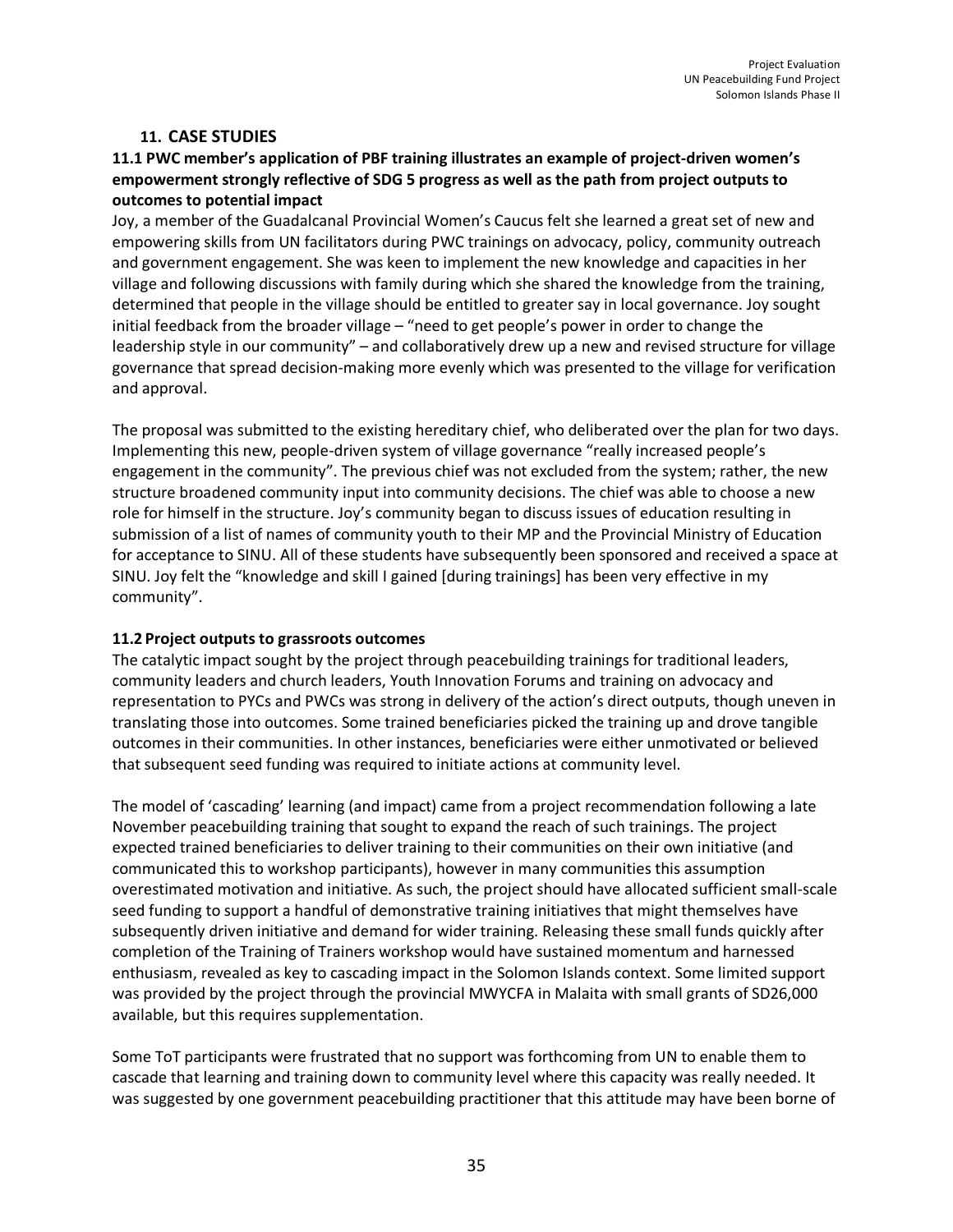RAMSI's demonstrative effect to Solomon Islanders that they require outside support to deliver peace, but other participants understood that they could not rely on outside money indefinitely and sought greater support from government and greater ownership over peace in their communities. As such, the action's outputs often went unconnected to the communities where outcomes and impact are needed. For their part, some trained community and church leaders acknowledged they needed to show greater personal motivation to support their communities. In Guadalcanal, one FGD participant summarized the wish for tangible inputs into the community in worrying fashion, hoping the project would "not just feed us with talks".

## **11.3 Conflict sensitivity of PWCs and PYCs**

PBF IRF facilities are aimed at innovative peacebuilding solutions in contexts with a range of systemic challenges. Picking up on a recommendation made following implementation of PBF I completed immediately prior to the beginning of PBF II and verified by PBF project staff in a national level consultation with MTGPEA and MWYCFA in January 2018, the project stood up Provincial Women's and Youth Caucuses in Western, Guadalcanal and Malaita. The Caucuses aimed to improve standing of these under-represented groups by serving as advisory bodies to the government on the interests of women and youth. Moreover, they sought to get women to the decision-making table in the short 18-month timespan available.

Initiation of the PWCs and PYCs raised the attention of provincial governments who felt these new entities mirrored too closely the mandate and role of the largely moribund and underfunded National Councils of Women and Youth and their regional subsections which have a mandate to hold government accountable to those demographics. These are the avenues through which the government has sought to work on women's and youth issues. Provincial governments were irked that they were not consulted and that the Caucuses operated as civil society groups outside of their control.

This overlap in mandate was unforeseen by the project, but the project maintains that the Caucuses are simply misunderstood and need time to find their niche. Caucuses have not been effective in differentiating their mandate from the Councils or enunciating how the two bodies might work in tandem. The discord expressed by provincial governments has not caused problems for PBF II, but it has placed the project in an unfavourable light with suspicion that PWCs and PYCs have been deployed to usurp government duties. The lack of action and funding for the Provincial and National Youth/Women's Councils undercuts this.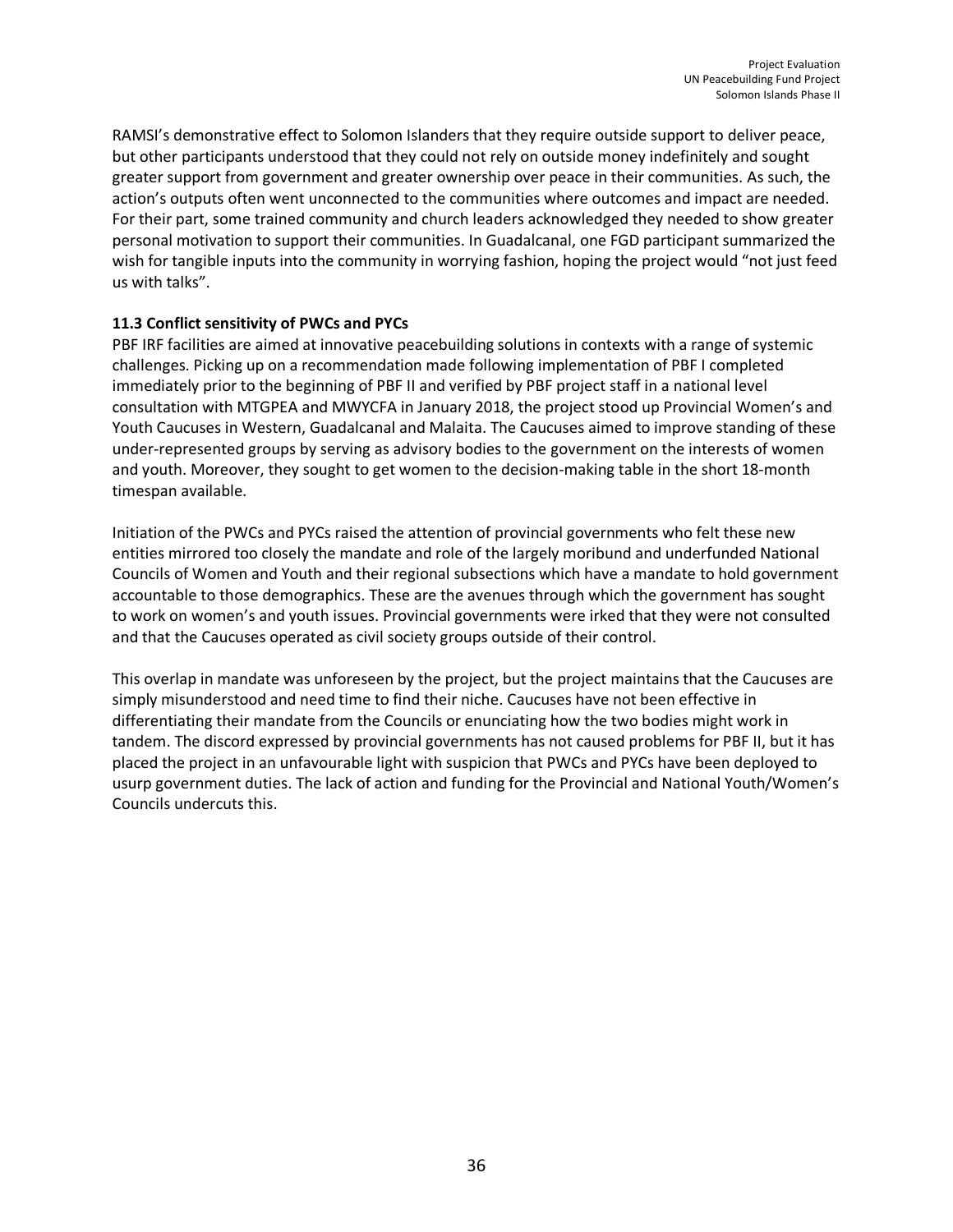# **12. CONCLUSIONS**

- SIG has not prioritized traditional peace building and reconciliation sufficiently to dedicate meaningful funding to the practice; as such, project outputs and outcomes are unlikely to be sustained without considerable ongoing external funding. Further, and particularly in the absence of other international donors on peacebuilding and reconciliation, PBF holds outsized importance to sustaining peace in the Solomon Islands
- § Going forward, SIG's shift to leveraging large-scale infrastructure projects as the informal core of its peacebuilding strategy will demand a simultaneous shift in traditional peacebuilding strategy in order to coordinate better and support this revised government approach
- SIG provision of third party compensation perpetuates impunity and is not positive for community reconciliation as only one community is involved. PBF should encourage government to address questions of ongoing impunity for perpetrators of Tensions-era violence by advocating restorative approaches to national reconciliation
- PBF must be cautious during future projects not to become viewed by the population as a government proxy due to support for government rather than the population's interests
- Women's demonstrable impact and success as community organizers and peace builders should be publicized to build their profile as peace practitioners or forces for social cohesion while highlighting these instances of women's leadership and empowerment as an avenue to recognition and access to positions of influence in other institutions
- Concurrent implementation of PBF II alongside PBF's Youth Empowerment Project has been a drain on human resources and project efficiency
- Project targeting of locations and beneficiaries required finer attention to demographics, geography, contextual history and the temporal proximity of conflict for Solomon Islanders. Conflict in the Solomon Islands itself should be seen in context and scale as *relatively* limited in terms of deaths and injuries (approximately 200 deaths over a 5-year span) while taking care not to minimize the real and experienced instances of trauma and terror; those cases require specialized support and response. Understanding these realities will tighten future targeting
- Given context and an ambitious Theory of Change, the project was judged too short in timeframe to reasonably achieve key outcomes and impacts
- Another phase of PBF funding will be needed to carry forward PBF II gains and initiatives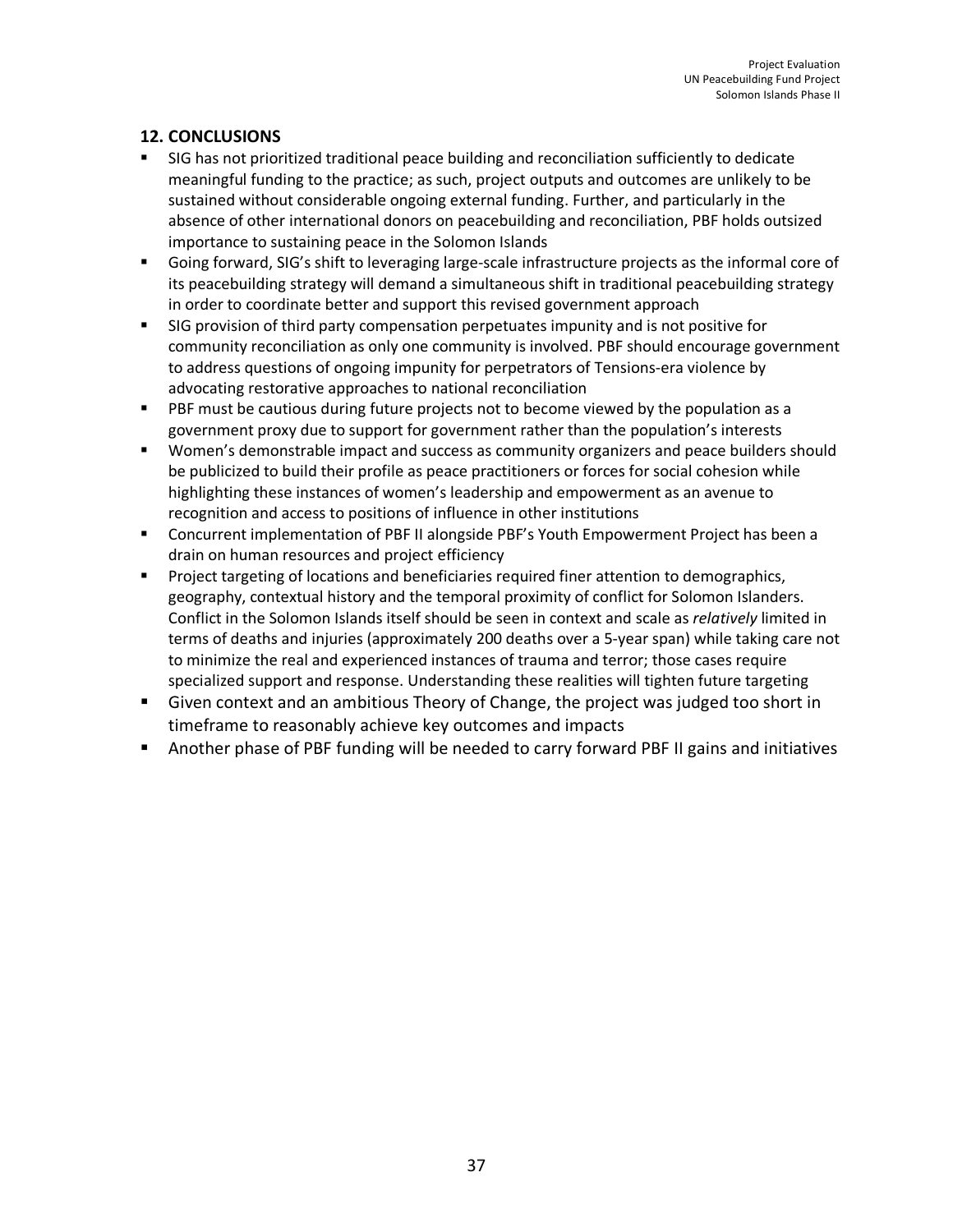#### **13. RECOMMENDATIONS**

## **13.1 RECOMMENDATIONS ON IMPROVING PROGRAM EFFECTIVENESS**

## **13.1.1 Utilization of systematic context analysis conflict sensitivity frameworks to maintain distance from controversial government initiatives**

Going forward, the potential for harm in a country that already struggles mightily with land ownership and tenure and property rights – the very issues that verifiably drove the country's worst outbreak of violence since its independence – is extensive and manifold. This also places the Land Act and Traditional Governance bill – core issues for the project – in a new light and makes these efforts subject to new scrutiny around conflict sensitivity (and their potential for conflict blindness). The potential for the new Land Act and Traditional Governance Bill to be instrumentalised in support of the government's wish to apply large-scale external Chinese funds to infrastructure development. As a result, conflict sensitive frameworks will be dramatically more important for any future PBF work in the Solomon Islands. A seasoned watcher of donor policy in the Solomon Islands concurs: "The country's clientelist political economy pulls against good governance, and against managing and maintaining infrastructure. It's a structural issue, not a moral one, but that's also what makes it so stubbornly persistent, and something that needs to be factored into donors' decisions." (https://www.devpolicy.org/threequestions-about-australias-infrastructure-promise-to-solomon-islands-20190607/)

## **13.1.2 Analyze and account fully for full breadth of government peacebuilding strategy and policy**

Infrastructure is only collaterally touched on by the National Peacebuilding Policy (Focus Area 2.4 – "Improve accountable Service Delivery") which specifies "Support [to] decentralized yet nationally integrated infrastructure development planning through inclusive and participatory processes that strengthen community management of local resources". Problematically for any future PBF (or other peacebuilding funding) this reveals a disconnect between the stated National Peacebuilding Policy and the government's own internal, infrastructure-heavy approach to peace through economic growth improved links between the center and far flung peripheries. The government has seemingly chosen to make Chinese-funded infrastructure the core of its peacebuilding strategy, though this remains absent in its existing National Peacebuilding Policy.

#### **13.1.3 Improve efficiencies and planning to reduce logistical and transport costs**

High cost and general complexity of moving around the country dictate the need to fund and plan for logistical challenges. Bundling trips to provinces outside of Honiara (e.g. adding monitoring trips for earlier activities to implementation visits) will offer greater value for money.

#### **13.1.4 Anticipate a December recess**

Do not plan activities for the end of the year; due to the vacation period, government officials are generally unavailable during December in the Solomon Islands.

#### **13.1.5 Undertake impact assessment following sufficient passage of time**

This evaluation is unlikely to offer a full sense of outcomes or impact in light of PBF II implementation. A fuller set of conclusions and more accurate review of the value of the project would be more likely 6-9 months following the end of (PBF II or PBF III) activities.

## **13.1.6 Include realistic and thoughtful exit strategies in subsequent programming**

Project outputs and outcomes need either improved mechanisms for handover or sustainability, or effective exit strategies to insure project initiatives do not simply die.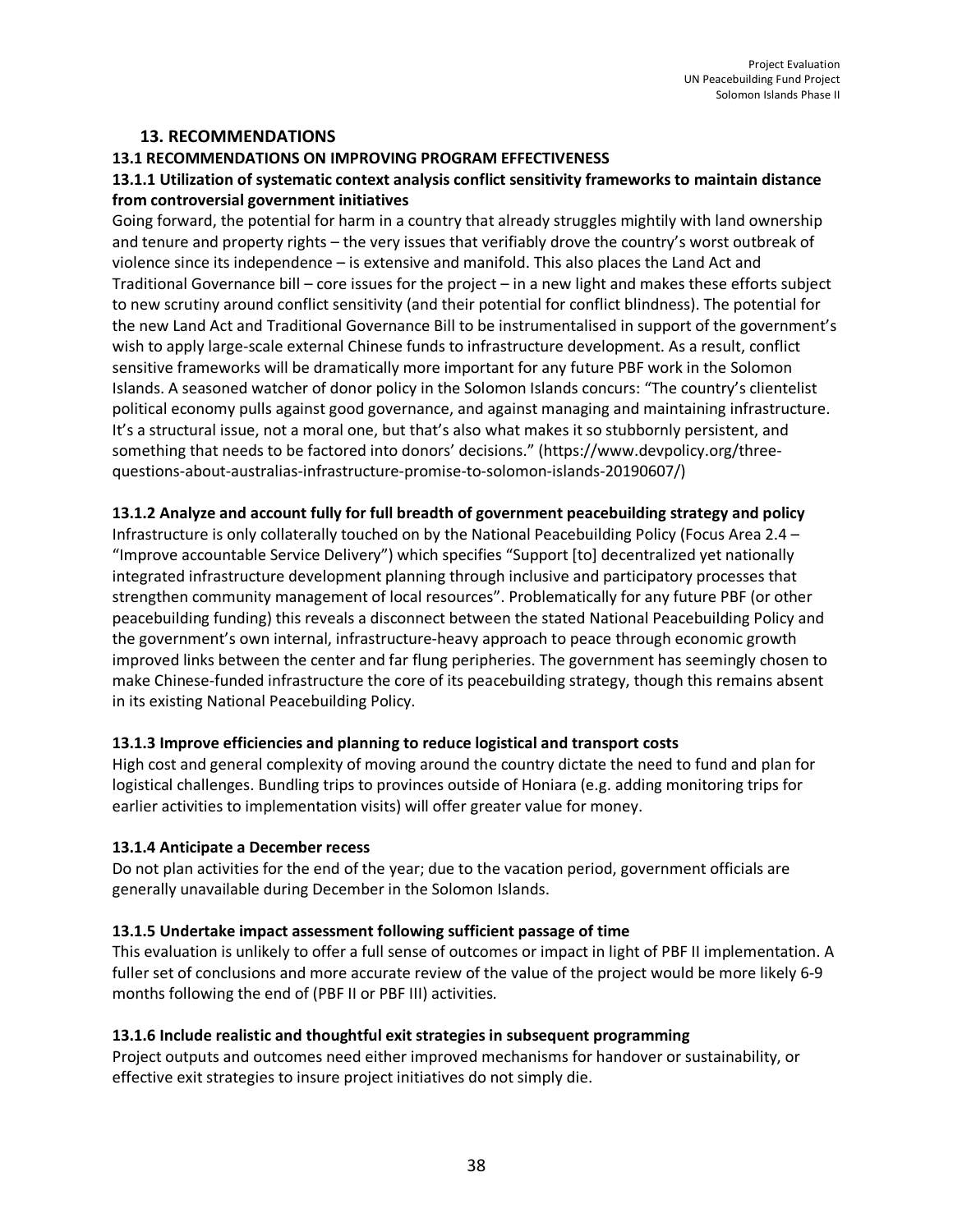#### **13.1.7 Streamline and improve methods around disbursement of funds**

Beneficiaries and implementing partners were sometimes slowed or stymied in their uptake of project initiatives by difficulties is UN remittance of funds. Solomons Post has not proven reliable and UNWOMEN and UNDP have wildly varying financial systems. This also caused some frustration and disappointment and loss of momentum.

#### **13.1.8 Share and disseminate monitoring and evaluation findings**

Partners and stakeholders regularly sought feedback and would benefit from a sense of progress to enable learning and improvements. Dissemination and sharing also shows transparency and responsiveness and illustrates the learning process. Stakeholders are regularly concerned that lessons are not learned. The PBF M&E Officer could support civil society partners and government to build their own M&E systems.

#### **13.1.9 Improved organizational arrangements to improve the 'joint' delivery**

Joint deliver potentially enhanced by monthly project meetings and making these an internal deliverable against which to deliver.

## **13.1.10 Tighter project planning in advance of activities**

Responds to broad sense from those interviewed that last minute arrangements cost money and cause confusion (and disappointment) both internally and with beneficiaries.

## **13.1.11 Utilize recommendations and conclusion contained in the CDA**

CDA findings alongside contemporary stakeholder consultations should be utilized in formulation of PBF III. The shortage of homework and consultation and collaborative design around PBF II was a shortcoming of the program that has had knock-on effects throughout delivery and implementation.

#### **13.2 RECOMMENDATIONS FOR FUTURE PROGRAMMING**

## **13.2.1 Revisit and challenge application of industry-standard understandings of 'conflict' and 'peacebuilding' ahead of any project concept**

Exchanges undertaken during evaluation of PBF II evidenced a very limited public concern over future conflict and with resulting low demand for peacebuilding programming. Frustration with government over services, corruption and mismanagement and a potential perceived loss of sovereignty due to government receipt of large-scale Chinese funding were found by the evaluator and the CDA to be the main potential sources of future social tension. The Tensions themselves – the basis for PBF II work in the Solomon Islands – did not appear to constitute a reference point for the Solomon Islanders consulted during this evaluation. In order to insure relevance of future 'peacebuilding' projects, donors and project conceivers should review carefully their understanding of the role of conflict and its impacts in Solomon Islands society.

## **13.2.2 Disseminate TRC summary report distributed to parliamentarians**

The project's summary report was seen as compulsory reading to mobilize MPs and other government figures to focus more tightly and act on peacebuilding and reconciliation.

## **13.2.3 Support rural communities' ability to take long-term, healthy and informed decisions about use of their land**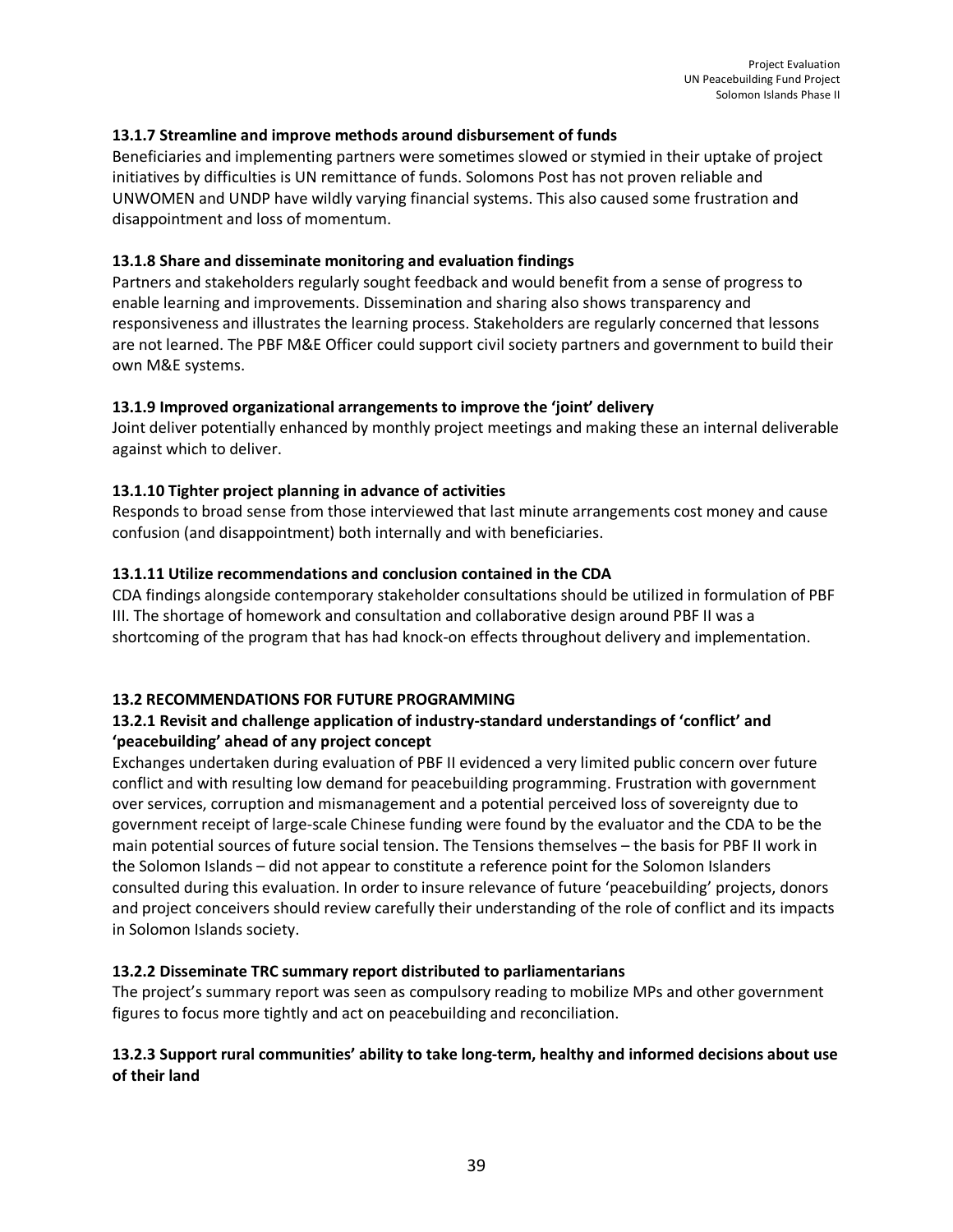In addition to supporting the Land Act and Traditional Leaders Bill supporting government policy around land and rural governance, rural communities are too often uninformed of the implications of signing away land rights to private entities and don't always understand the full set of outcomes of such land transfer.

## **13.2.4 PWCs and PYCs would benefit from participation in UN-brokered workshops with National Councils of Women and Youth (and their provincial subsections)**

These workshops would first clarify the Caucuses' complimentary (rather than mandate-threatening) purpose and should then facilitate Caucuses and National Councils to work jointly through clarification of mandates to avoid any overlap or duplication and to assure a smoother, better-defined and consistent flow of information and advocacy delivering grassroots sentiments and findings captured by the Caucuses to the National Councils and other government decision-making entities. PWCs and PYCs should ideally seek to specialize in capturing and encouraging grassroots, community-level interests and concerns and translating and transmitting those interests and concerns to the National Councils and/or other government entities.

## **13.2.5 Local level conflict resiliency and peace building capacity would be enhanced by ongoing support to community leaders in Honiara, Western and Malaita trained under PBF II in peace building and conflict analysis**.

Key avenues for support include: twice-yearly forums providing a platform for technical support/expertise for working collaboratively through more intractable community conflict issues; for sharing of best (and worst) practice between trained leaders from all three provinces; and building and committing to 6-month peace plans to prioritize issues and areas for attention and lay out methodological approaches to respond to those issues. These trained trainers consistently requested small grants to undertaken peace building activities in their home communities; this could be explored by PBF III in some cases though with a strong eye on insuring that these trained trainers become selfsustaining conflict prevention and reconciliation entities in their communities. Open-ended support potentially encourages greater reliance on UN monies to undertake peace work.

## **13.2.6 Maintain and expand Youth Innovation Training Forum with addition of future thinking component**

Unemployment and inadequate foresight and planning are key drivers of grievance for young men and women. Encouraging entrepreneurial thinking with concrete support to new business initiatives showed catalytic effect under PBF II. The addition of (carefully selected) 'future thinking' facilitation for larger groups of beneficiaries is recommended to encourage more expansive youth life planning and ambition.

**13.2.7** Future PBF projects would benefit from adding a 'gender mainstreaming approvals process' to each activity **requiring a Gender Specialist or focal point to assure sufficient inclusion of gender sensitive components and sign off on each (relevant) activity**. Further, project indicators around gender could be strengthened and tightened and tailored to the Solomon Islands' context.

## **13.2.8 Utilize or build peacebuilding, mediation and social cohesion skills of local trainers and facilitators**

Rather than bringing international trainers in with limited contextual knowledge, building up a network of trained peacebuilding facilitators and mediators from civil society provides a sustainable means of improving tailoring or conflict responses/solutions and provides a great sense of local ownership.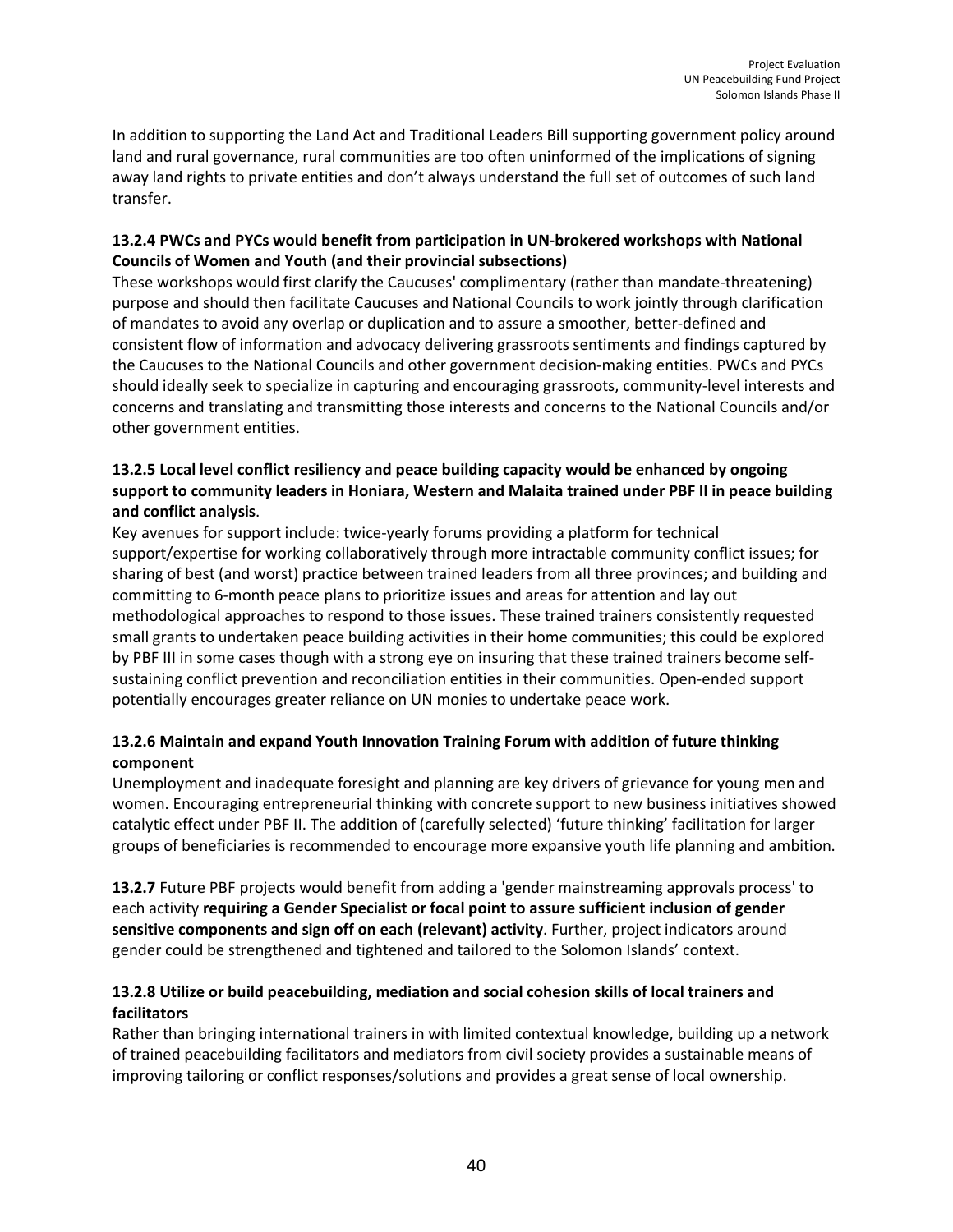## **13.2.9 Invest in office technology to support government and civil society partners**

PWCs and PYCs as well as some government offices at provincial level are without laptops, internet or basic office infrastructure; investing in provision of even second-hand laptops and printers would immediately improve the professionalism and formalization of nascent partners.

#### **13.2.10 Provide longer-term funding for social cohesion and institution- and state-building**

Given the relative absence of urgent issues requiring address sudden address (by comparison with most other PBF recipients), longer term consistent support to social cohesion and bolstering of state and civil society institutions and key formal and informal structures crucial to sustaining peace is required. The Peacebuilding and Recovery Facility (PRF) providing longer term financing of 3 years is more appropriate than the Immediate Response Facility (IRF) that offers just 18 months of support.

## **13.2.11 Provide conflict sensitivity technical support and/or framework to government as it rolls out larger scale infrastructure**

SIG's primary peacebuilding actions – large scale projects funded by China or Taiwan – are unlikely to attend sufficiently to the potential for harm given land issues, governance issues, distribution of any commercial benefits. This could be a model for governments seeking to mitigate the regular negative externalities of Chinese and other large-scale donor 'infrastructure for peace' projects. This capacity would readied for application at the ground floor moment of this expected development. It would also place UNDP more directly at the core of SIG peacebuilding and development in the country. This assistance could be in the form of technical accompaniment sitting with relevant ministries or compilation of CS guidelines/framework tailored to the context and the projects.

## **13.2.12 Undertake study of potential scope and repercussions (through peace/conflict lens) for Solomon Islands of Bougainville referendum**

This study would include examination of trigger and proximate factors that might see spillover of conflict from Bougainville but may also adjust dynamics in terms of tax, trade, transportation, kinship and intermarriage, commercial links and opportunities. It responds to uncertainty over how the formation of a new nation state in Bougainville will impact adjacent regions of the Solomon Islands.

#### **13.2.13 Undertake conflict resiliency survey**

Conflict resiliency survey would examine positive factors within communities and customary and formal authorities that are seen to underpin ongoing peace and resiliency to conflict. Survey findings should be subject to broader verification of gathered stakeholders including government, traditional and community leaders and experts with subsequent application of findings to existing or upcoming programming. In particular, this is projected to provide increased weight and evidence for bringing women and youth more centrally into peacebuilding and conflict prevention

#### **13.2.14 Expand, publicize and share youth innovation work**

Youth innovation initiatives elicit particular inspiration and interest at village level and should be publicized and leverage as a means of inspiring motivation and hope. The demonstrative impacts of the initiative at community level and across communities are considerable and are worth harnessing. People in communities seek these Innovators out to find out how they can develop their own ideas and support for them

#### **13.2.15 Consolidate and expand women's role in social cohesion and peacebuilding**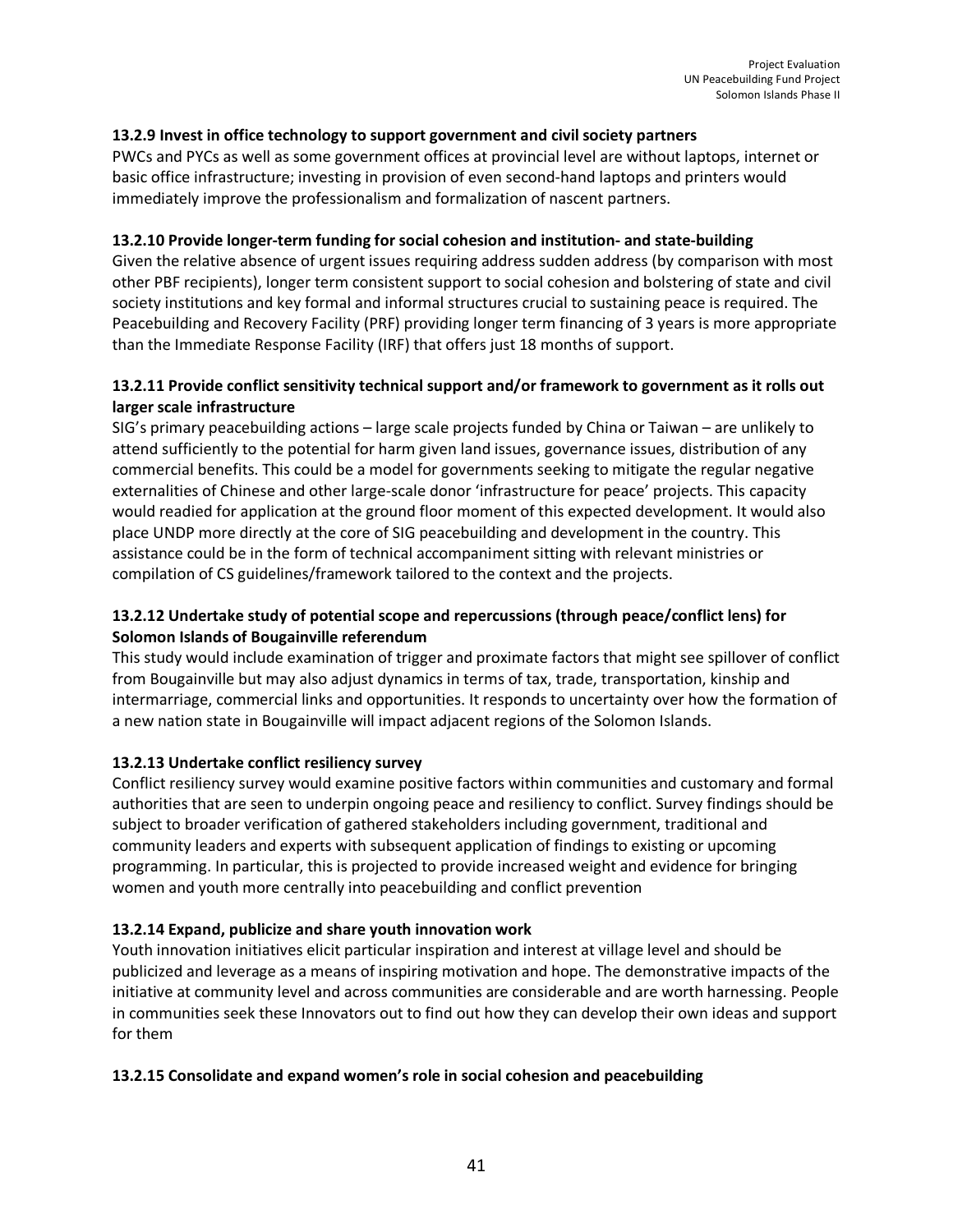Actions on WPS and gender should prioritize and focus more concertedly on improving women's space in peacebuilding and reconciliation specifically, not just general decision-making and empowerment. Program could provide the capacity AND the financial or in-kind support to make them real destinations for communities when there is discord or conflict internally or externally over issues such as land. This responds to the sense that this is a space where women already have a strong name for themselves and this can represent a beachhead and basis for larger aspirations and involvement.

## **13.2.16 Caution on further activities around the Reparations Bill**

Implementation and government instrumentalization of the Reparations Bill could be a political hot potato that UN may not wish to be associated with from a reputational and conflict sensitivity perspective.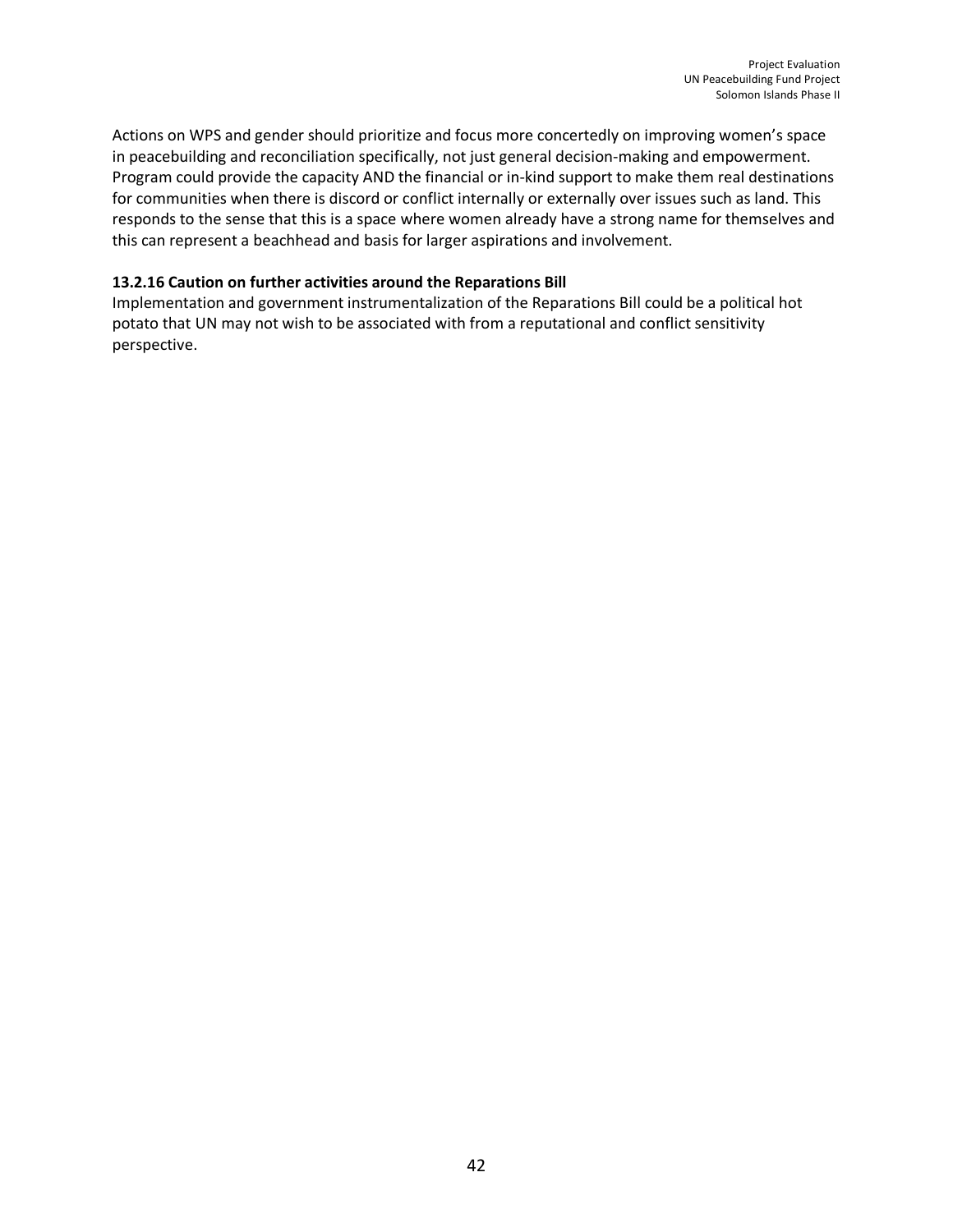#### **ANNEX I: BIBLIOGRAPHY**

Allen, Matthew G. (2013), 'Greed and Grievance: ex-militants' perspective on the conflict in Solomon Islands, 1998-2003'. University of Hawaii Press.

Braithwaite, J., Dinnen, S., Allen, M., Braithwaite, V., Charlesworth, H. (2010), 'Pillars and Shadows: Statebuilding as peacebuilding in Solomon Islands'. ANU Press.

Buchanan, J. (2019), 'Solomon Islands: Conflict and Development Analysis'. UNDP.

Buchanan-Smith, M. and Cosgrave, J. (2013), 'Evaluation of Humanitarian Action: Pilot Guide'. ALNAP.

Journal of Peacebuilding & Development, (2013), Evaluation in Violently Divided Societies: Politics, Ethics and Methods, 8:2, 1-4.

Kluyskens, J. and Clark, L. (2014) 'Review of the United Nations Peacebuilding Fund'. <http://www.unpbf.org/wp-content/uploads/Final-Report-May-UN-PBF.pdf>

Maebuta, J. and Spence, R. (2009), 'Attempts at Building Peace in the Solomon Islands: Disconnected Layers', CDA.

Ministry of Provincial Government and Institutional Strengthening. 'Solomon Islands Community Governance and Grievance Management Project: Briefing Note 1: Patterns of Dispute and Pathways of Resort in Rural Solomon Islands: Evidence, Implications and Early Results'. AusAid and World Bank.

OECD (2012), 'Evaluating Peacebuilding Activities in Settings of Conflict and Fragility: Improving Learning for Results', DAC Guidelines and References Series, OECD Publishing.

Ride, Anouk (2019), 'Riots in Solomon Islands: The Day After', Australian Institute of International Affairs, 26 April, 2019. <http://www.internationalaffairs.org.au/australianoutlook/riots-solomon-islandsday-after/>

United Nations Peace Building Fund & Government of Solomon Islands, 'Solomon Islands Youth Status Report', 2018

Wood, Terence (2019), 'Three questions about Australia's infrastructure promise to Solomon Islands', ANU DevPolicy Blog, 7 June, 2019. <https://devpolicy.org/three-questions-about-australiasinfrastructure-promise-to-solomon-islands-20190607/>

Wood, Terence (2019), 'The 2019 Honiara riots: what went wrong, and what does it mean for aid?', ANU DevPolicy Blog, 21 June, 2019. <https://devpolicy.org/the-2019-honiara-riots-what-went-wrong-andwhat-does-it-mean-for-aid-20190621/>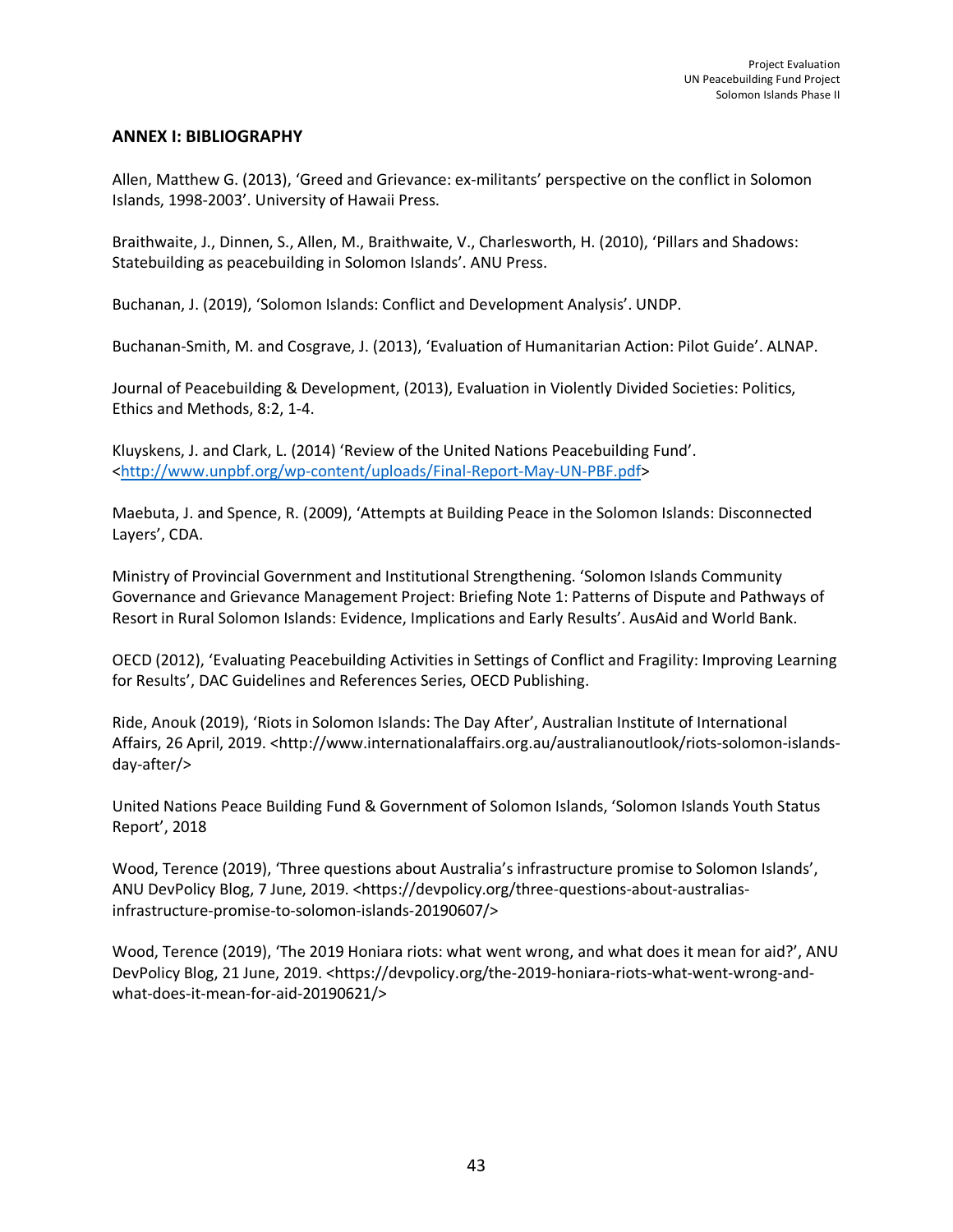# **ANNEX II: KEY INFORMANT INTERVIEWS AND FOCUS GROUP DISCUSSIONS**

| <b>Organization/Affiliation</b>                         | Demographic<br>breakdown | <b>Locations</b>      |
|---------------------------------------------------------|--------------------------|-----------------------|
| <b>UN Agency Staff</b>                                  |                          |                       |
| UNDP PBF II project staff                               | Female: 1<br>Male: 2     | Honiara               |
| UNDP PBF II former project staff                        | Female: 1<br>Male: 1     | Bhutan, Sierra Leone  |
| <b>UNDP Youth Empowerment Project staff</b>             | Female: 0<br>Male: 1     | Honiara               |
| UNWOMEN PBF II project staff                            | Female: 2<br>Male: 0     | Honiara               |
| <b>UNWOMEN</b> management and Pacific<br>regional staff | Female: 3<br>Male: 0     | Honiara and Suva      |
| UN Solomon Islands Country Office<br>Director           | Female: 0<br>Male: 1     | Honiara               |
| <b>Implementing Partners</b>                            |                          |                       |
| Prime Minister's Office                                 | Female: 0<br>Male: 2     | Honiara               |
| MTGPEA national office staff                            | Female: 0<br>Male: 4     | Honiara               |
| MTGPEA provincial office staff                          | Female: 1<br>Male: 2     | Auki, Gizo            |
| MWYCFA national office staff                            | Female: 1<br>Male: 1     | Ginger Beach, Honiara |
| MWYCFA provincial office staff                          | Female: 0<br>Male: 1     | Gizo                  |
| Solomon Islands Media Association                       | Female:<br>Male: 1       | Honiara               |
|                                                         |                          |                       |
| <b>Direct Beneficiaries</b>                             | Female: 7                |                       |
| <b>Guadalcanal Provincial Women's Caucus</b>            | Male: 0                  | Ginger Beach          |
| <b>Malaita Provincial Women's Caucus</b>                | Female: 8<br>Male: 0     | Ginger Beach          |
| <b>Western Provincial Women's Caucus</b>                | Female: 7<br>Male: 0     | Ginger Beach          |
| <b>Malaita Provincial Youth Caucus</b>                  | Female: 0<br>Male: 1     | Auki                  |
| <b>Western Provincial Youth Caucus</b>                  | Female: 2<br>Male: 1     | Gizo                  |
| Guadalcanal community and church<br>leaders             | Female: 2<br>Male: 4     | Honiara               |
| Western community and church leaders                    | Female: 2<br>Male: 5     | Gizo                  |